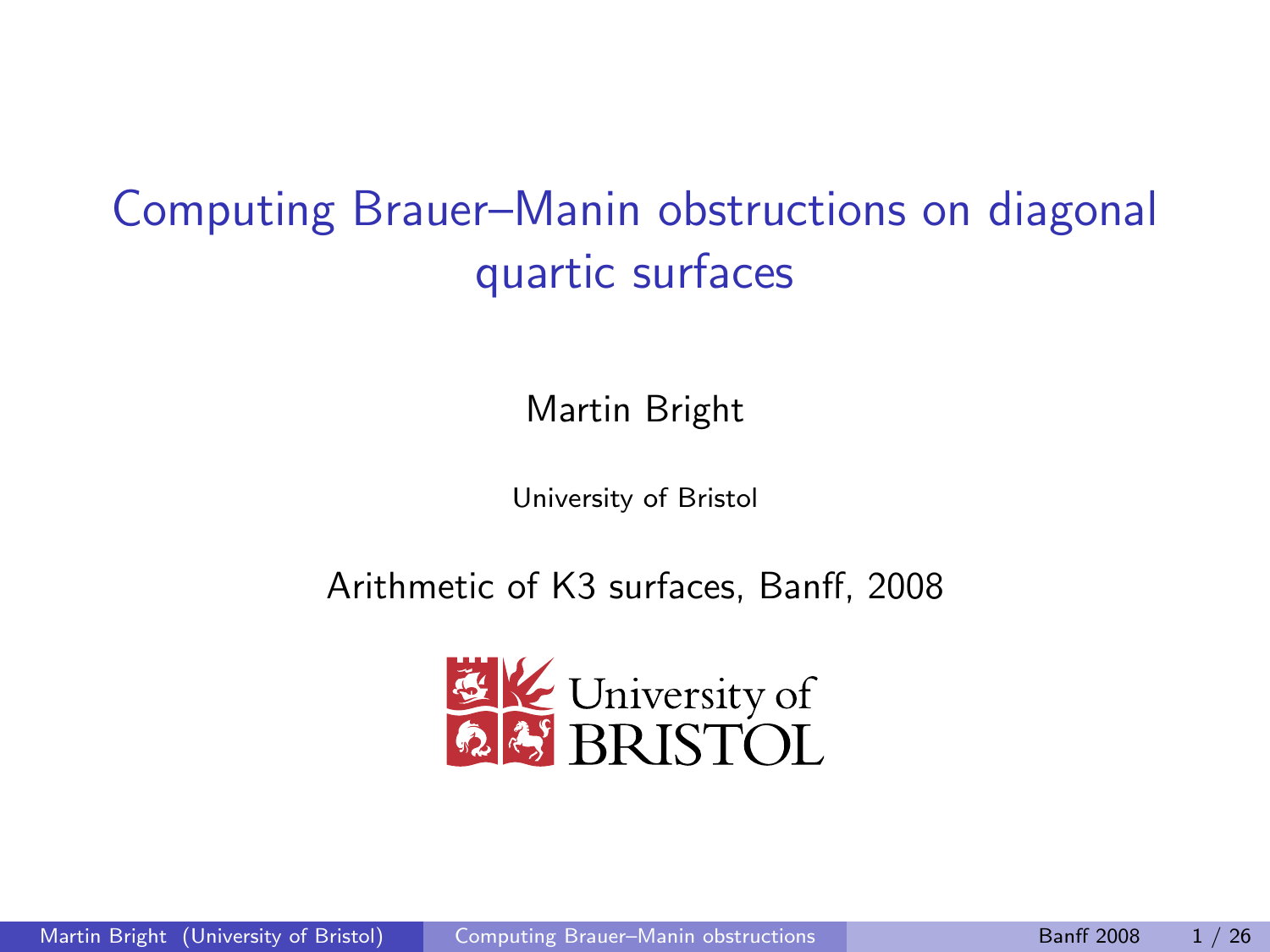# Outline



#### • [The Hasse principle](#page-3-0)

- [The Brauer group](#page-8-0)
- [The Brauer–Manin obstruction](#page-17-0)

### 2 [Computing the Brauer–Manin obstruction](#page-28-0)

- [Computing the algebraic Brauer group](#page-29-0)
- **•** [Finding the Azumaya algebras](#page-42-0)
- [Magma demo](#page-50-0)

#### [Theoretical results on the evaluation map](#page-51-0)

- [Smooth models](#page-54-0)
- **•** [Unramified places](#page-60-0)
- **•** [Tamely ramified places](#page-64-0)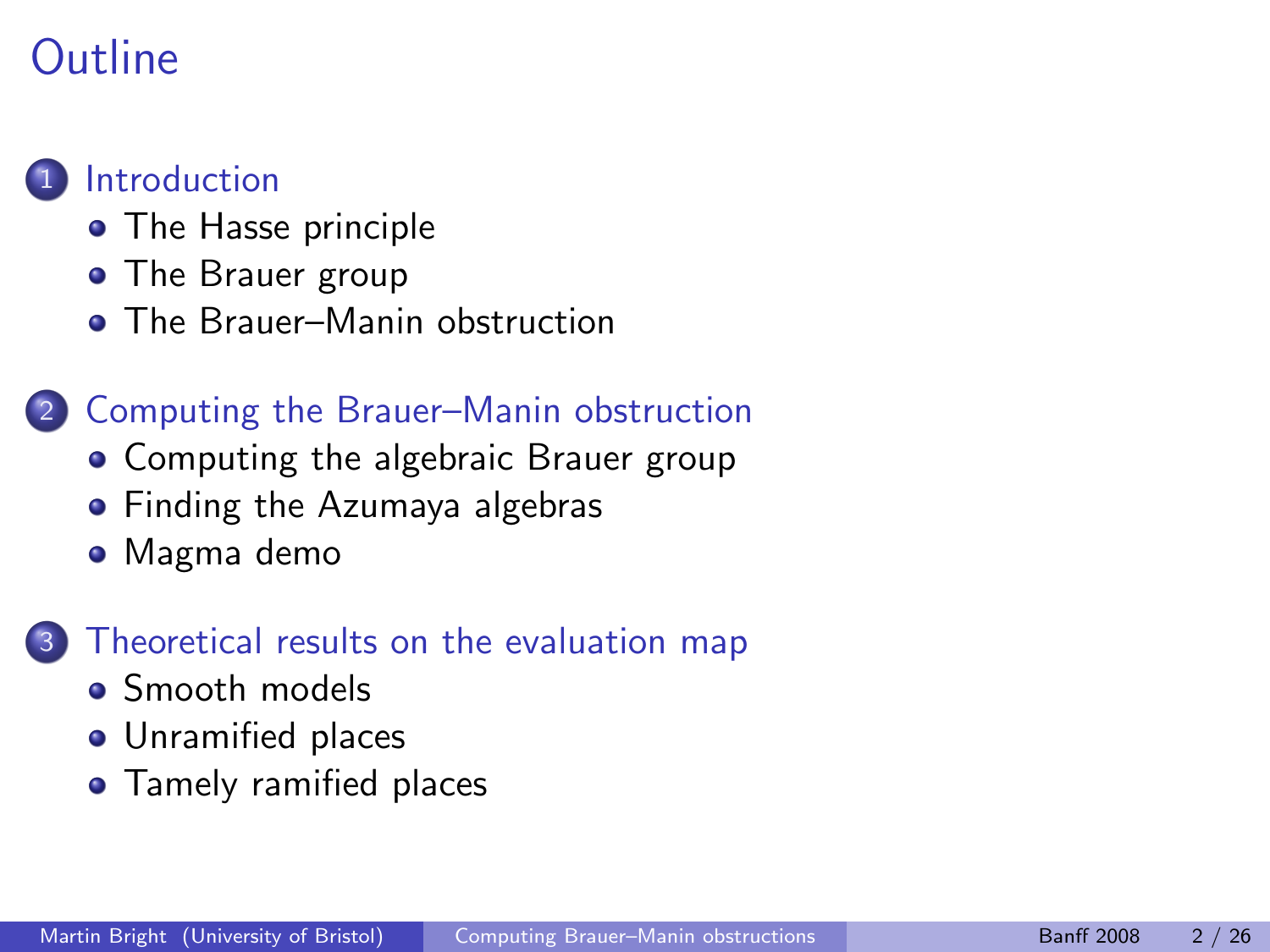# Outline

### **[Introduction](#page-2-0)**

- [The Hasse principle](#page-3-0)
- [The Brauer group](#page-8-0)
- **[The Brauer–Manin obstruction](#page-17-0)**

### 2 [Computing the Brauer–Manin obstruction](#page-28-0)

- [Computing the algebraic Brauer group](#page-29-0)
- **[Finding the Azumaya algebras](#page-42-0)**
- [Magma demo](#page-50-0)

### [Theoretical results on the evaluation map](#page-51-0)

- [Smooth models](#page-54-0)
- **•** [Unramified places](#page-60-0)
- <span id="page-2-0"></span>**•** [Tamely ramified places](#page-64-0)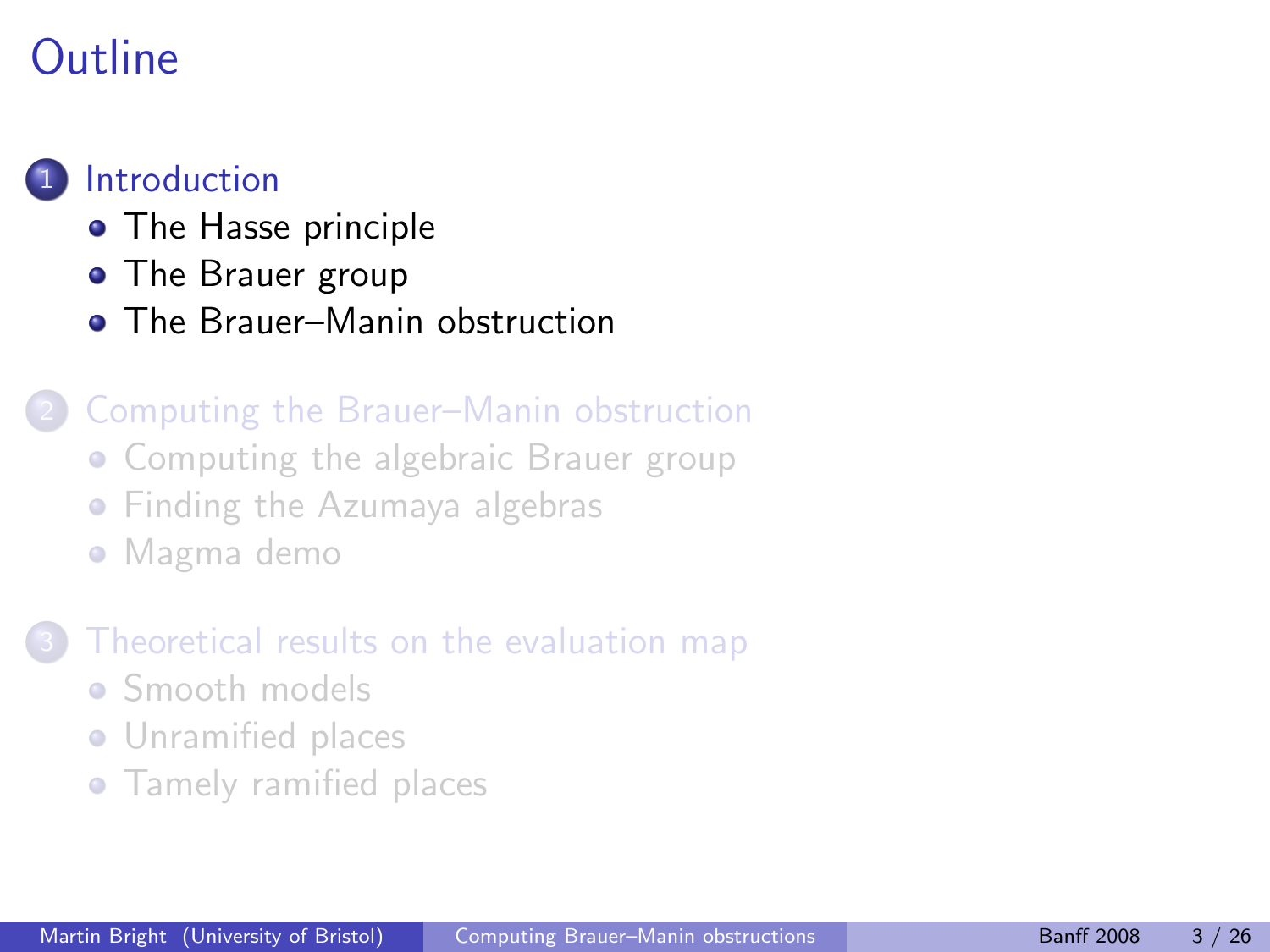## The Hasse principle

• Let X be a variety over a number field k. Write  $\mathbb{A}_k$  for the ring of adèles of k. The set of adelic points of X is  $X(\mathbb{A}_k)$ ; the set of rational points  $X(k)$  is contained in it, under the diagonal embedding. If  $X$  is a complete variety, then

<span id="page-3-0"></span>
$$
X(\mathbb{A}_k)=\prod_v X(k_v)
$$

where the product is over all places  $v$  of  $k$ .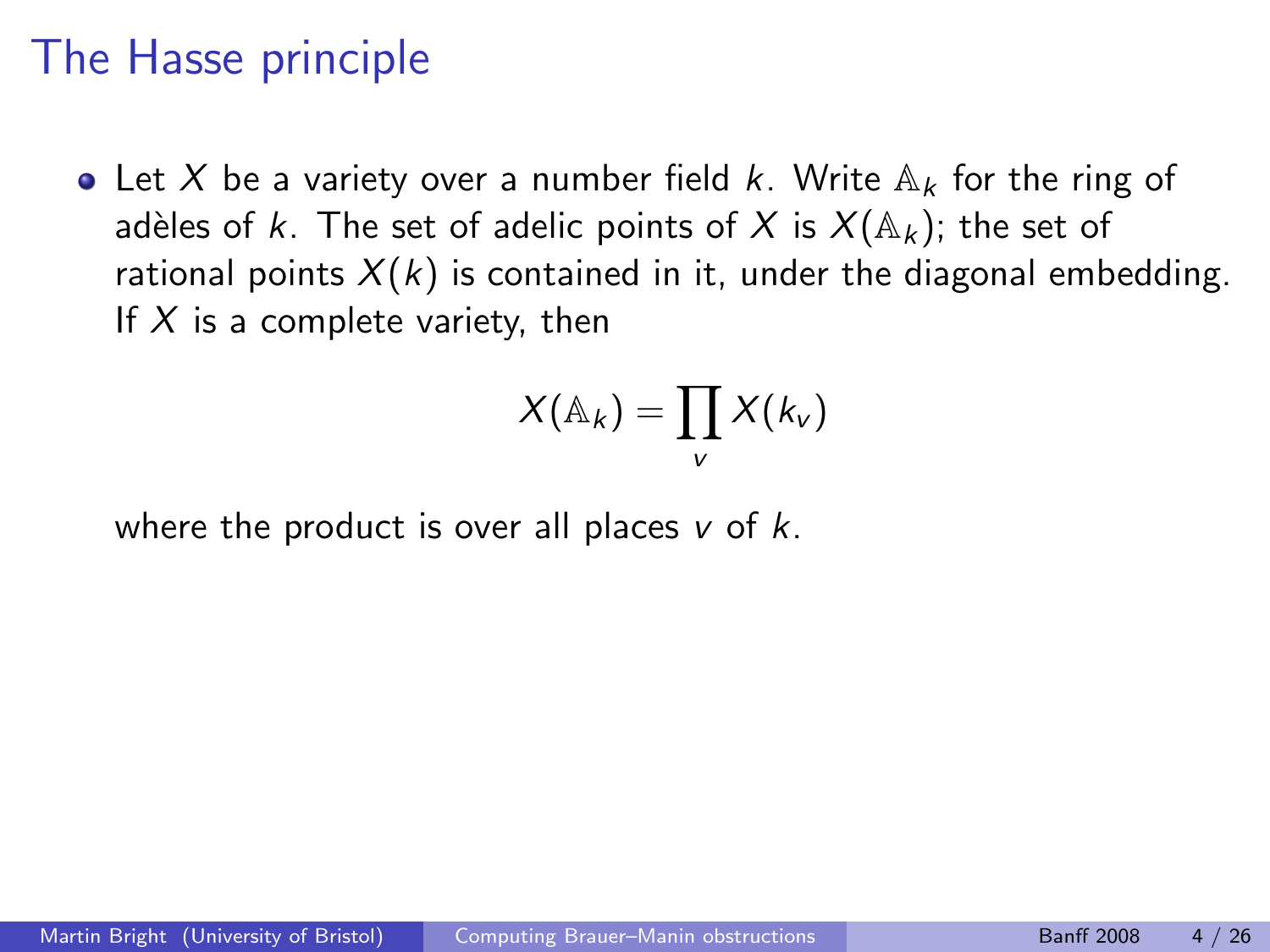# The Hasse principle

• Let X be a variety over a number field k. Write  $\mathbb{A}_k$  for the ring of adèles of k. The set of adelic points of X is  $X(\mathbb{A}_k)$ ; the set of rational points  $X(k)$  is contained in it, under the diagonal embedding. If  $X$  is a complete variety, then

$$
X(\mathbb{A}_k)=\prod_v X(k_v)
$$

where the product is over all places  $v$  of  $k$ .

• Some classes of varieties satisfy the Hasse principle: that is,

$$
X(\mathbb{A}_k) \neq \emptyset \Rightarrow X(k) \neq \emptyset.
$$

In this case, it is straightforward to decide whether  $X$  has rational points, since the condition on the left is a finite computation.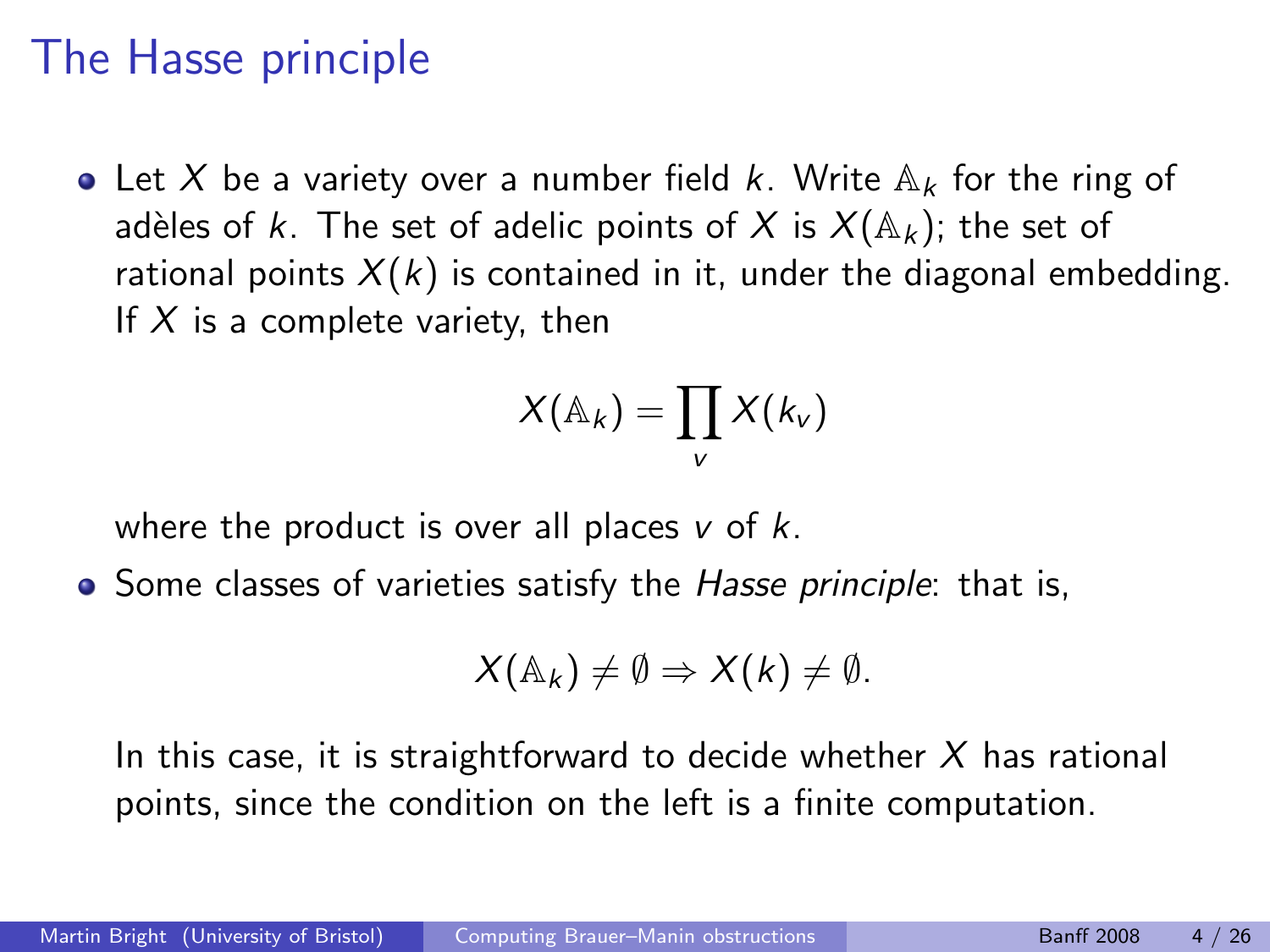# Failure of the Hasse principle

Unfortunately, many interesting classes of varieties do not satisfy the Hasse principle. In particular, K3 surfaces do not.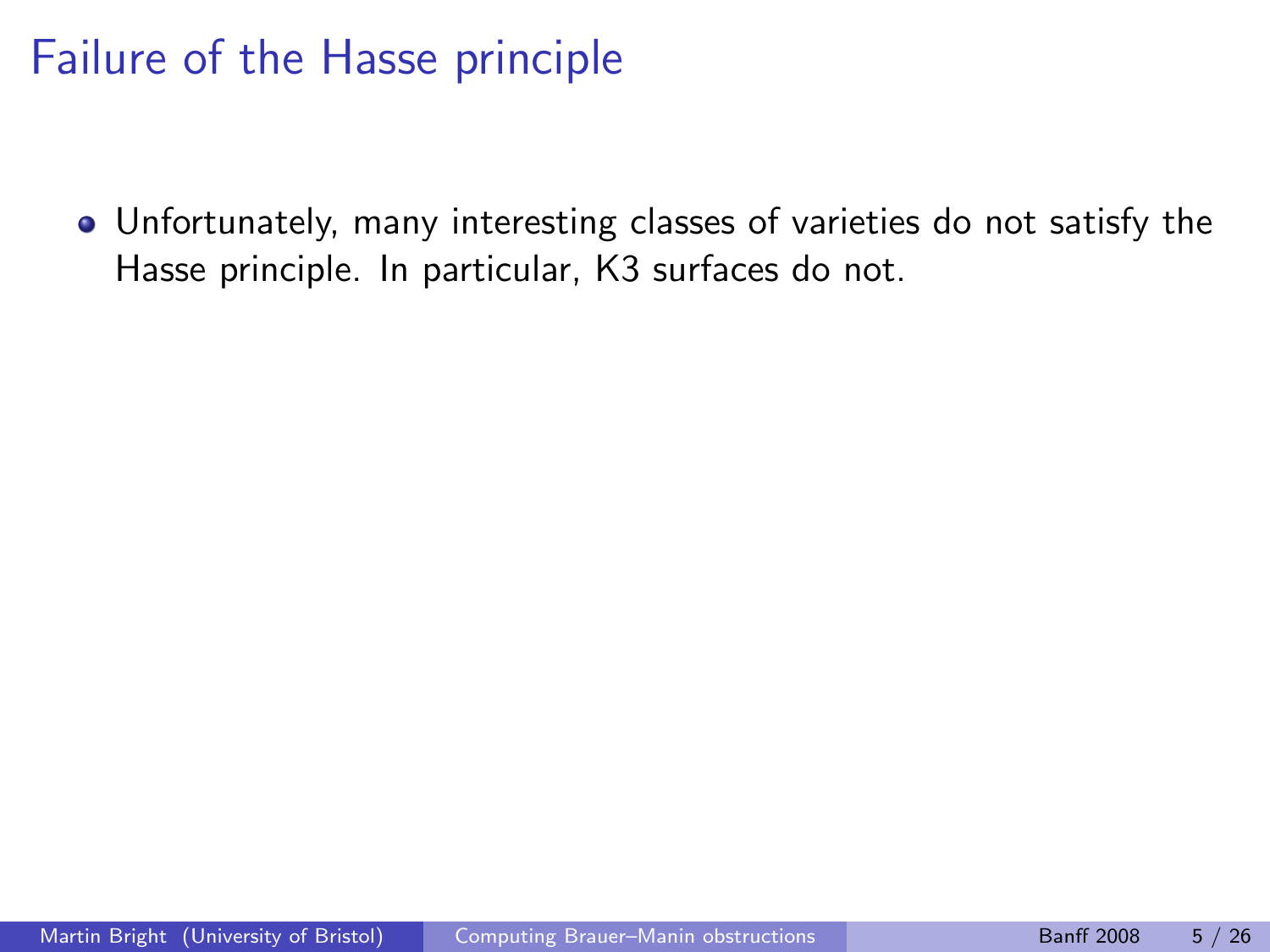# Failure of the Hasse principle

- Unfortunately, many interesting classes of varieties do not satisfy the Hasse principle. In particular, K3 surfaces do not.
- For example, the diagonal quartic surface

$$
X_0^4 + X_1^4 = 6X_2^4 + 12X_3^4
$$

has points in every completion of Q, but no rational points.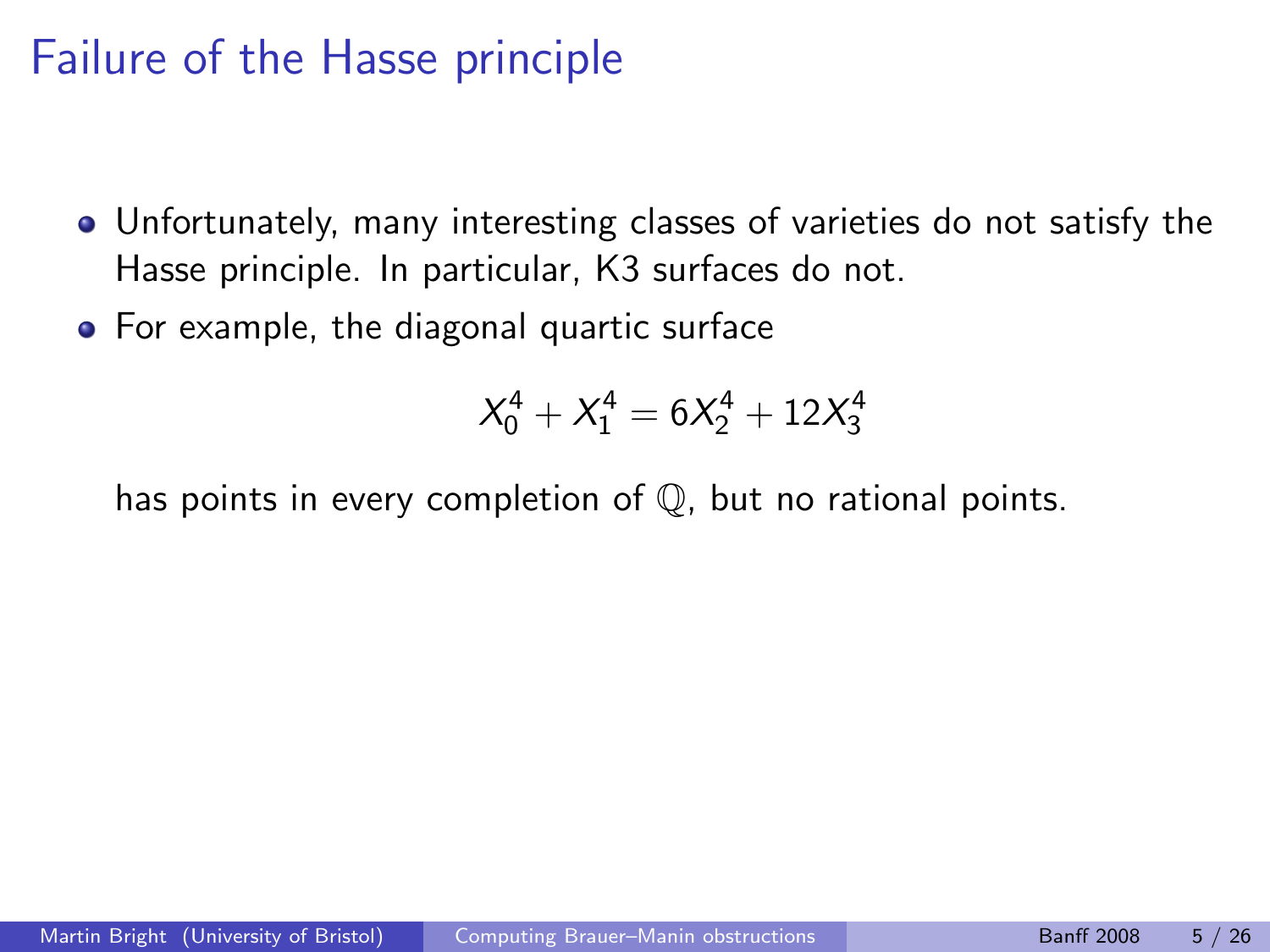# Failure of the Hasse principle

- Unfortunately, many interesting classes of varieties do not satisfy the Hasse principle. In particular, K3 surfaces do not.
- For example, the diagonal quartic surface

$$
X_0^4 + X_1^4 = 6X_2^4 + 12X_3^4
$$

has points in every completion of Q, but no rational points.

• Manin showed that one can use the Brauer group of  $X$  to define a subset of  $X(\mathbb{A}_k)$  which must contain  $X(k)$ . If this set is empty, we say that there is a Brauer–Manin obstruction to the Hasse principle for  $X$ . This accounted for all counterexamples to the Hasse principle known then.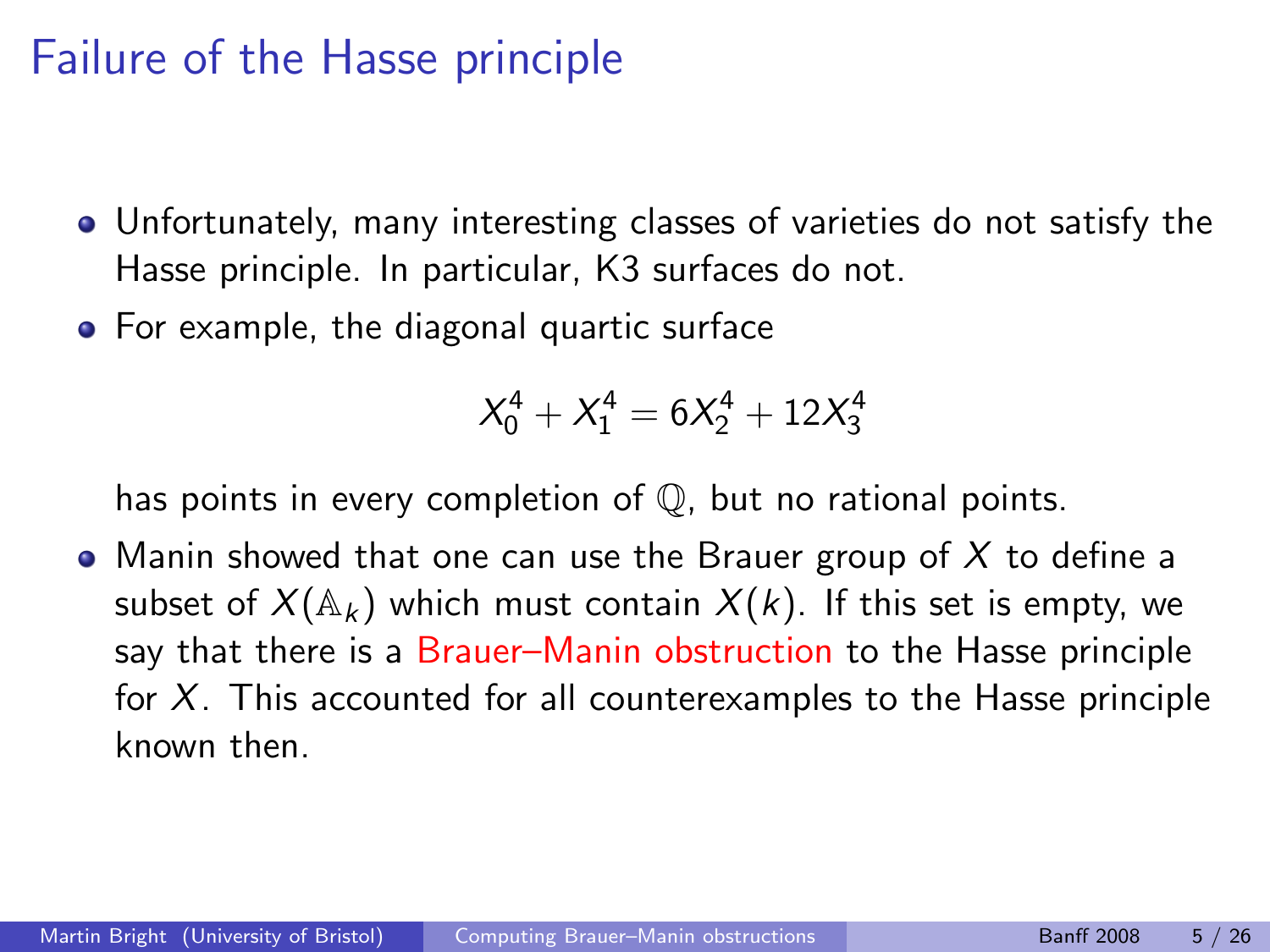The Brauer group of the function field

<span id="page-8-0"></span>• Every field K has a Brauer group  $Br(K)$ , the group of equivalence classes of central simple algebras over  $K$ . In particular, this is true of the function field  $k(X)$ .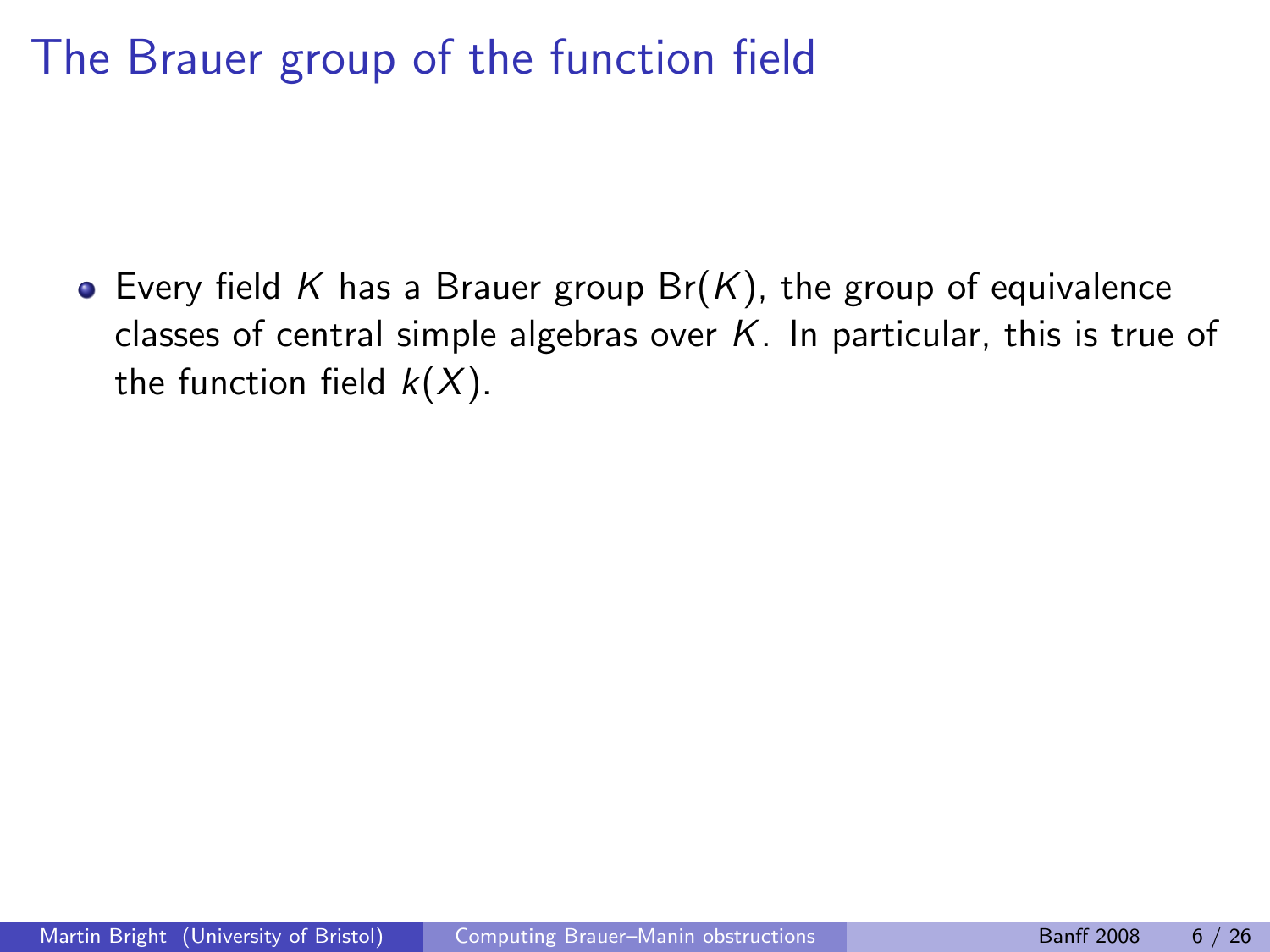# The Brauer group of the function field

- Every field K has a Brauer group  $Br(K)$ , the group of equivalence classes of central simple algebras over  $K$ . In particular, this is true of the function field  $k(X)$ .
- We might hope to be able to evaluate an element of Br  $k(X)$  at a point of  $X$ , to obtain an element of Br  $k$ .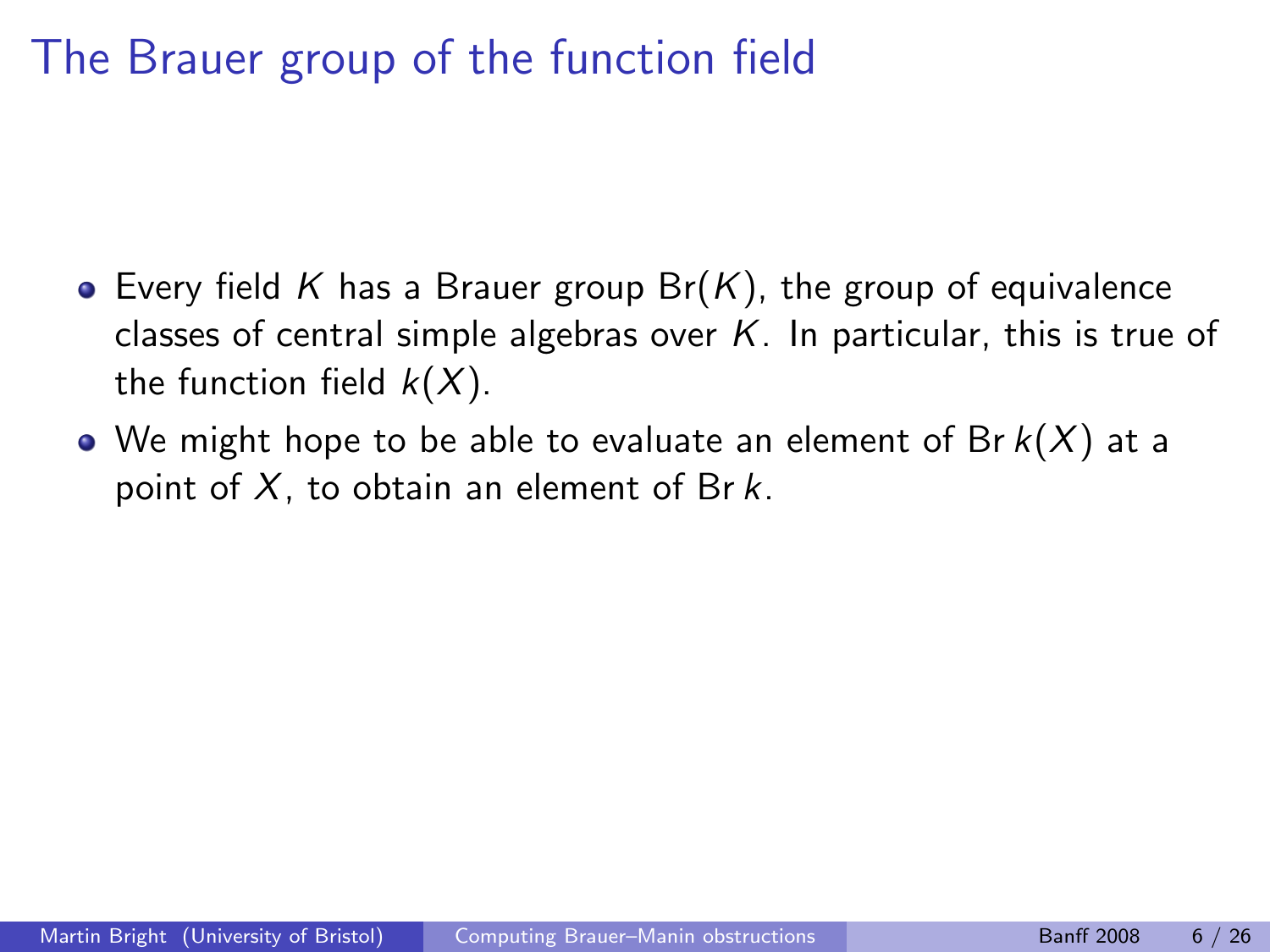# The Brauer group of the function field

- Every field K has a Brauer group  $Br(K)$ , the group of equivalence classes of central simple algebras over  $K$ . In particular, this is true of the function field  $k(X)$ .
- We might hope to be able to evaluate an element of Br  $k(X)$  at a point of  $X$ , to obtain an element of Br  $k$ .
- Just as a rational function cannot be evaluated at every point of a variety, so a typical element of Br  $k(X)$  cannot be evaluated everywhere – it is ramified along some divisor.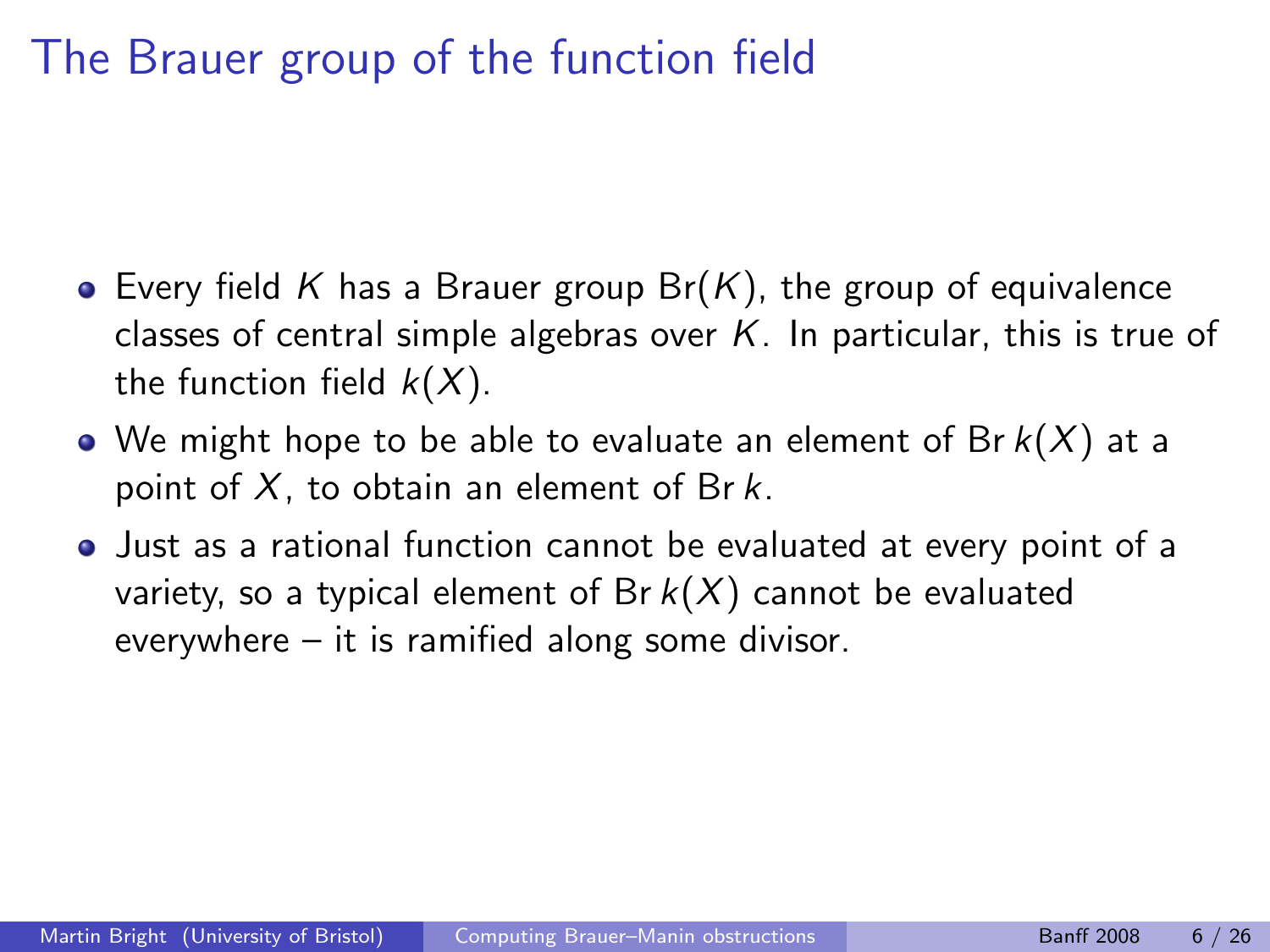• Let X be a smooth, geometrically irreducible variety over  $k$ . The Brauer group of  $X$ , written Br  $X$ , can be informally defined as the subgroup of Br  $k(X)$  of those elements which can be evaluated everywhere. These algebras are called Azumaya algebras.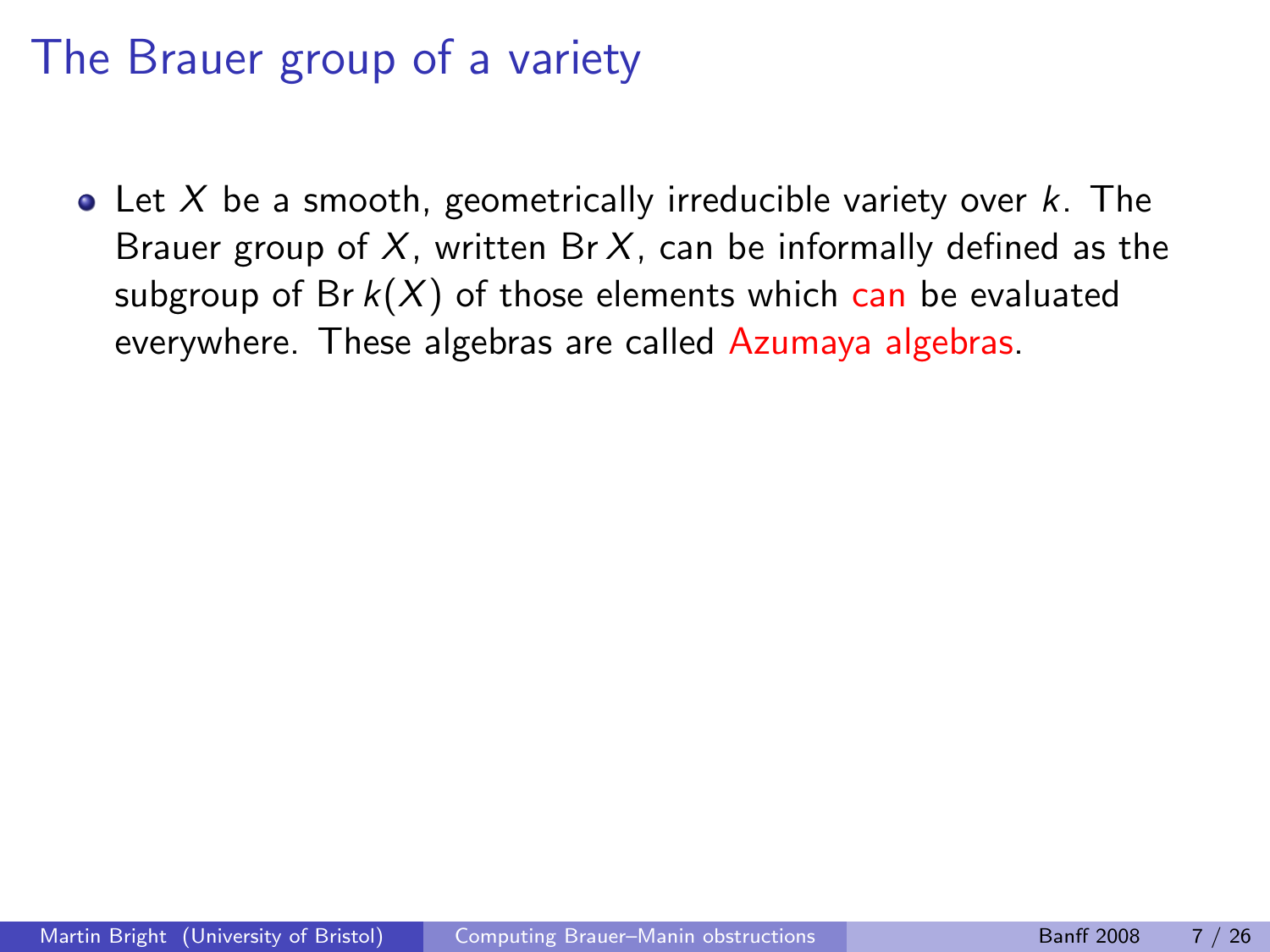- Let X be a smooth, geometrically irreducible variety over  $k$ . The Brauer group of X, written Br X, can be informally defined as the subgroup of Br  $k(X)$  of those elements which can be evaluated everywhere. These algebras are called Azumaya algebras.
- $\bullet$  We will be interested only in algebraic elements of Br  $X$ , that is, those which are split by an extension of  $k$ . These can be described in Galois cohomology as

$$
\text{Br}_1 X = \ker \left( H^2(k, k(\bar{X})^{\times}) \to H^2(k, \text{Div }\bar{X}) \right).
$$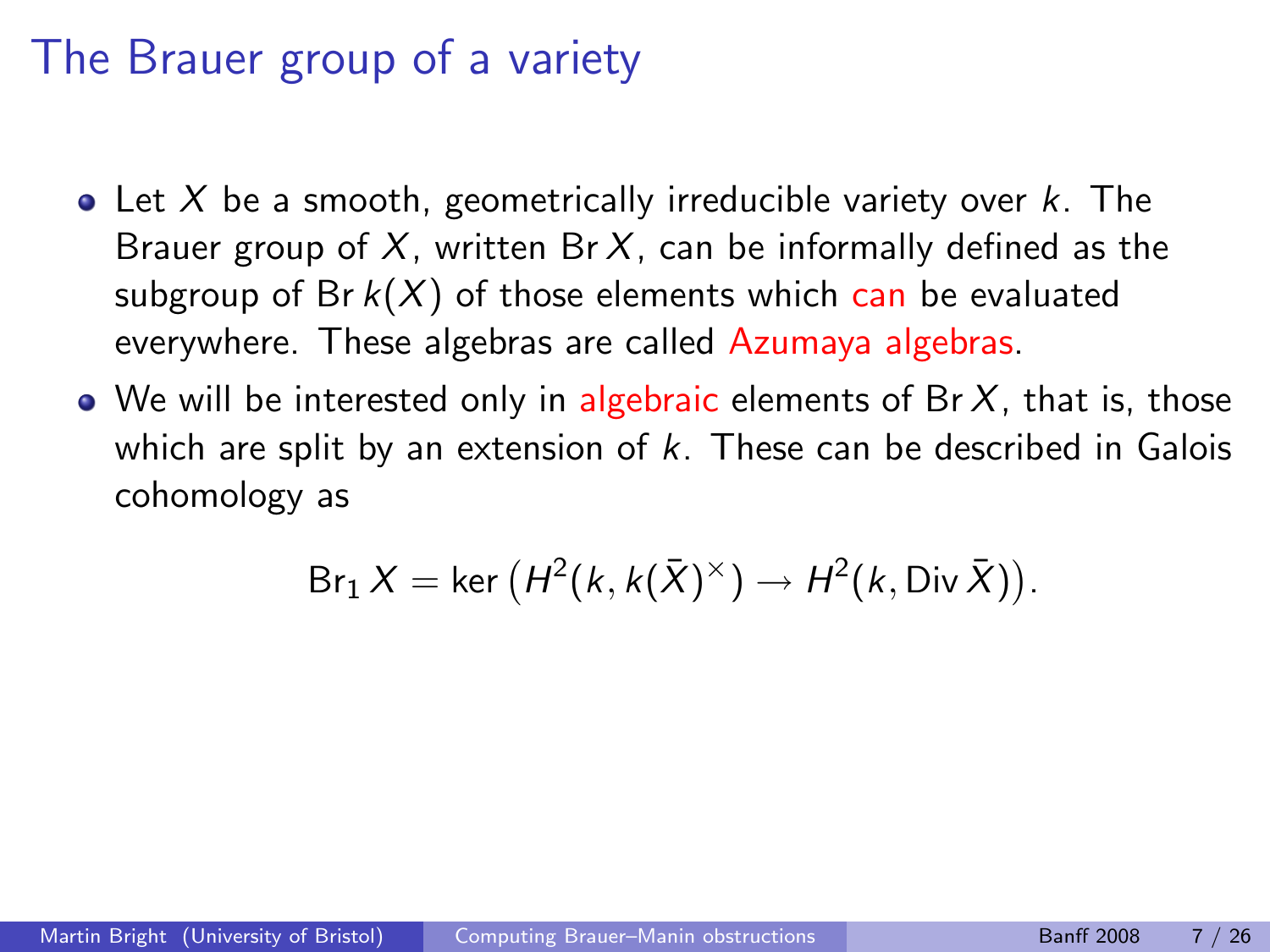- Let X be a smooth, geometrically irreducible variety over  $k$ . The Brauer group of  $X$ , written Br  $X$ , can be informally defined as the subgroup of Br  $k(X)$  of those elements which can be evaluated everywhere. These algebras are called Azumaya algebras.
- $\bullet$  We will be interested only in algebraic elements of Br  $X$ , that is, those which are split by an extension of  $k$ . These can be described in Galois cohomology as

$$
\text{Br}_1 X = \ker \left( H^2(k, k(\bar{X})^{\times}) \to H^2(k, \text{Div }\bar{X}) \right).
$$

Equivalently, a class  $\alpha$  in  $H^2(k,k(\bar{X})^{\times})$  lies in  $\texttt{Br}_1X$  if and only if, for all points  $P \in X$ , we can represent  $\alpha$  by a cocycle taking values in  $\mathcal{O}_X^{\times}$  $\overset{\times}{X}, P$  .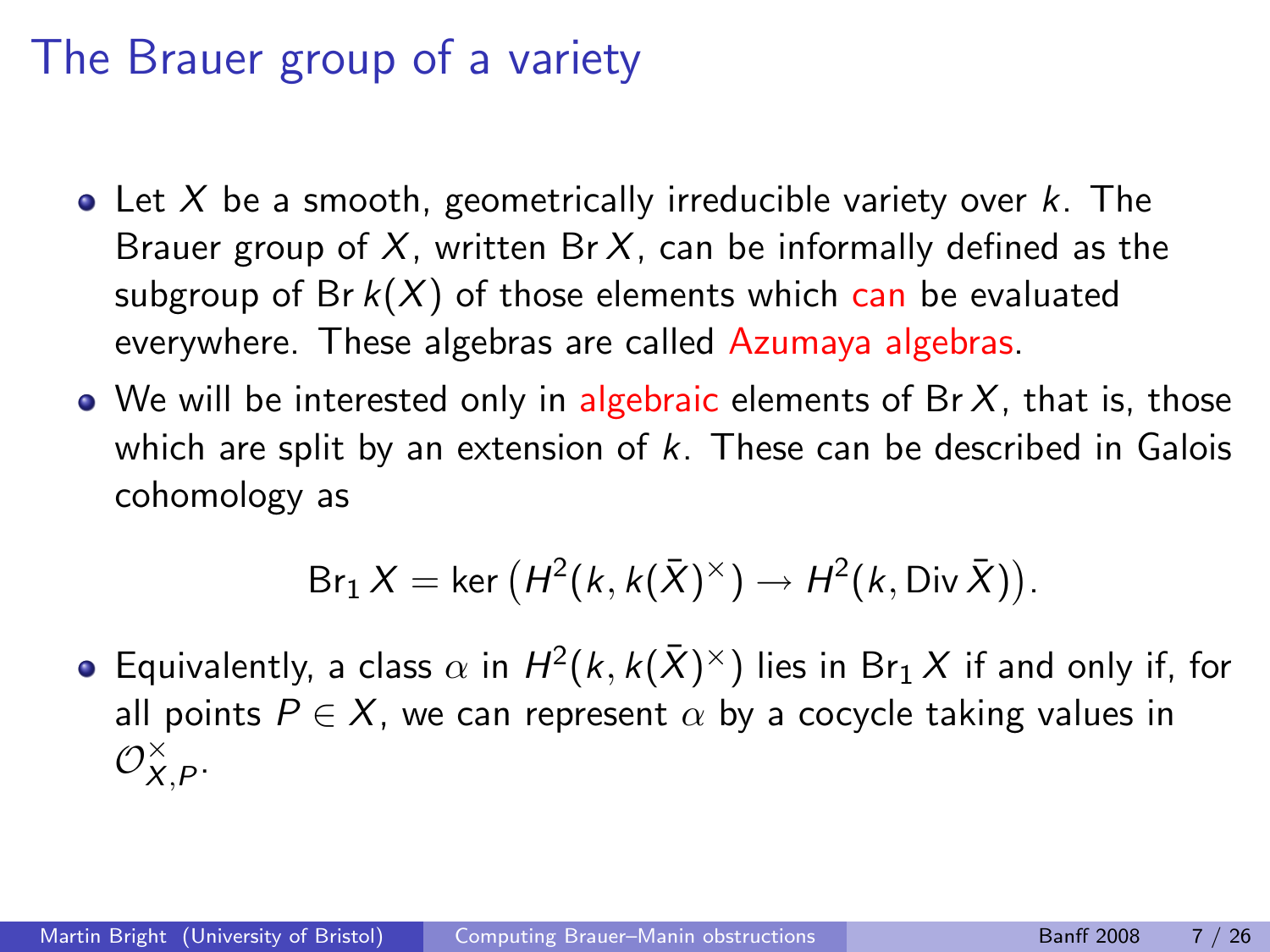#### Example

Let  $1/k$  be a quadratic extension, and suppose that f is a rational function on X whose divisor is a norm from *l*, say  $(f) = N_{I/k}D$ . Then the quaternion algebra  $A = (1/k, f)$  is an Azumaya algebra on X.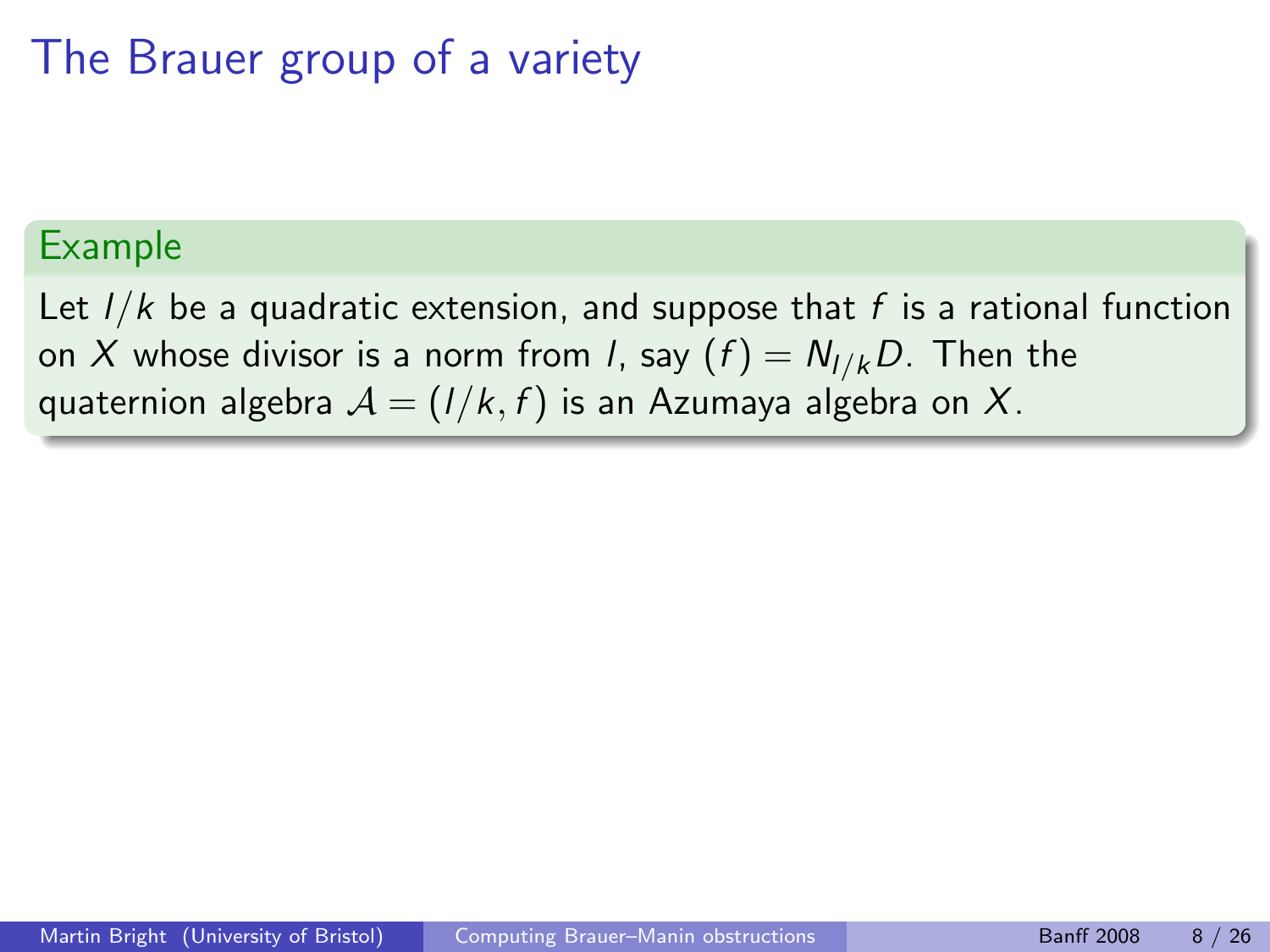#### Example

Let  $1/k$  be a quadratic extension, and suppose that f is a rational function on X whose divisor is a norm from *l*, say  $(f) = N_{I/k}D$ . Then the quaternion algebra  $A = (1/k, f)$  is an Azumaya algebra on X.

 $\bullet$  To see this, let P be any point of X. If f is invertible at P, then A can be evaluated at P to get  $A(P) = (1/k, f(P))$ .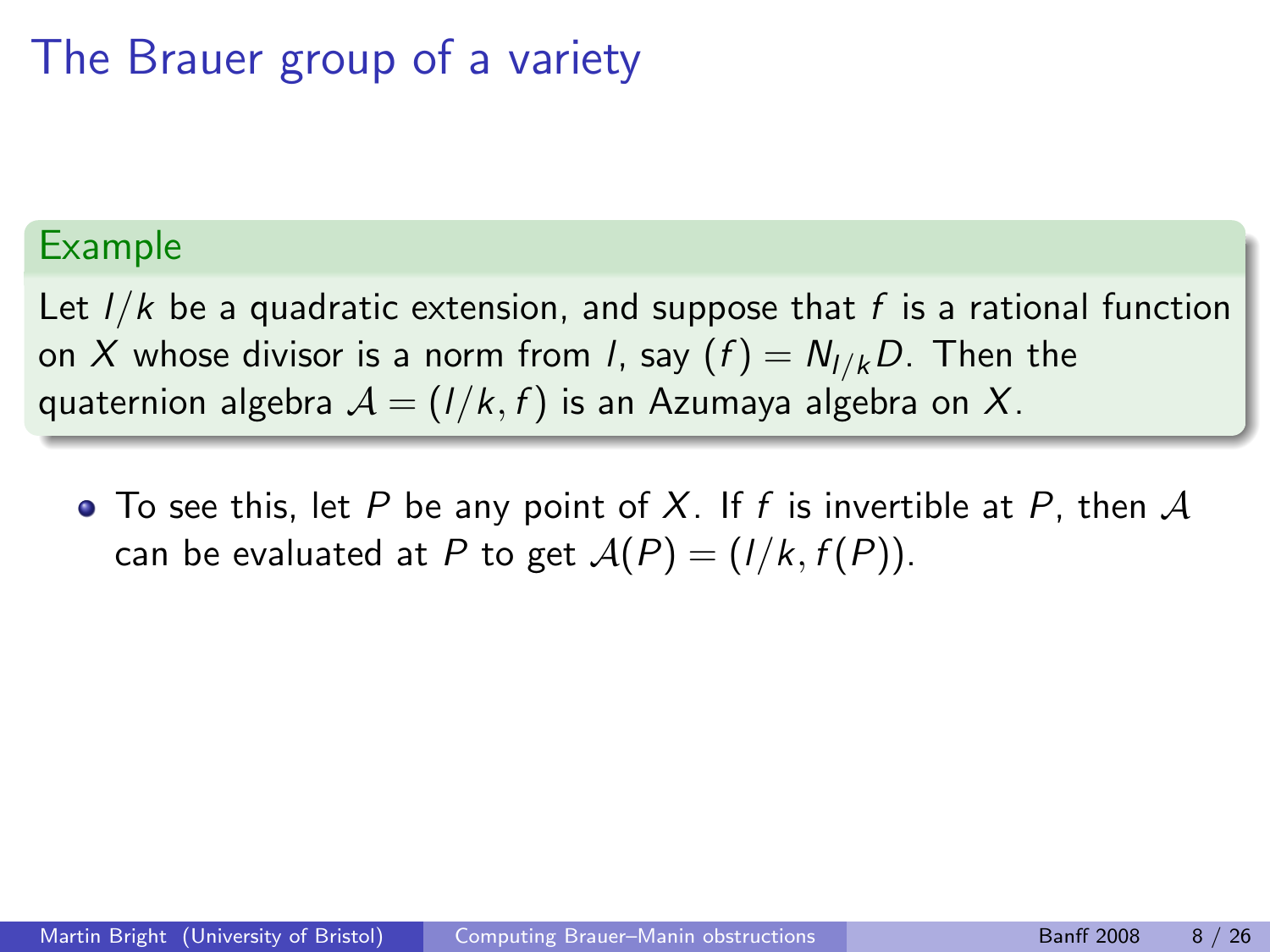#### Example

Let  $1/k$  be a quadratic extension, and suppose that f is a rational function on X whose divisor is a norm from *l*, say  $(f) = N_{I/k}D$ . Then the quaternion algebra  $A = (1/k, f)$  is an Azumaya algebra on X.

- $\bullet$  To see this, let P be any point of X. If f is invertible at P, then A can be evaluated at P to get  $A(P) = (1/k, f(P))$ .
- Otherwise, there is some divisor  $D' \sim D$  which avoids  $P$ ; let  $\Gamma(g)=D'-D.$  Then the algebra  $(I/k, fN_{I/k}g)$  is isomorphic to  ${\mathcal A}$  and can be evaluated at P.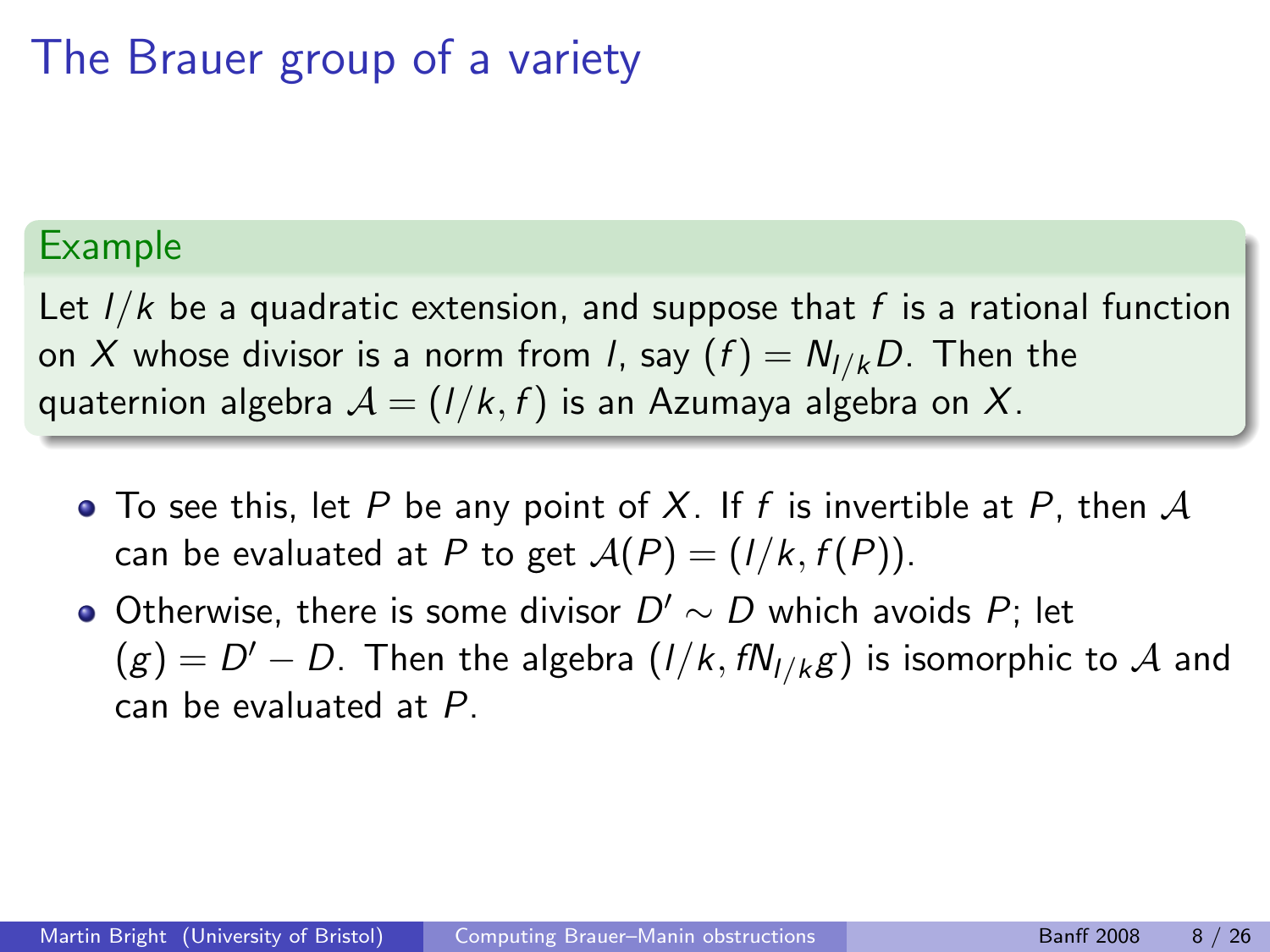$\bullet$  Let v be a place of k. Recall from class field theory that there is a canonical injection inv<sub>v</sub>: Br  $k_v \to \mathbb{Q}/\mathbb{Z}$ , such that the sequence

<span id="page-17-0"></span>
$$
0 \to \text{Br } k \to \bigoplus_{V} \text{Br } k_{V} \xrightarrow{\sum_{V} \text{inv}_{V}} \mathbb{Q}/\mathbb{Z}
$$

is exact.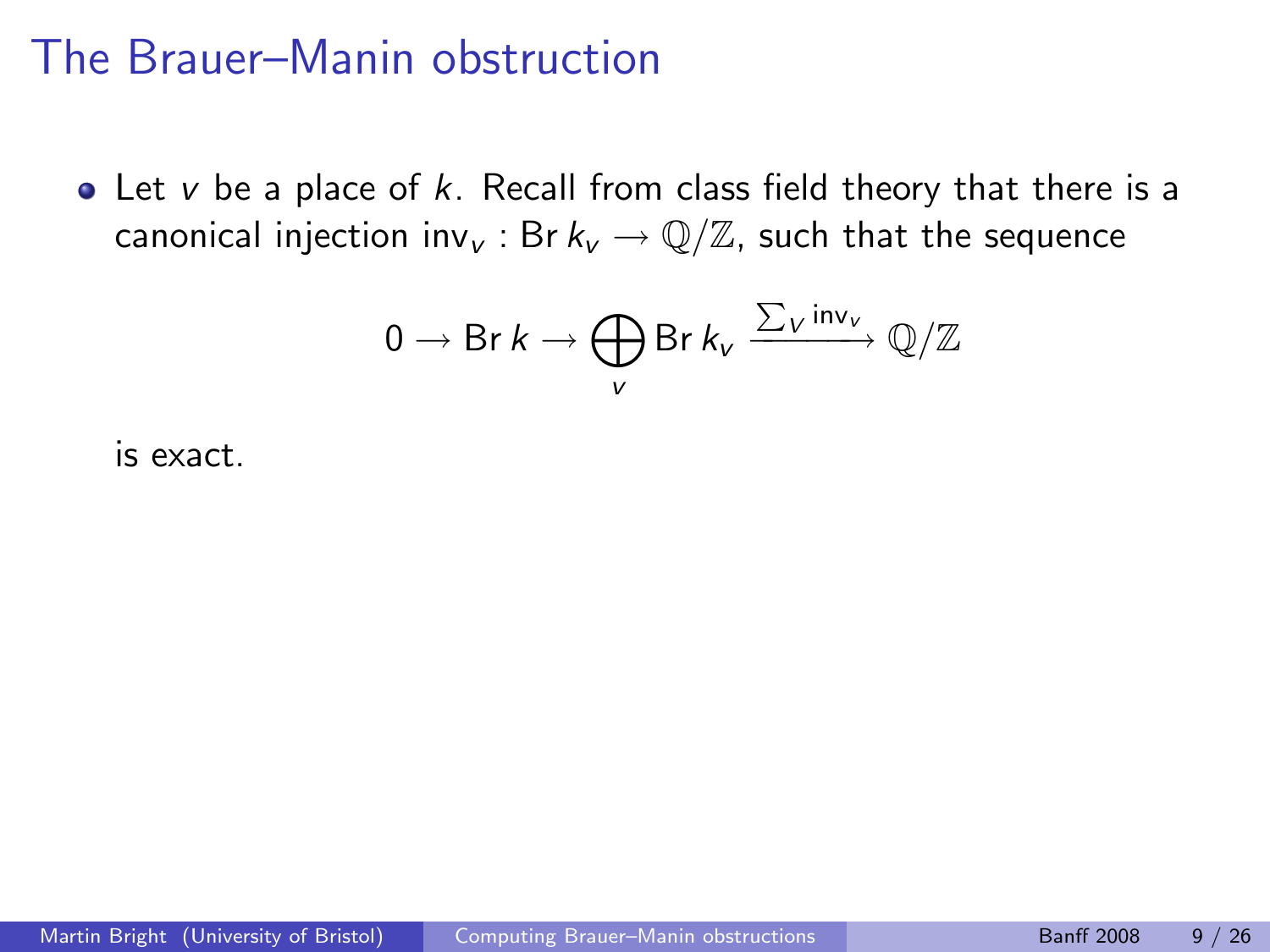$\bullet$  Let v be a place of k. Recall from class field theory that there is a canonical injection inv<sub>v</sub>: Br  $k_v \to \mathbb{Q}/\mathbb{Z}$ , such that the sequence

$$
0 \to \text{Br } k \to \bigoplus_{v} \text{Br } k_{v} \xrightarrow{\sum_{v} \text{inv}_{v}} \mathbb{Q}/\mathbb{Z}
$$

is exact.

• If A is an Azumaya algebra on X and  $P_v$  ∈  $X(k_v)$ , then A can be evaluated at  $P_v$  to get an element of Br  $k_v$ . So A gives maps

$$
X(k_v) \to \mathbb{Q}/\mathbb{Z}, \qquad P_v \mapsto \text{inv}_v \,\mathcal{A}(P_v)
$$

for each v.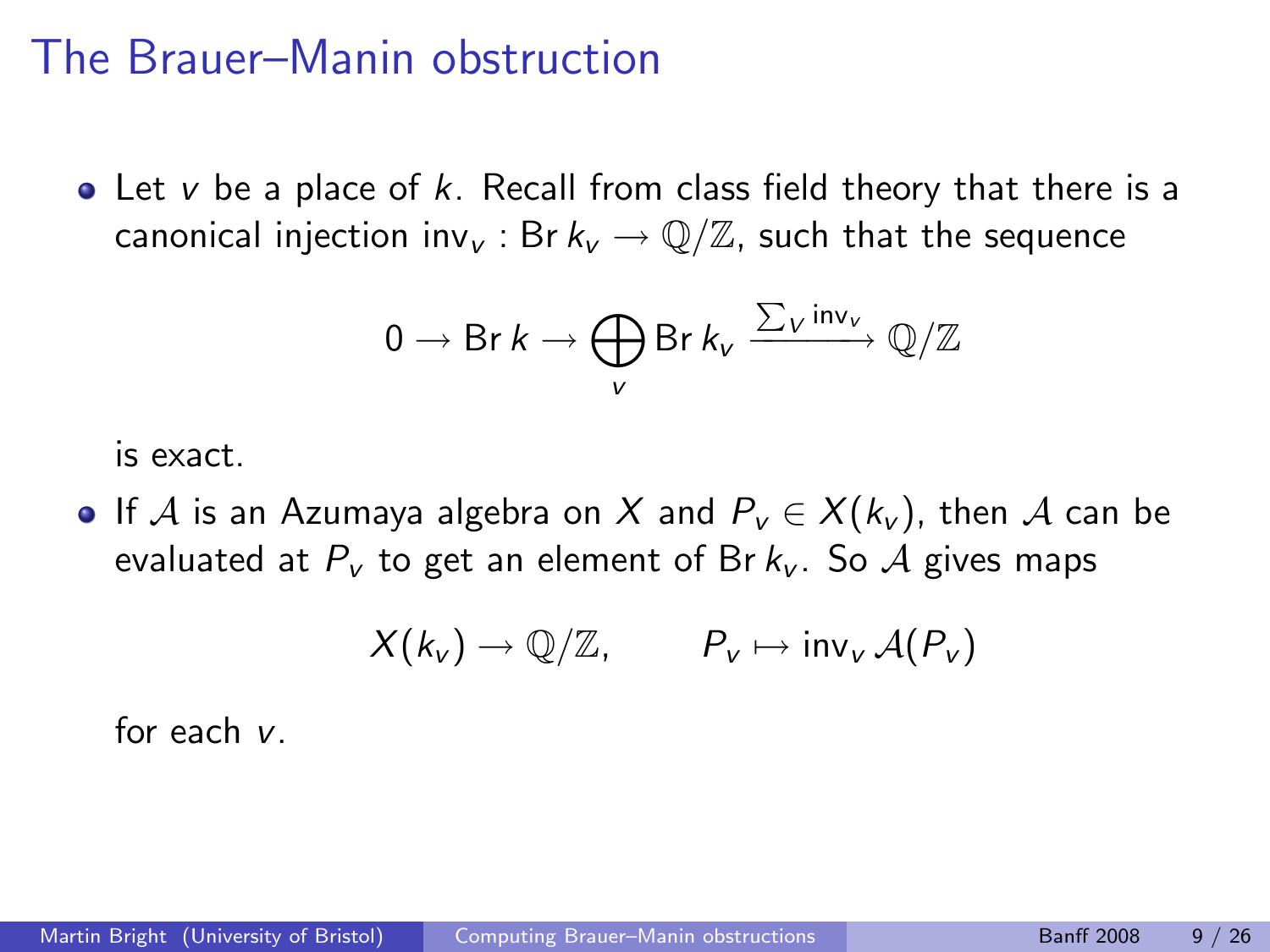$\bullet$  Let v be a place of k. Recall from class field theory that there is a canonical injection inv<sub>v</sub>: Br  $k_v \to \mathbb{Q}/\mathbb{Z}$ , such that the sequence

$$
0 \to \text{Br } k \to \bigoplus_{v} \text{Br } k_{v} \xrightarrow{\sum_{v} \text{inv}_{v}} \mathbb{Q}/\mathbb{Z}
$$

is exact.

• If A is an Azumaya algebra on X and  $P_v$  ∈  $X(k_v)$ , then A can be evaluated at  $P_v$  to get an element of Br  $k_v$ . So A gives maps

$$
X(k_v) \to \mathbb{Q}/\mathbb{Z}, \qquad P_v \mapsto \text{inv}_v \mathcal{A}(P_v)
$$

for each v.

• Combining these two facts, we get...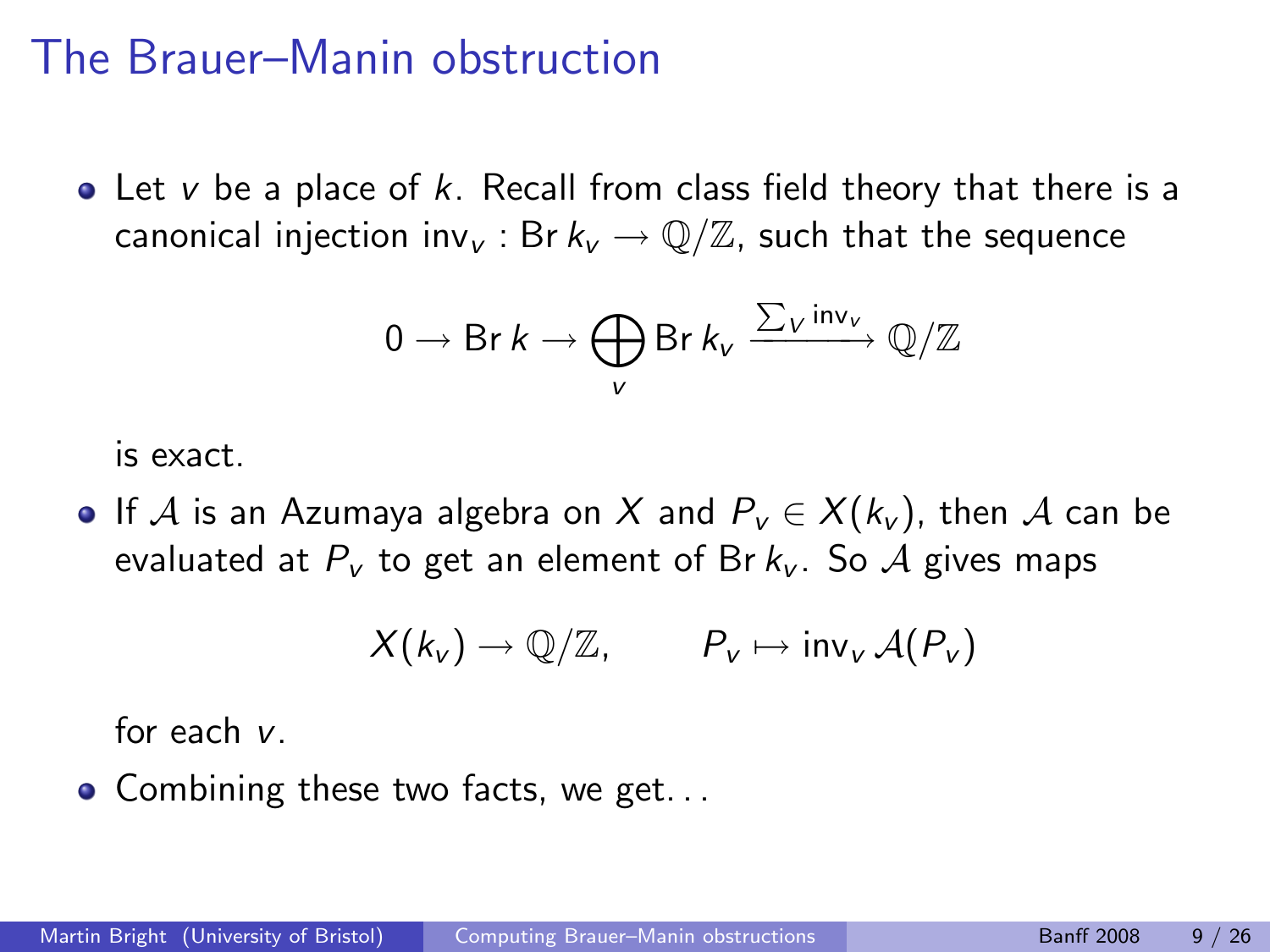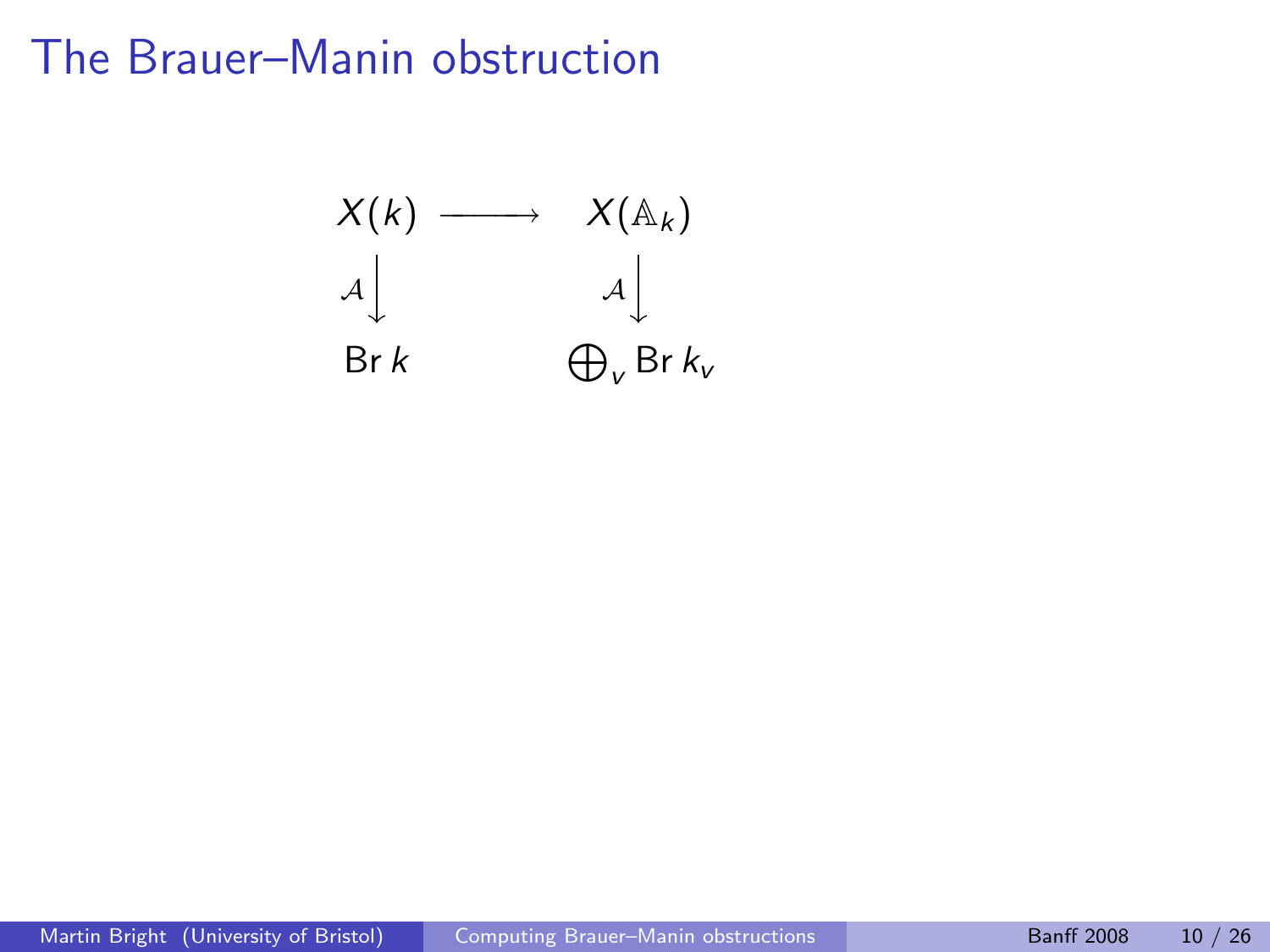$$
X(k) \longrightarrow X(\mathbb{A}_{k})
$$
  
\n
$$
A \downarrow A \downarrow
$$
  
\n
$$
\text{Br } k \longrightarrow \bigoplus_{v} \text{Br } k_{v} \longrightarrow \mathbb{Q}/\mathbb{Z}
$$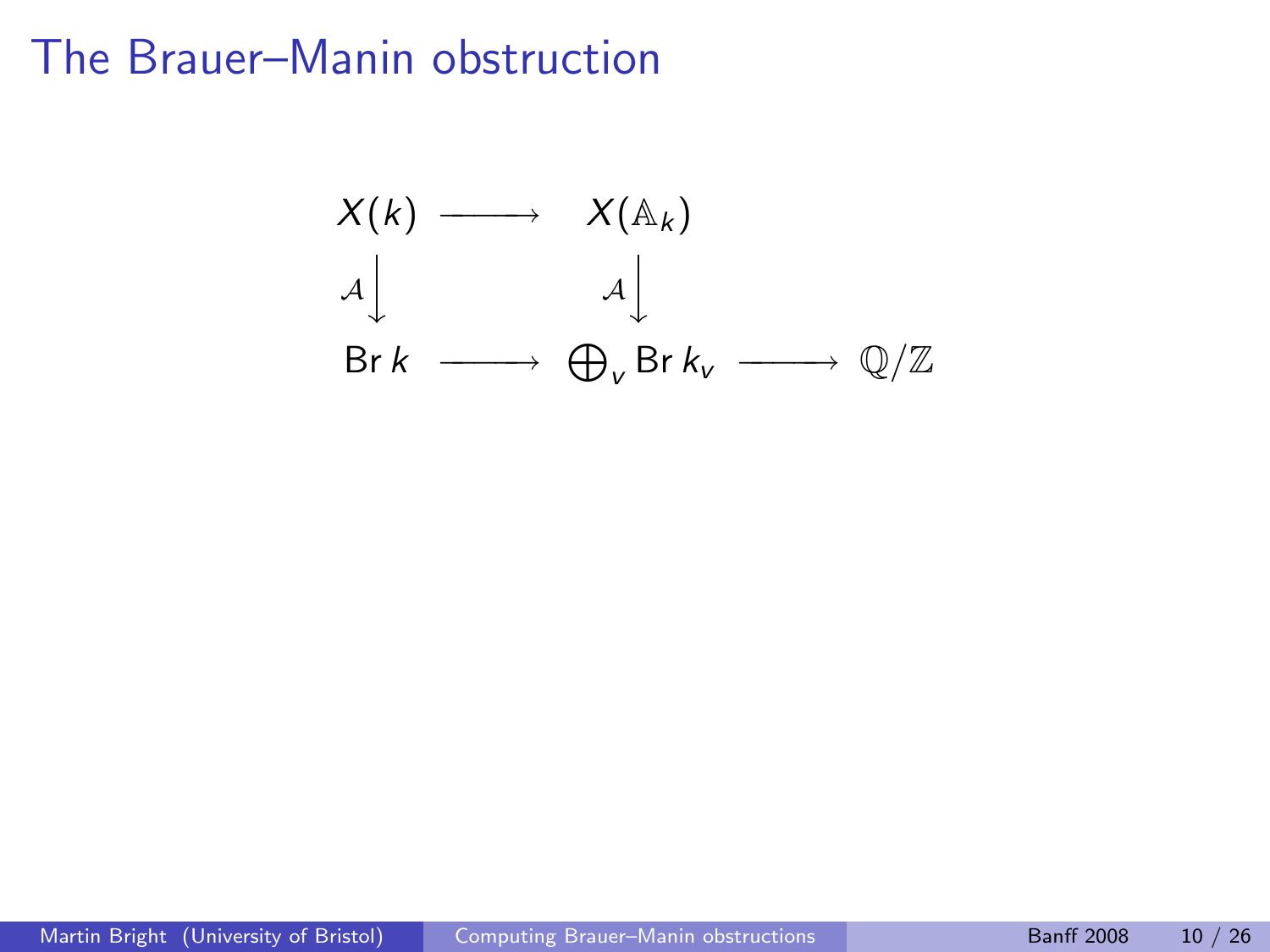$$
X(k) \longrightarrow X(\mathbb{A}_{k})
$$
  
\n
$$
A \downarrow A \downarrow
$$
  
\n
$$
\text{Br } k \longrightarrow \bigoplus_{v} \text{Br } k_{v} \longrightarrow \mathbb{Q}/\mathbb{Z}
$$

• We deduce that, if  $(P_v) \in X(\mathbb{A}_k)$  is the diagonal image of a rational point, then  $\sum_{v}$  inv $_{v}$   $\mathcal{A}(P_{v}) = 0$ .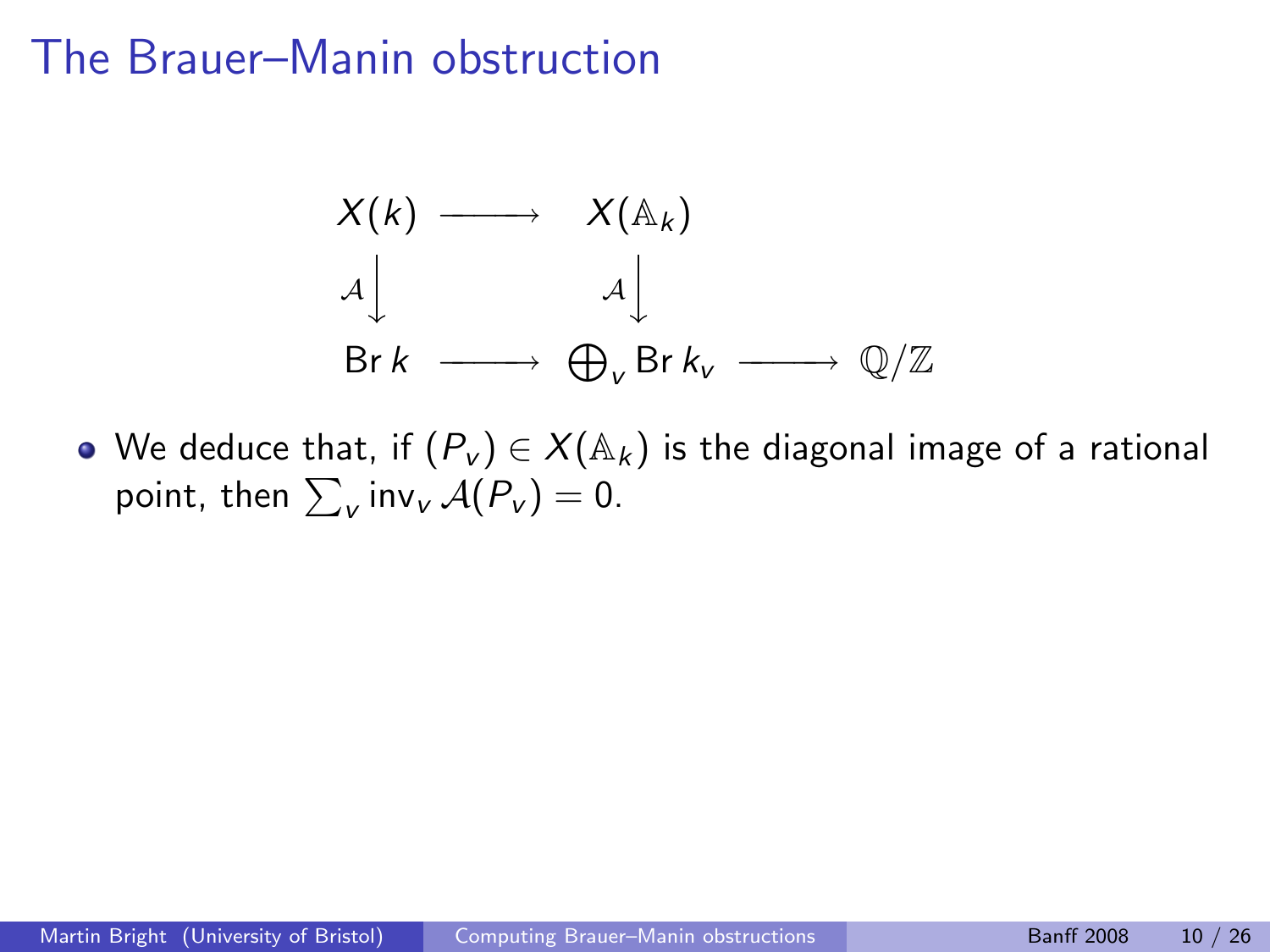$$
X(k) \longrightarrow X(\mathbb{A}_{k})
$$
  
\n
$$
A \downarrow A \downarrow
$$
  
\n
$$
\text{Br } k \longrightarrow \bigoplus_{v} \text{Br } k_{v} \longrightarrow \mathbb{Q}/\mathbb{Z}
$$

- We deduce that, if  $(P_v) \in X(\mathbb{A}_k)$  is the diagonal image of a rational point, then  $\sum_{v}$  inv $_{v}$   $\mathcal{A}(P_{v}) = 0$ .
- Given a subset  $B$  of Br  $X$ , define

$$
X(\mathbb{A}_k)^B := \Big\{ (P_v) \in X(\mathbb{A}_k) \Big| \sum_{v} \mathsf{inv}_v \, \mathcal{A}(P_v) = 0 \text{ for all } \mathcal{A} \in B \Big\}.
$$

We have shown that  $X(k) \subset X({\mathbb A}_k)^{\mathrm{Br}\,X}.$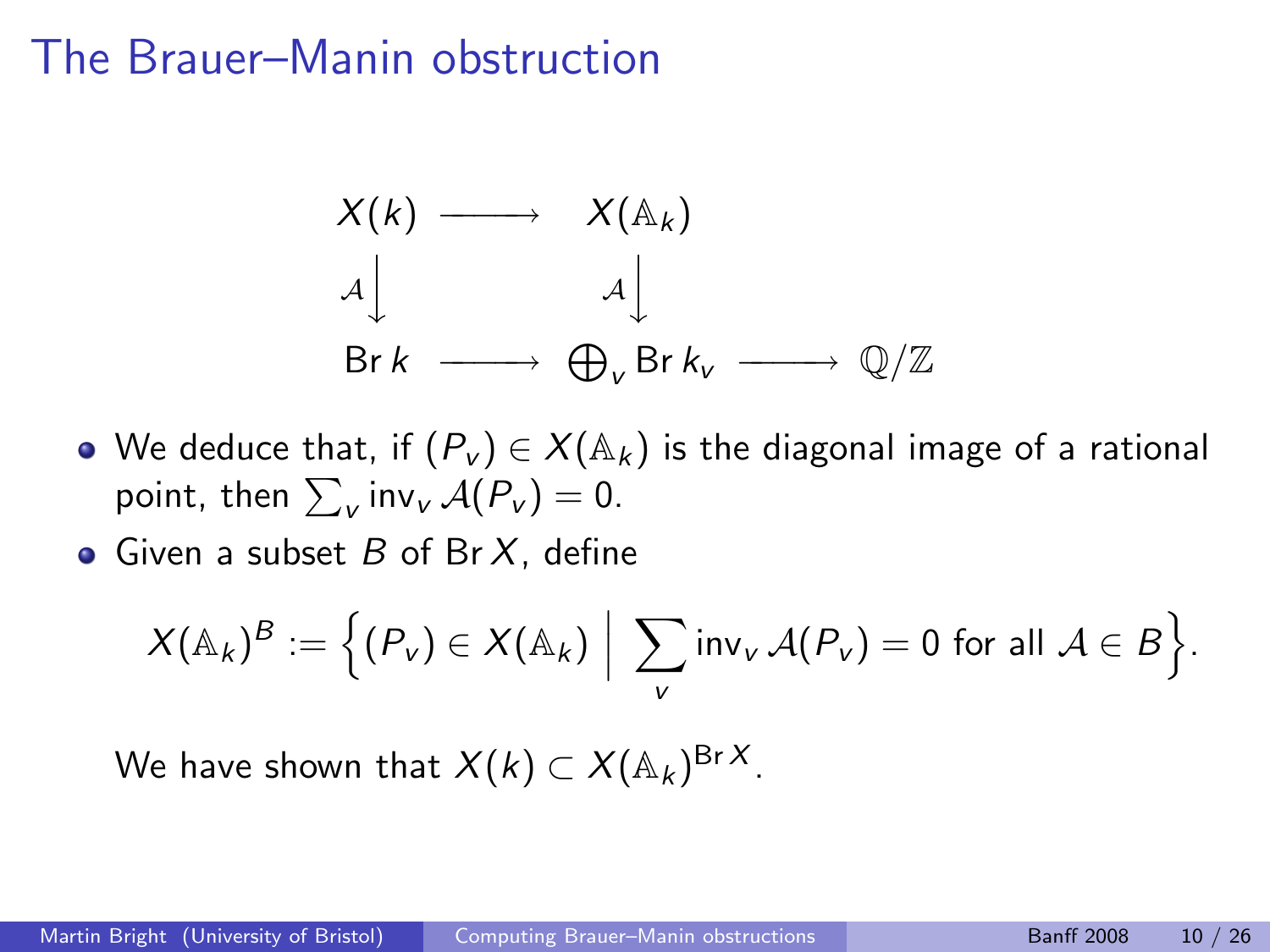If  $X({\mathbb A}_k)^{\cal B}$  is empty, we say there is a Brauer–Manin obstruction to the Hasse principle coming from  $B.$  If  $X(\mathbb{A}_k)^B$  is not the whole of  $X(\mathbb{A}_k)$ , we say there is a Brauer–Manin obstruction to weak approximation.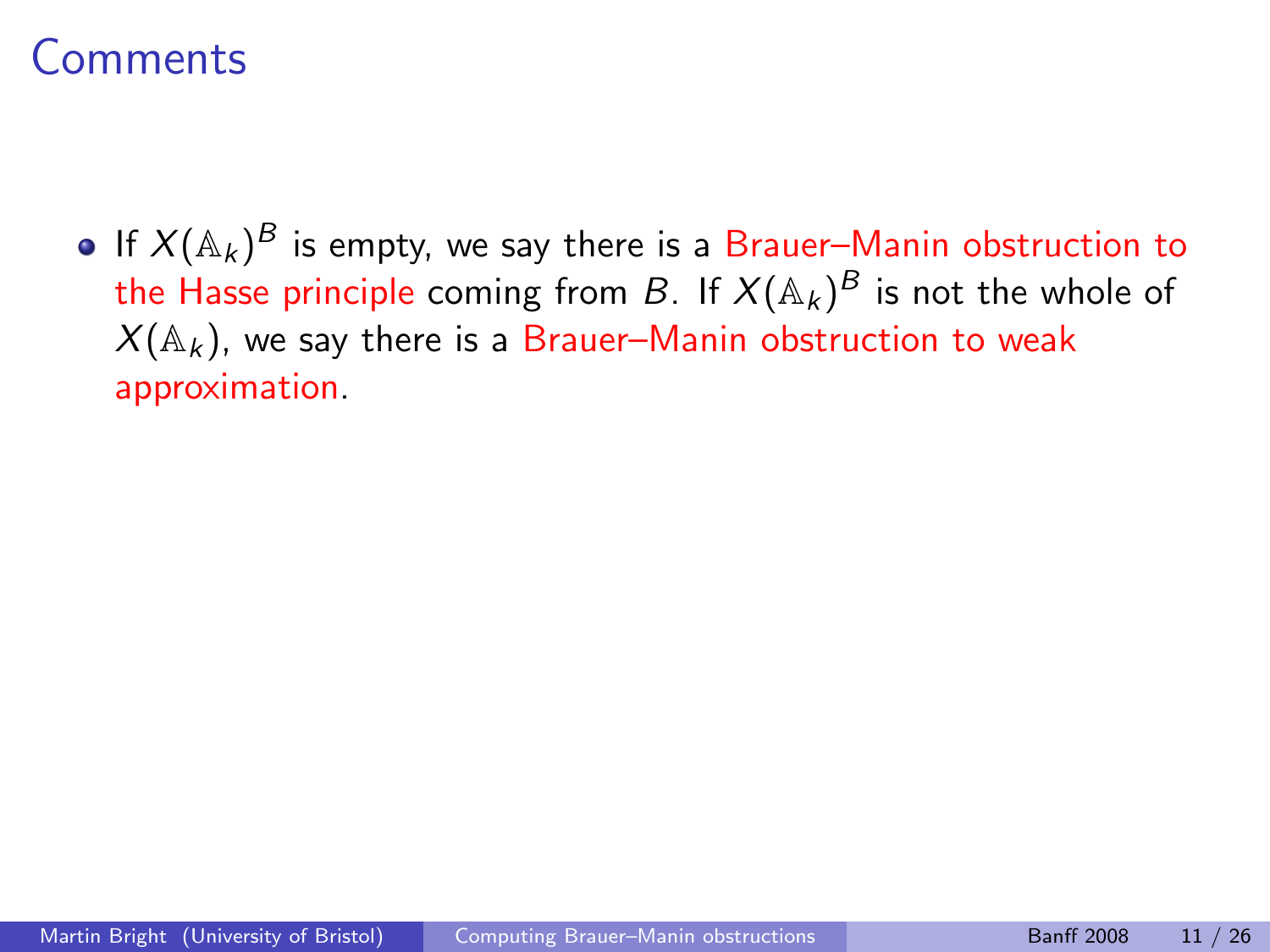- If  $X({\mathbb A}_k)^{\cal B}$  is empty, we say there is a Brauer–Manin obstruction to the Hasse principle coming from  $B.$  If  $X(\mathbb{A}_k)^B$  is not the whole of  $X(\mathbb{A}_k)$ , we say there is a Brauer–Manin obstruction to weak approximation.
- Given  $\mathcal{A}\in \operatorname{\mathsf{Br}}\nolimits X$ , it is often possible to compute  $X(\mathbb{A}_k)^{\mathcal{A}}$  effectively.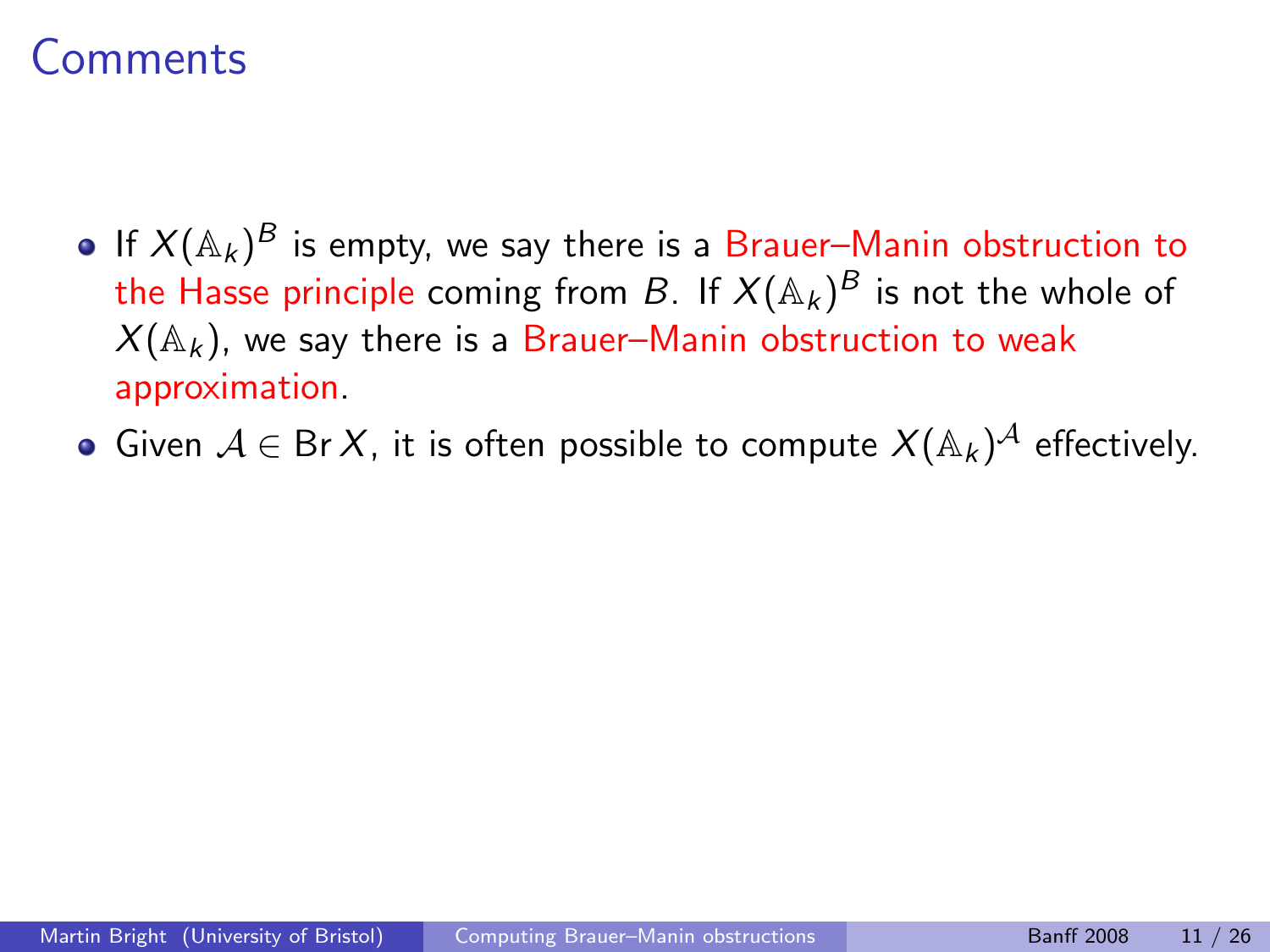- If  $X({\mathbb A}_k)^{\cal B}$  is empty, we say there is a Brauer–Manin obstruction to the Hasse principle coming from  $B.$  If  $X(\mathbb{A}_k)^B$  is not the whole of  $X(\mathbb{A}_k)$ , we say there is a Brauer–Manin obstruction to weak approximation.
- Given  $\mathcal{A}\in \operatorname{\mathsf{Br}}\nolimits X$ , it is often possible to compute  $X(\mathbb{A}_k)^{\mathcal{A}}$  effectively.
- $\bullet$  We have constant Azumaya algebras Br  $k \subset BrX$ , but the condition they impose is vacuous. So the Brauer–Manin obstruction is determined by  $Br X/Br k$ .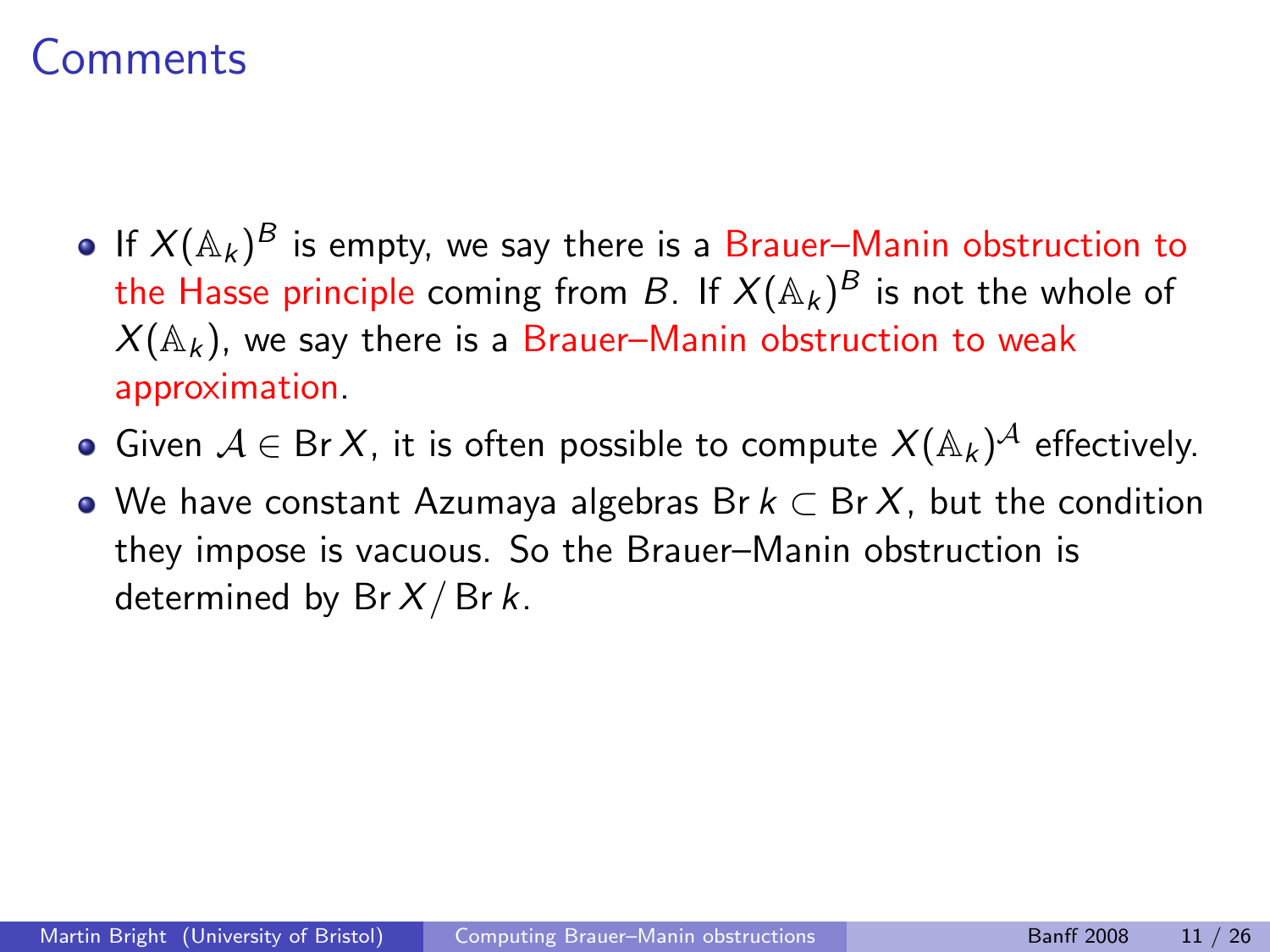- If  $X({\mathbb A}_k)^{\cal B}$  is empty, we say there is a Brauer–Manin obstruction to the Hasse principle coming from  $B.$  If  $X(\mathbb{A}_k)^B$  is not the whole of  $X(\mathbb{A}_k)$ , we say there is a Brauer–Manin obstruction to weak approximation.
- Given  $\mathcal{A}\in \operatorname{\mathsf{Br}}\nolimits X$ , it is often possible to compute  $X(\mathbb{A}_k)^{\mathcal{A}}$  effectively.
- $\bullet$  We have constant Azumaya algebras Br  $k \subset BrX$ , but the condition they impose is vacuous. So the Brauer–Manin obstruction is determined by  $Br X/Br k$ .
- We will show how to compute generators for the algebraic part,  $Br_1 X/Br k$ , and the associated obstruction.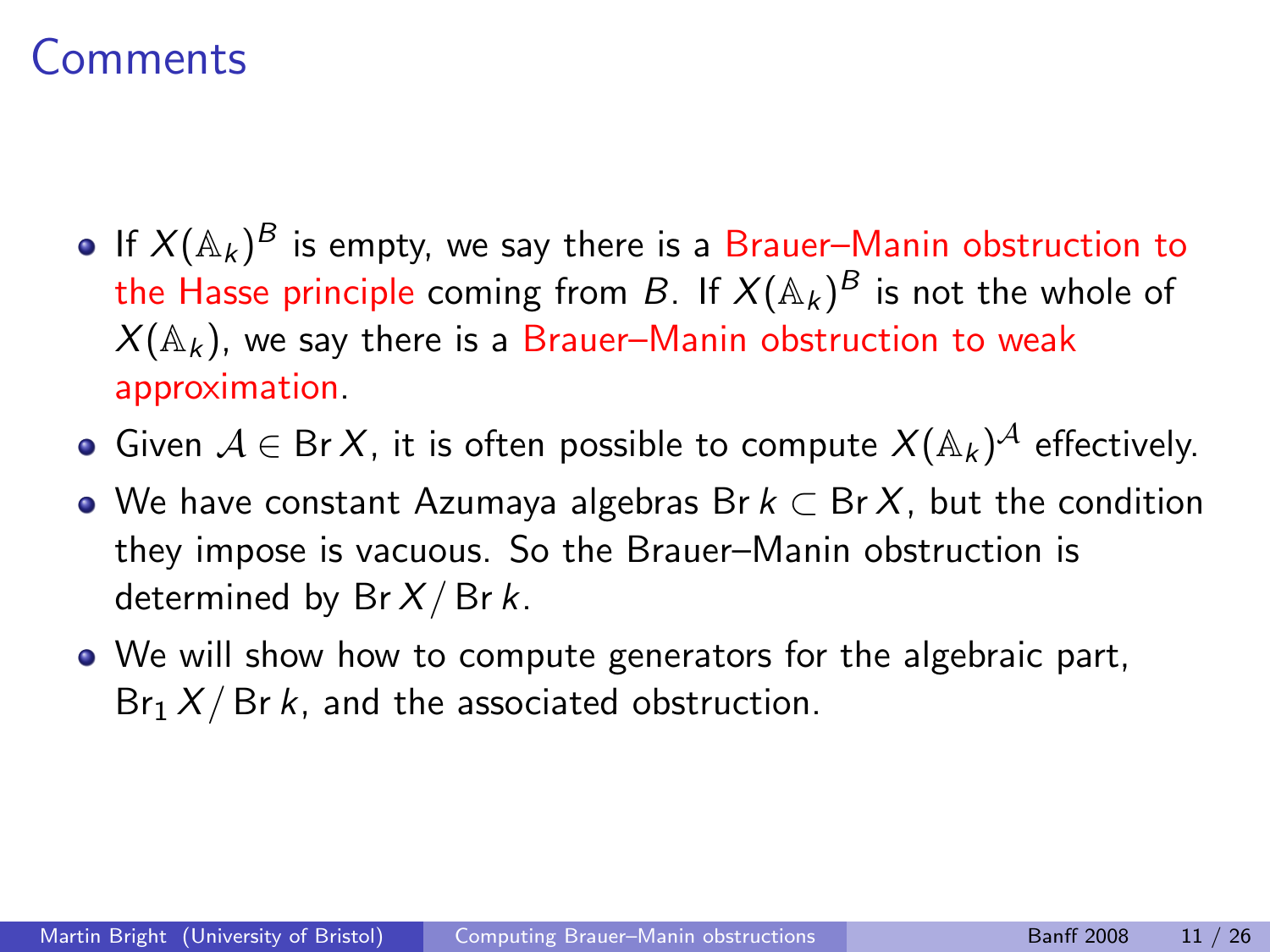# Outline



- [The Hasse principle](#page-3-0)
- [The Brauer group](#page-8-0)
- [The Brauer–Manin obstruction](#page-17-0)

### 2 [Computing the Brauer–Manin obstruction](#page-28-0)

- [Computing the algebraic Brauer group](#page-29-0)
- **•** [Finding the Azumaya algebras](#page-42-0)
- [Magma demo](#page-50-0)

#### [Theoretical results on the evaluation map](#page-51-0)

- [Smooth models](#page-54-0)
- **•** [Unramified places](#page-60-0)
- <span id="page-28-0"></span>**•** [Tamely ramified places](#page-64-0)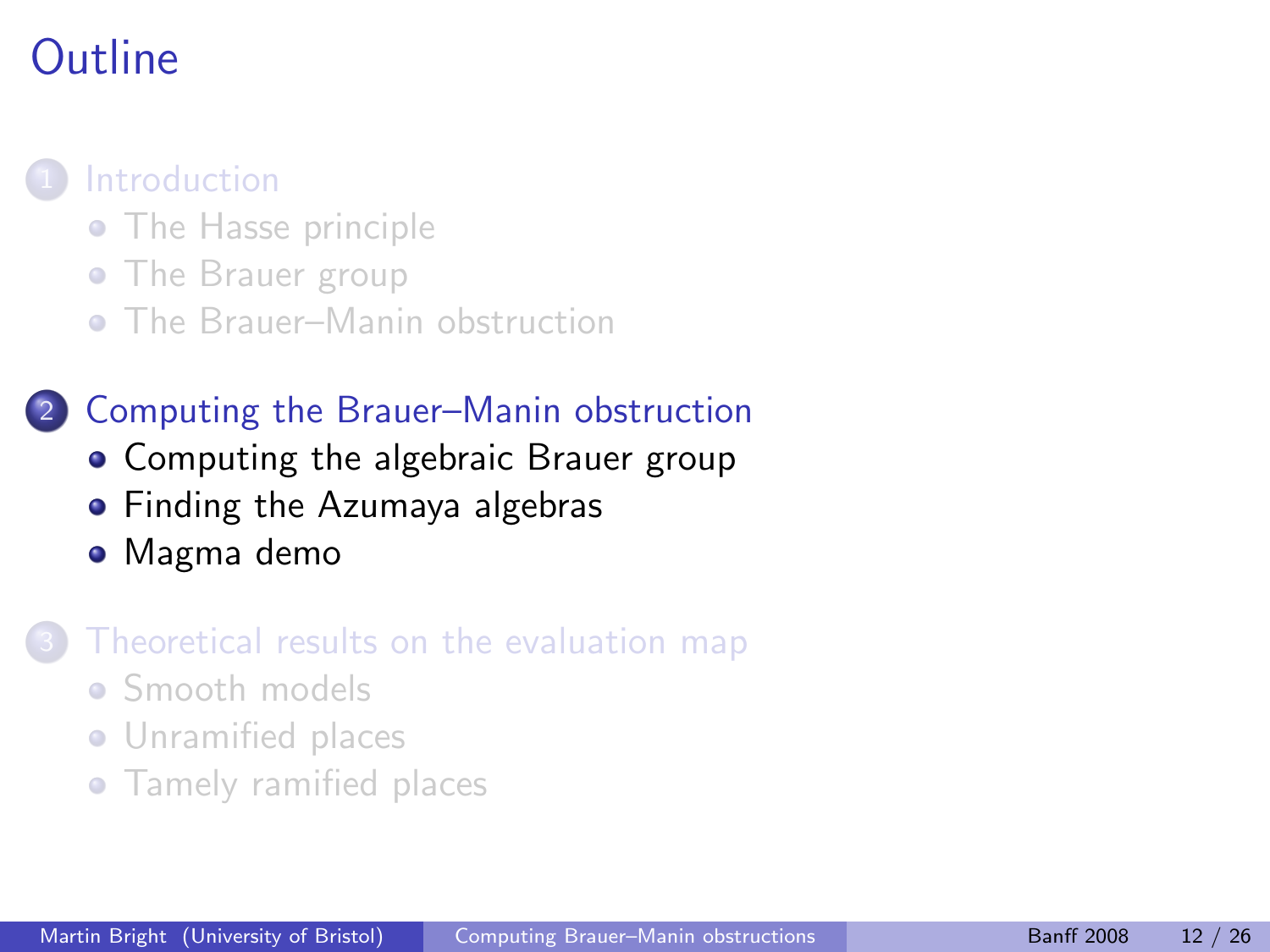• Recall that the algebraic part of the Brauer group,  $Br_1 X$ , can be described as a Galois cohomology group

<span id="page-29-0"></span>
$$
Br_1 X = \ker (H^2(k, k(\bar{X})^{\times}) \to H^2(k, \text{Div }\bar{X})).
$$

On the face of it this is not very useful, as  $H^2(k,k(\bar{X})^{\times})$  is not something we want to be computing with.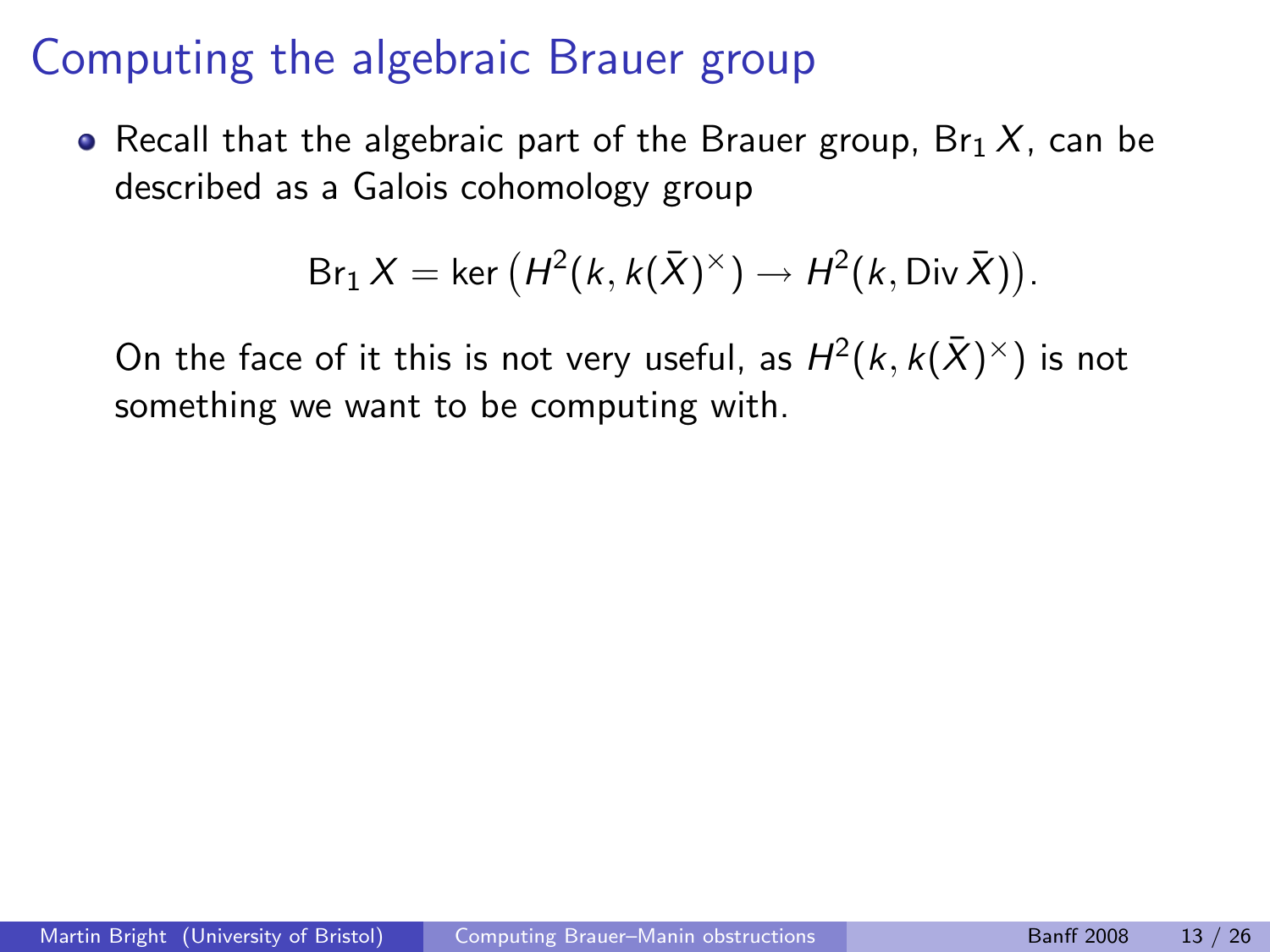• Recall that the algebraic part of the Brauer group,  $Br_1 X$ , can be described as a Galois cohomology group

$$
\mathsf{Br}_1 X = \mathsf{ker} \left( H^2(k, k(\bar X)^\times) \to H^2(k, \operatorname{Div} \bar X) \right).
$$

On the face of it this is not very useful, as  $H^2(k,k(\bar{X})^{\times})$  is not something we want to be computing with.

 $\bullet$  However, we only need to know generators for Br<sub>1</sub> X/Br k. Write the homomorphism above as a composition

$$
H^2(k, k(\bar{X})^{\times}) \xrightarrow{f} H^2(k, \text{Princ } \bar{X}) \xrightarrow{g} H^2(k, \text{Div } \bar{X}).
$$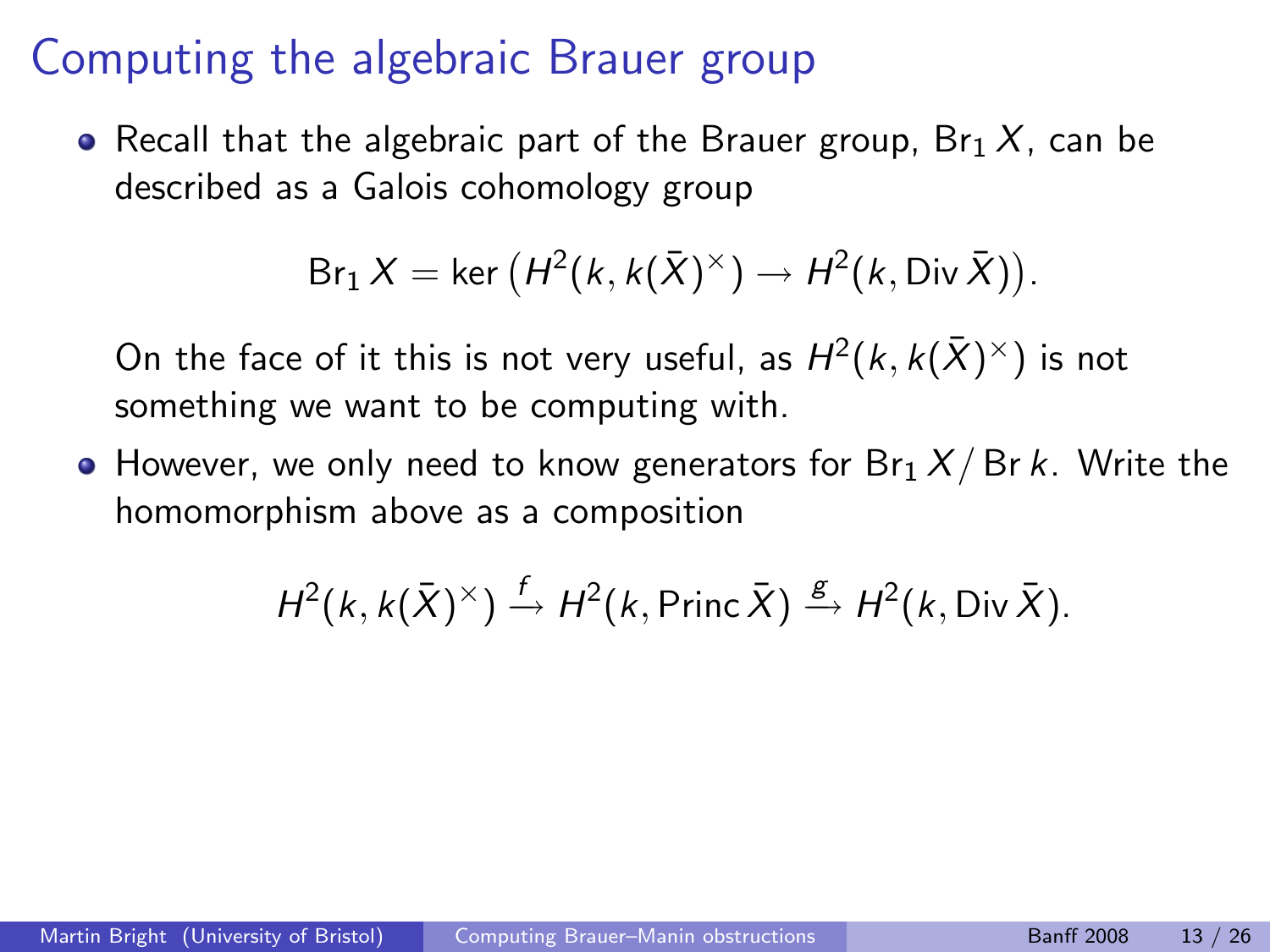• Recall that the algebraic part of the Brauer group,  $Br_1 X$ , can be described as a Galois cohomology group

$$
\text{Br}_1 X = \ker \left( H^2(k, k(\bar{X})^{\times}) \to H^2(k, \text{Div }\bar{X}) \right).
$$

On the face of it this is not very useful, as  $H^2(k,k(\bar{X})^{\times})$  is not something we want to be computing with.

 $\bullet$  However, we only need to know generators for Br<sub>1</sub> X/Br k. Write the homomorphism above as a composition

$$
H^2(k, k(\bar{X})^{\times}) \xrightarrow{f} H^2(k, \text{Princ } \bar{X}) \xrightarrow{g} H^2(k, \text{Div } \bar{X}).
$$

The kernel-cokernel exact sequence for this composition of maps is

$$
0\to \ker f \to \text{Br}_1\, X \to \ker g \to \text{coker}\, f
$$

and we can identify these groups.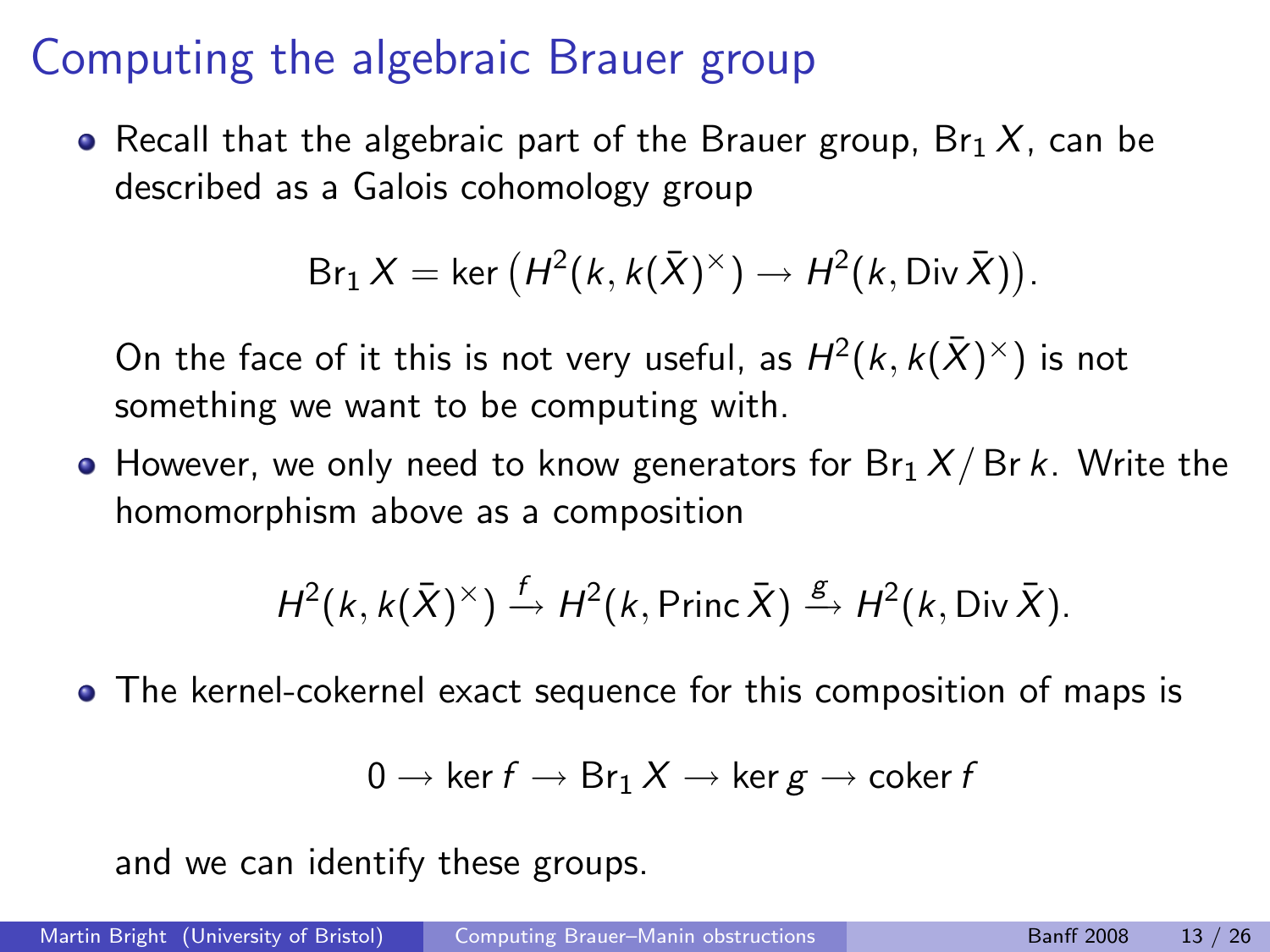$$
0\to \ker f\to \textup{Br}_1\, X\to \quad \ker g\quad\to \operatorname{coker} f
$$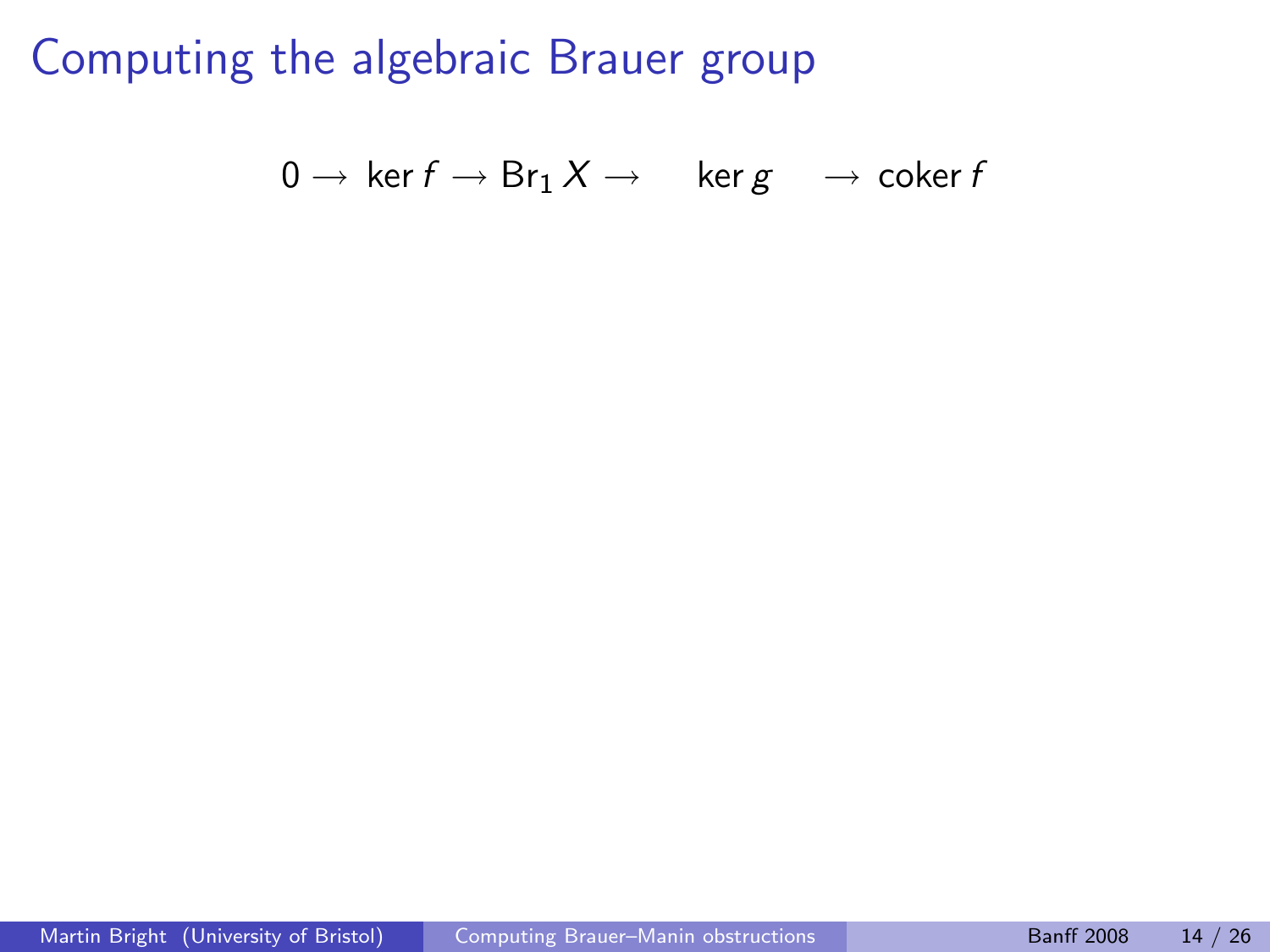$$
0\to \ker f\to \textup{Br}_1\, X\to \quad \ker g\quad\to \operatorname{coker} f
$$

• Using the exact sequence

$$
0 \to \bar{k}^{\times} \to k(\bar{X})^{\times} \to \text{Princ } \bar{X} \to 0
$$

shows that  $\mathop{\sf ker} f = \mathop{\sf im} (\mathop{\sf Br} k)$ , and that  $\mathop{\sf coker} f = H^3(k, \bar k^\times) = 0$  .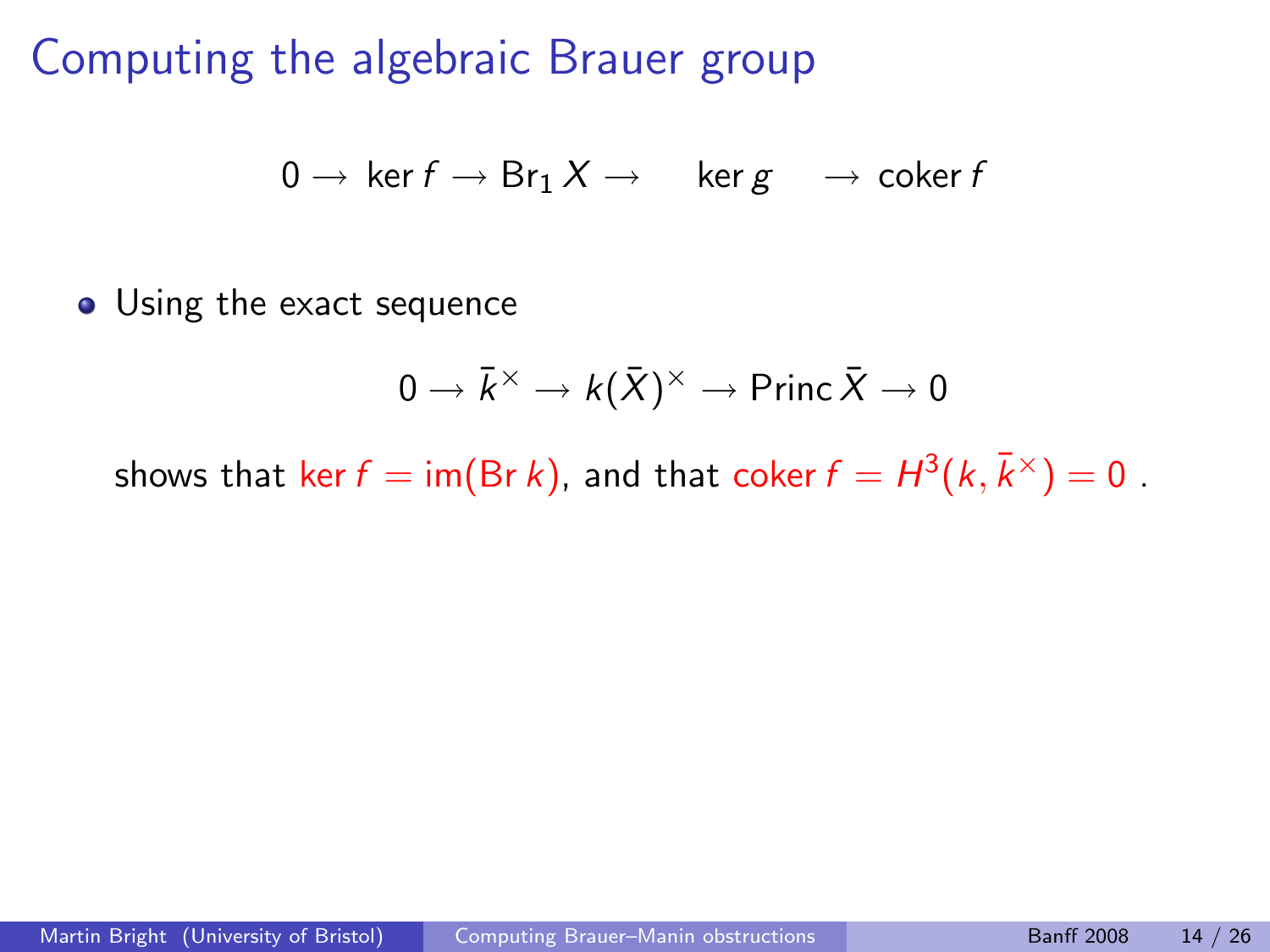$$
\mathsf{Br}\, k \to \mathsf{Br}_1 \, X \to \quad \ker g \quad \to 0
$$

• Using the exact sequence

$$
0 \to \bar k^\times \to k(\bar X)^\times \to \mathsf{Princ}\, \bar X \to 0
$$

shows that ker  $f=$  im(Br  $k$ ), and that coker  $f=H^3(k,\bar k^\times)=0$  .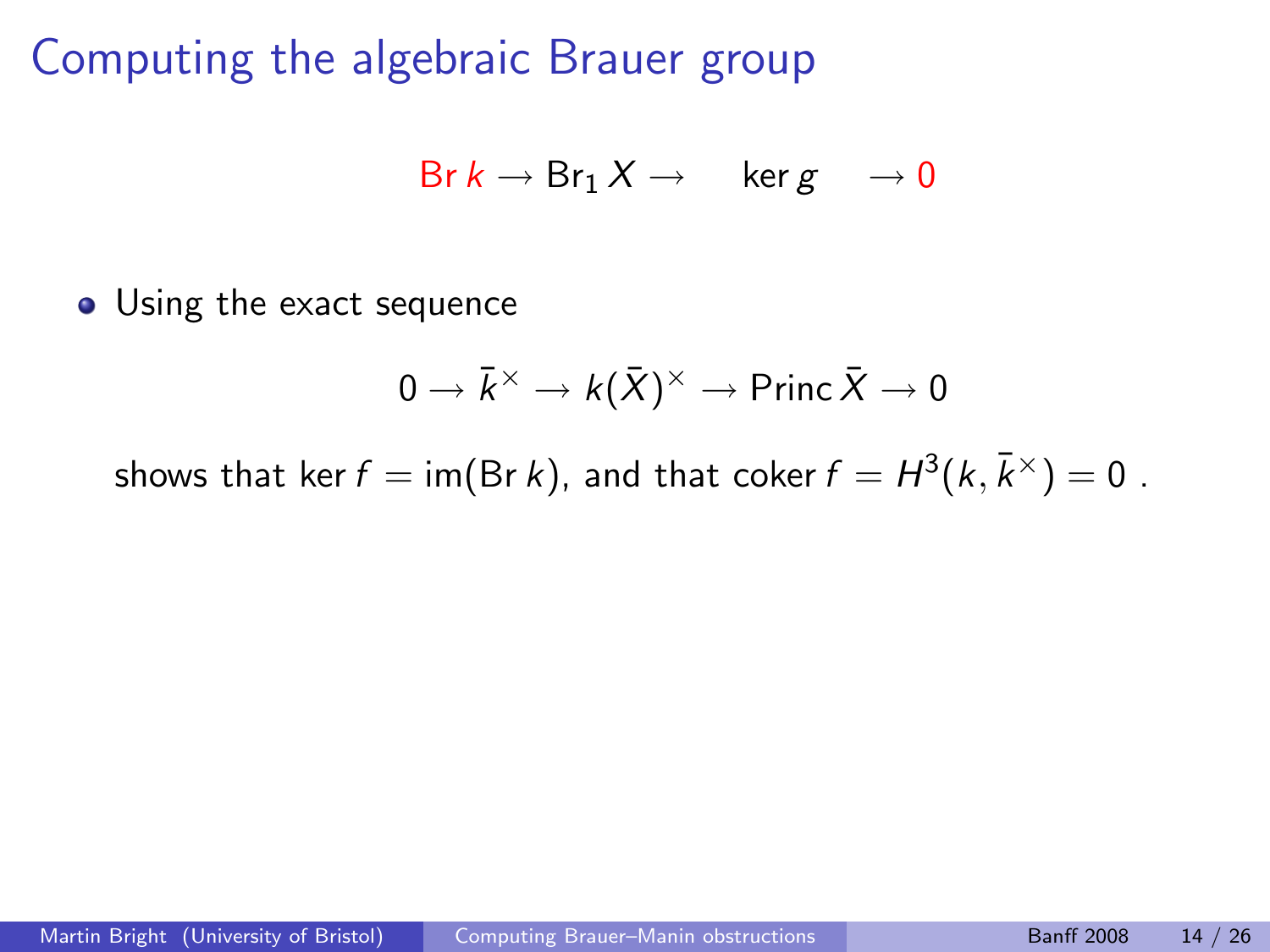$$
\mathsf{Br}\, k \to \mathsf{Br}_1 \, X \to \quad \ker g \quad \to 0
$$

• Using the exact sequence

$$
0 \to \bar{k}^\times \to k(\bar{X})^\times \to \mathsf{Princ}\, \bar{X} \to 0
$$

shows that ker  $f=$  im(Br  $k$ ), and that coker  $f=H^3(k,\bar k^\times)=0$  .

• The exact sequence

$$
0 \to \text{Princ } \bar{X} \to \text{Div } \bar{X} \to \text{Pic } \bar{X} \to 0
$$

shows that ker  $g$  is the image of the boundary map  $\partial : H^1(k,\mathsf{Pic}\,\bar{X}) \to H^2(k,\mathsf{Princ}\,\bar{X}).$  Since Div  $\bar{X}$  is an induced module, this map is injective.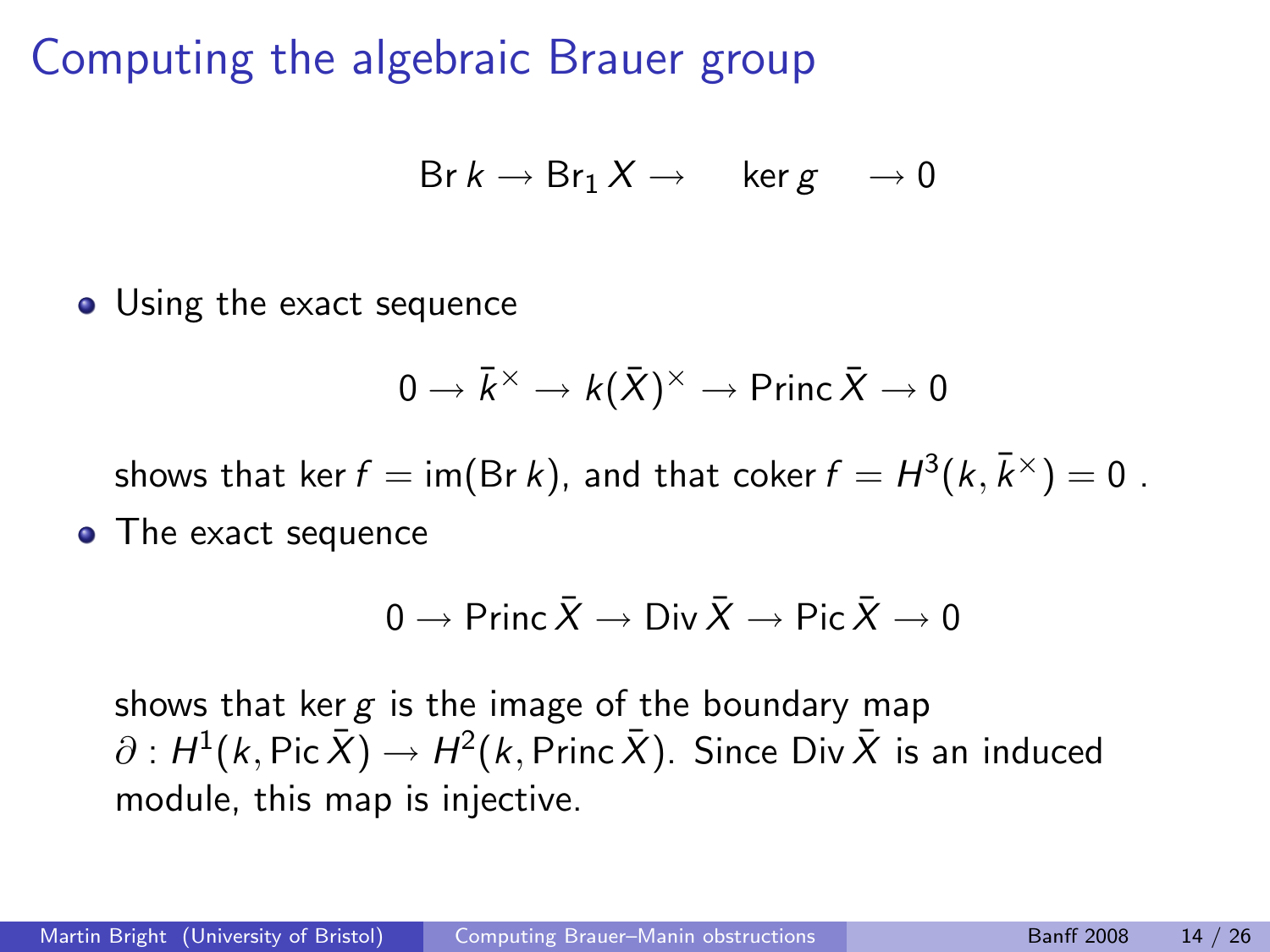$$
\text{Br}\, k \to \text{Br}_1\, X \to H^1(k, \text{Pic}\,\bar{X}) \to 0
$$

• Using the exact sequence

$$
0 \to \bar{k}^\times \to k(\bar{X})^\times \to \text{Princ } \bar{X} \to 0
$$

shows that ker  $f=$  im(Br  $k$ ), and that coker  $f=H^3(k,\bar k^\times)=0$  .

• The exact sequence

$$
0 \to \text{Princ } \bar{X} \to \text{Div } \bar{X} \to \text{Pic } \bar{X} \to 0
$$

shows that ker  $g$  is the image of the boundary map  $\partial : H^1(k,\mathsf{Pic}\,\bar{X}) \to H^2(k,\mathsf{Princ}\,\bar{X}).$  Since Div  $\bar{X}$  is an induced module, this map is injective.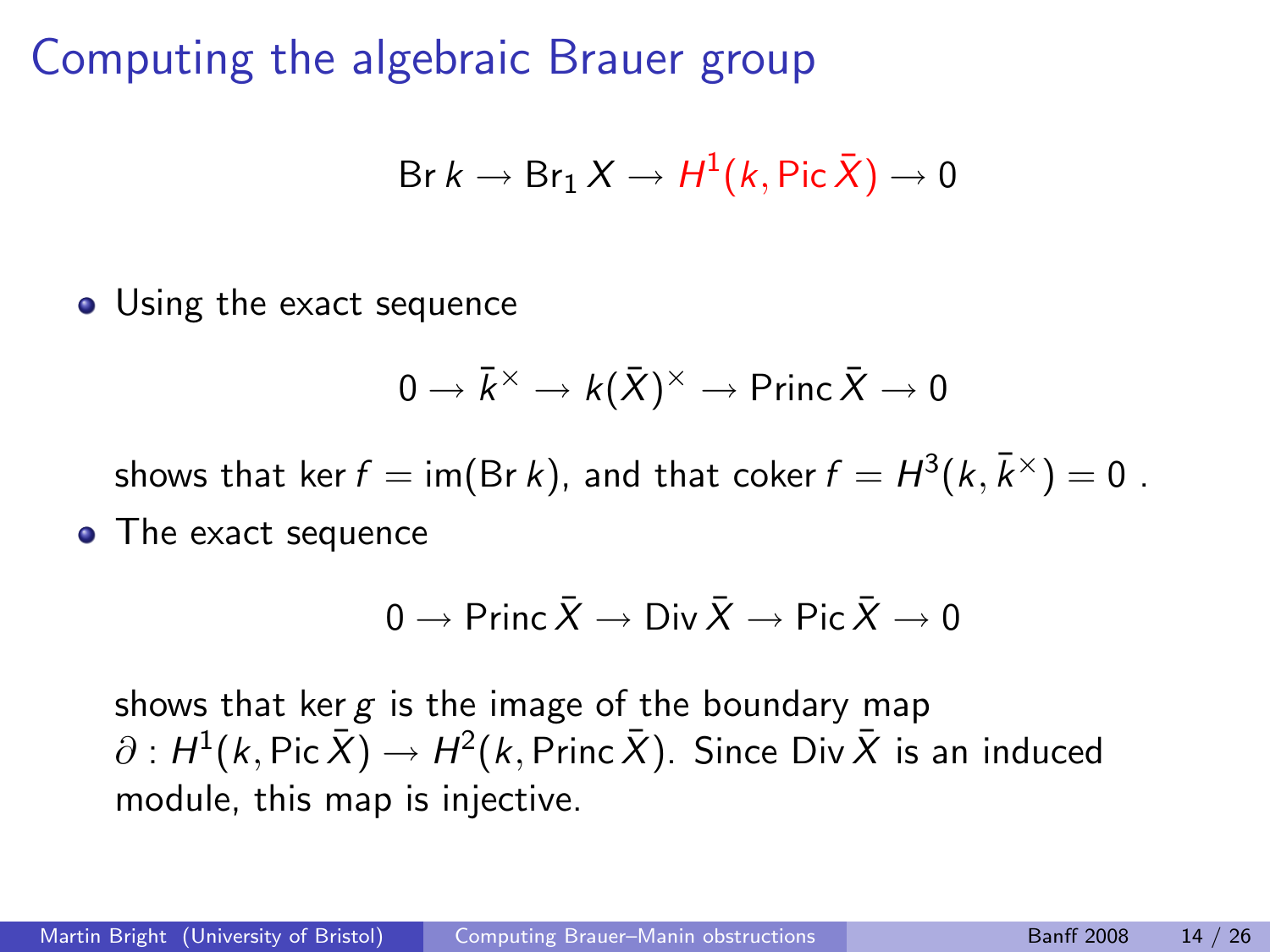$$
\text{Br}\, k \to \text{Br}_1\, X \to H^1(k, \text{Pic}\,\bar{X}) \to 0
$$

• Using the exact sequence

$$
0 \to \bar{k}^\times \to k(\bar{X})^\times \to \mathsf{Princ}\, \bar{X} \to 0
$$

shows that ker  $f=$  im(Br  $k$ ), and that coker  $f=H^3(k,\bar k^\times)=0$  .

• The exact sequence

$$
0 \to \text{Princ } \bar{X} \to \text{Div } \bar{X} \to \text{Pic } \bar{X} \to 0
$$

shows that ker  $g$  is the image of the boundary map  $\partial : H^1(k,\mathsf{Pic}\,\bar{X}) \to H^2(k,\mathsf{Princ}\,\bar{X}).$  Since Div  $\bar{X}$  is an induced module, this map is injective.

So there is an isomorphism  $\mathsf{Br}_1\,X/\,\mathsf{Br}\,k \cong H^1(k,\mathsf{Pic}\,\bar{X}).$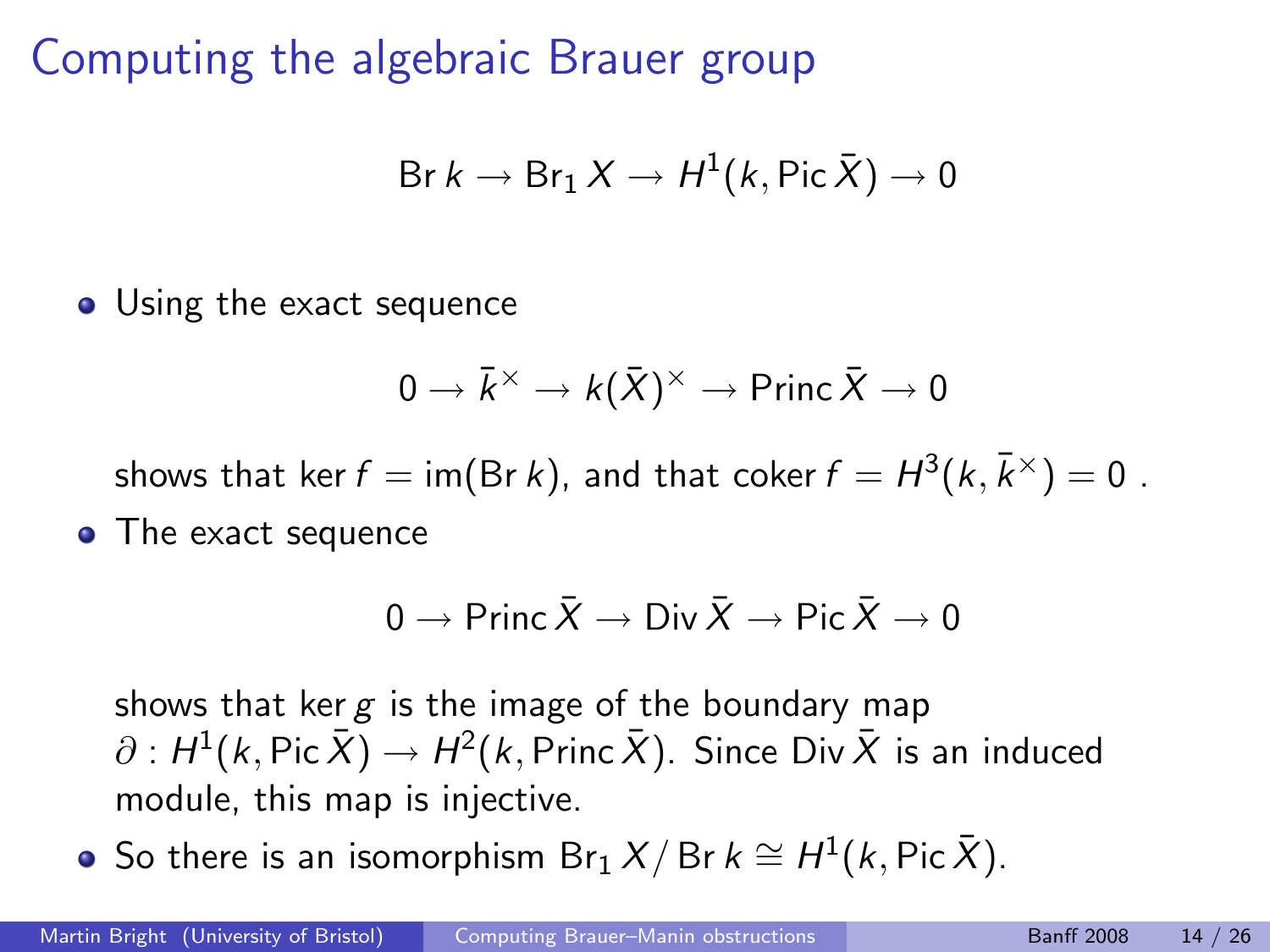We have an isomorphism  ${\sf Br}_1\,X/\,{\sf Br}\,k \cong H^1(k,{\sf Pic}\,\bar{X}).$  If Pic $\,\bar{X}\,$  is finitely generated, then we can hope to understand this group. If Pic X is also free, then  $Br_1 X/Br k$  is finite.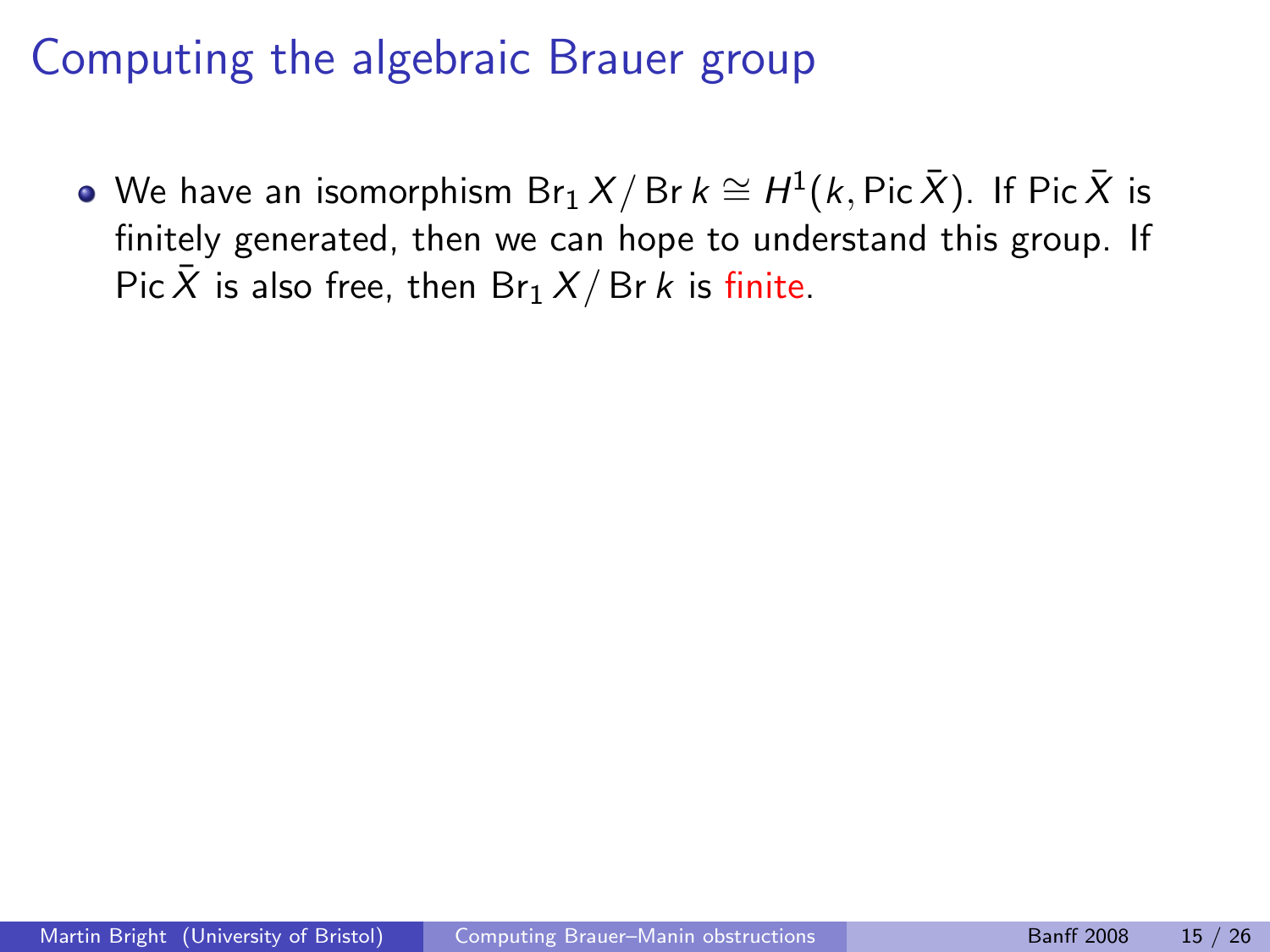- We have an isomorphism  ${\sf Br}_1\,X/\,{\sf Br}\,k \cong H^1(k,{\sf Pic}\,\bar{X}).$  If Pic $\,\bar{X}\,$  is finitely generated, then we can hope to understand this group. If Pic X is also free, then  $Br_1 X/Br k$  is finite.
- If we know explicitly a finite, Galois-stable set of generators for  $Pic X$ , and the Galois action on them, then computing  $H^1(k,\mathsf{Pic}\,\bar{X})$  is straightforward.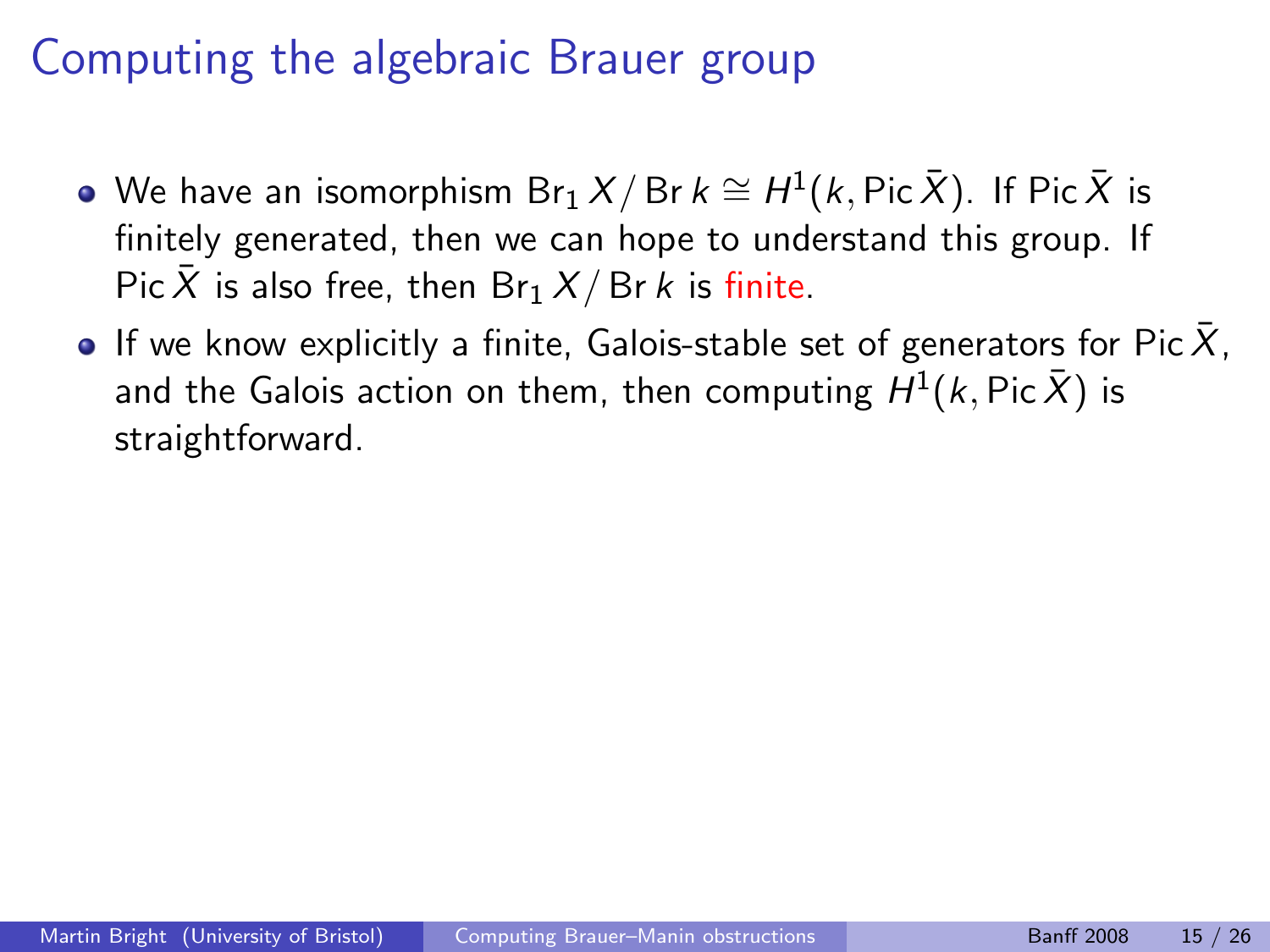- We have an isomorphism  ${\sf Br}_1\,X/\,{\sf Br}\,k \cong H^1(k,{\sf Pic}\,\bar{X}).$  If Pic $\,\bar{X}\,$  is finitely generated, then we can hope to understand this group. If Pic  $\bar{X}$  is also free, then Br<sub>1</sub>  $X/Br k$  is finite.
- If we know explicitly a finite, Galois-stable set of generators for  $Pic X$ , and the Galois action on them, then computing  $H^1(k,\mathsf{Pic}\,\bar{X})$  is straightforward.
- On a diagonal quartic surface, there are 48 straight lines. We can write down their equations, and they generate Pic  $\bar{X}$ .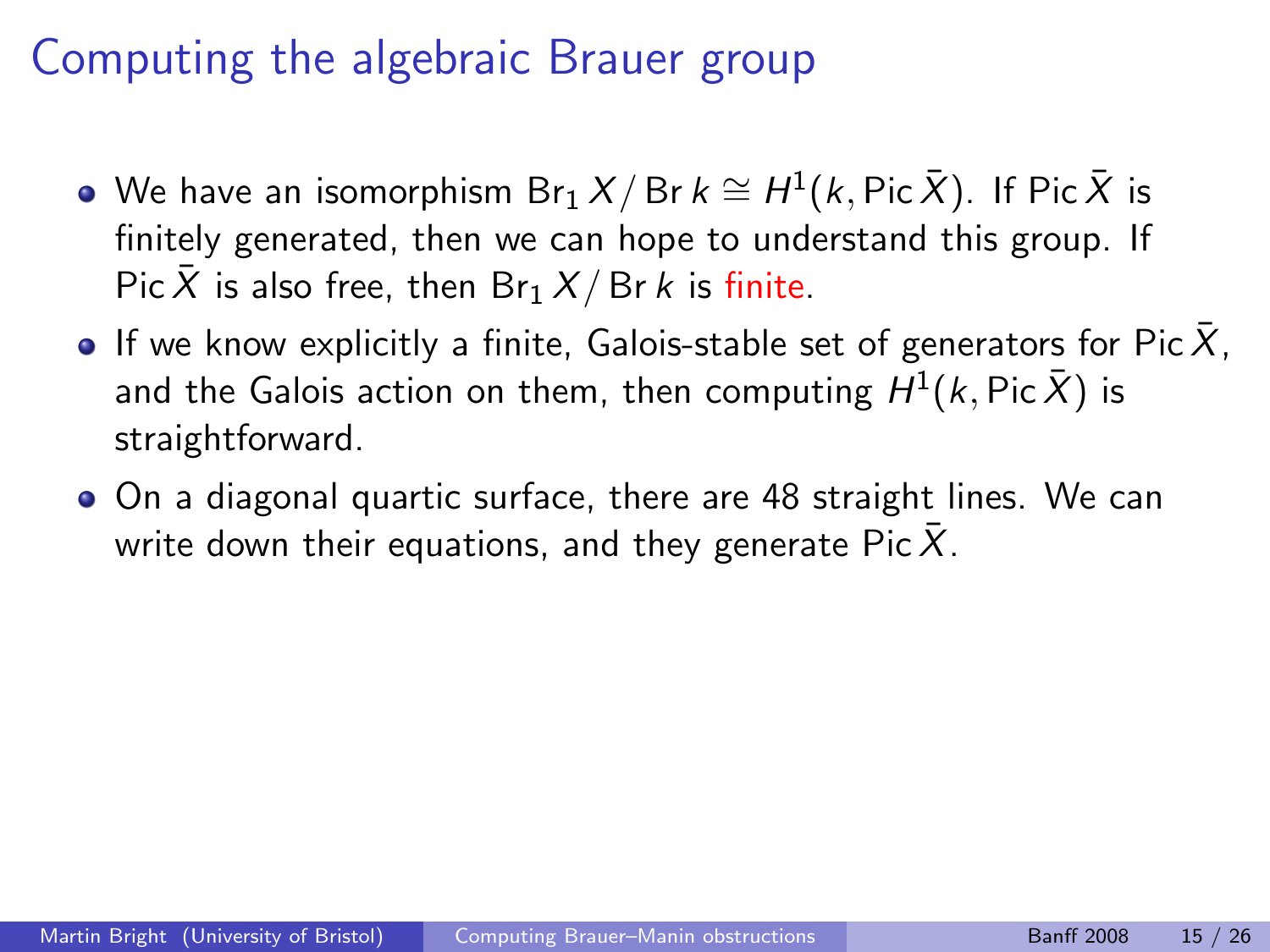- We have an isomorphism  ${\sf Br}_1\,X/\,{\sf Br}\,k \cong H^1(k,{\sf Pic}\,\bar{X}).$  If Pic $\,\bar{X}\,$  is finitely generated, then we can hope to understand this group. If Pic X is also free, then  $Br_1 X/Br k$  is finite.
- If we know explicitly a finite, Galois-stable set of generators for Pic  $X$ , and the Galois action on them, then computing  $H^1(k,\mathsf{Pic}\,\bar{X})$  is straightforward.
- On a diagonal quartic surface, there are 48 straight lines. We can write down their equations, and they generate Pic  $\bar{X}$ .
- The Galois group of the field of definition of the 48 lines is always a subgroup of the "generic" Galois group, which is an extension of  $C_2$ by  $C_2 \times C_4 \times C_4$ . Going through all the possible Galois actions finds all possibilities for  $Br_1 X/Br k$ . It is always killed by 8, and has 2-rank at most 7.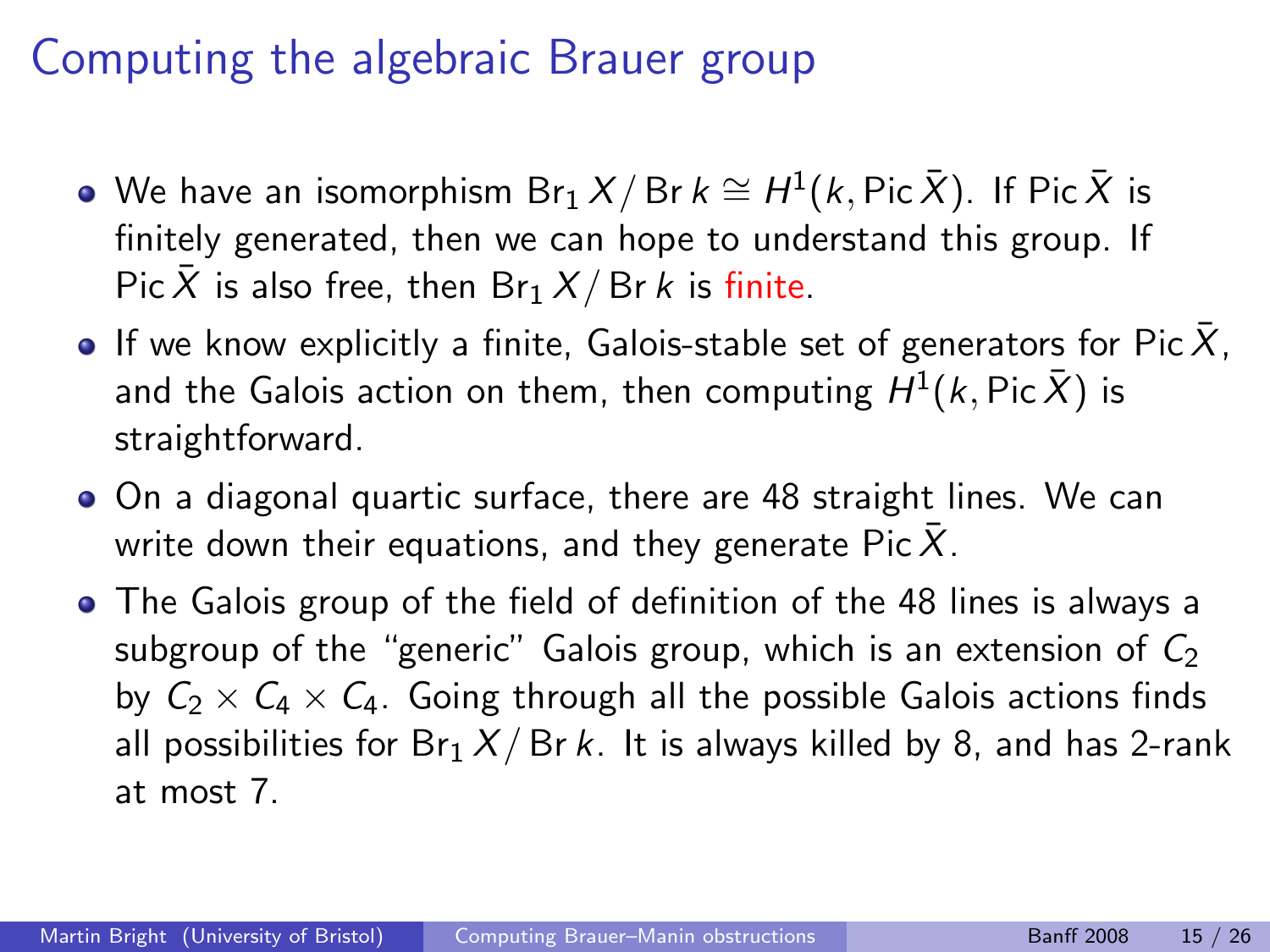<span id="page-42-0"></span>Getting our hands on explicit generators for  $H^1(k,\mathsf{Pic}\,\bar{X})$  is only the first step to computing the algebraic Brauer–Manin obstruction. We now need to turn them into explicit generators for  $Br_1 X/Br k$ .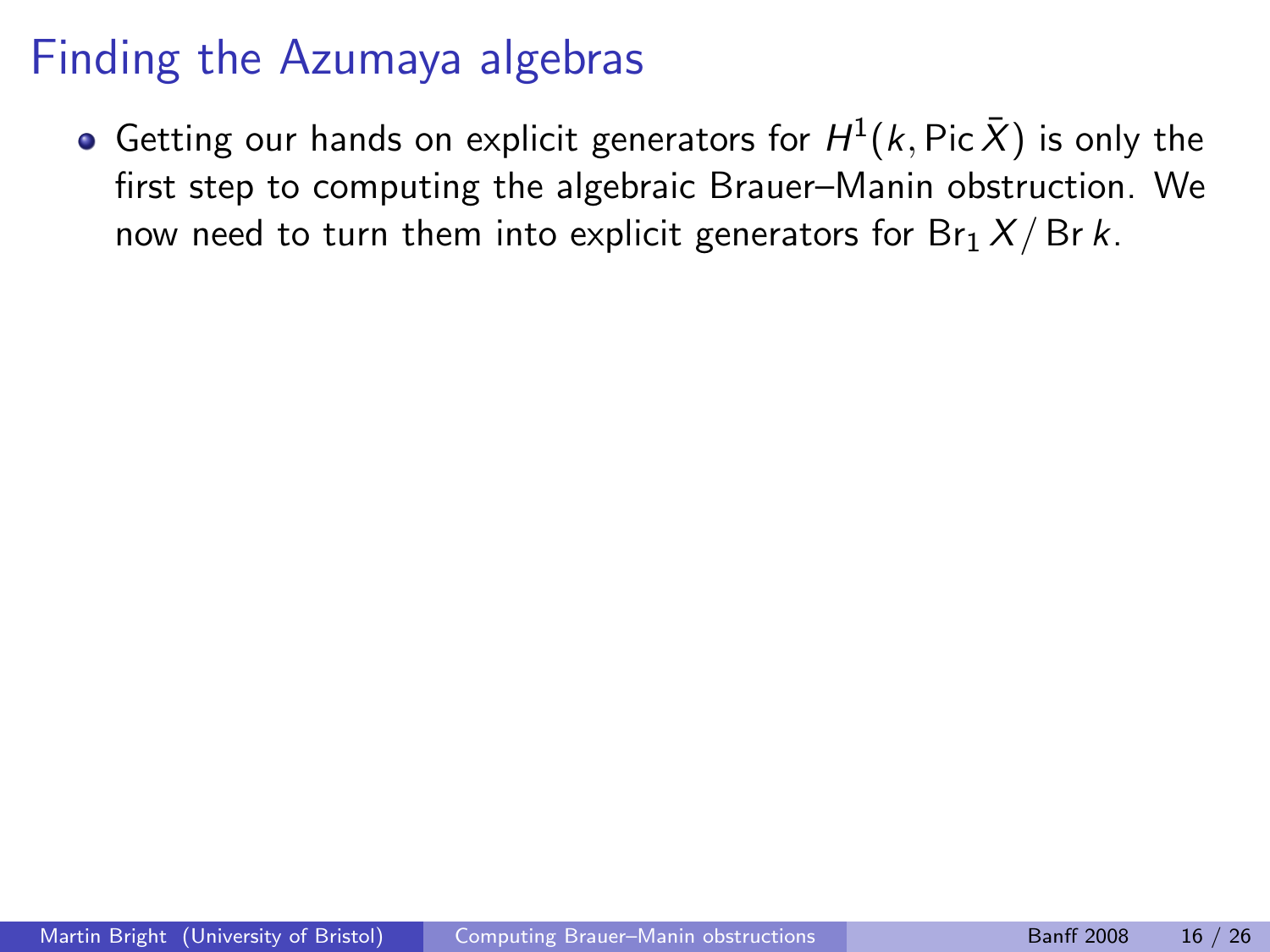- Getting our hands on explicit generators for  $H^1(k,\mathsf{Pic}\,\bar{X})$  is only the first step to computing the algebraic Brauer–Manin obstruction. We now need to turn them into explicit generators for  $Br_1 X/Br k$ .
- The isomorphism  $H^1(k,\mathsf{Pic}\,\bar{X})\cong\mathsf{Br}_1\,X/\,\mathsf{Br}\,k$  arose as a composition of various maps:

$$
H^1(k, \text{Pic }\bar{X}) \xrightarrow{\partial} H^2(k, \text{Princ }\bar{X}) \xleftarrow{\mathcal{g}} H^2(k, k(\bar{X})^{\times}).
$$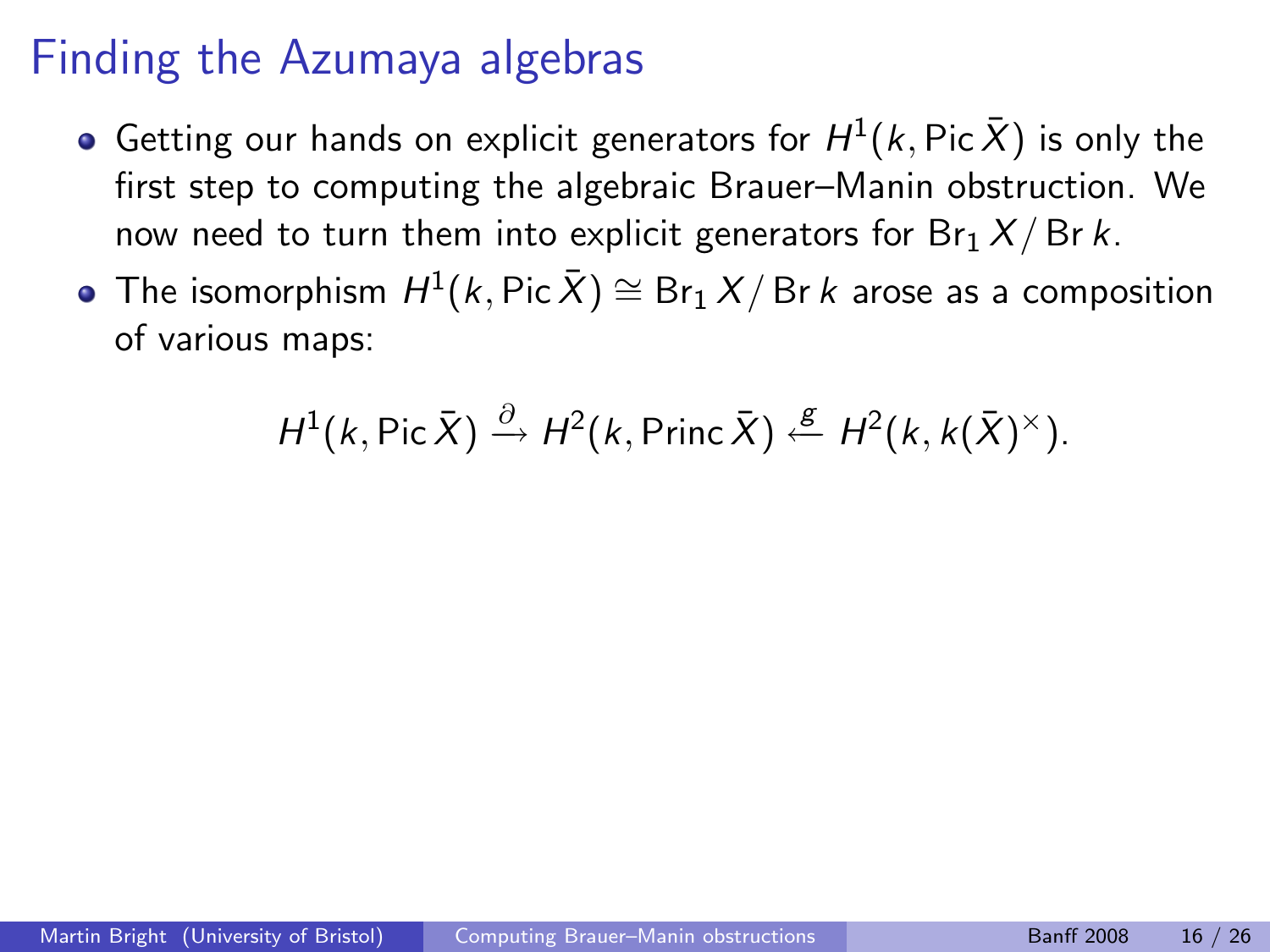- Getting our hands on explicit generators for  $H^1(k,\mathsf{Pic}\,\bar{X})$  is only the first step to computing the algebraic Brauer–Manin obstruction. We now need to turn them into explicit generators for  $Br_1 X/Br k$ .
- The isomorphism  $H^1(k,\mathsf{Pic}\,\bar{X})\cong\mathsf{Br}_1\,X/\,\mathsf{Br}\,k$  arose as a composition of various maps:

$$
H^1(k, \text{Pic }\bar{X}) \xrightarrow{\partial} H^2(k, \text{Princ }\bar{X}) \xleftarrow{\mathcal{E}} H^2(k, k(\bar{X})^{\times}).
$$

• The first of these,  $\partial$ , is a boundary map in cohomology and is straightforward to compute: lift from Pic  $\bar{X}$  to Div  $\bar{X}$  and take the coboundary. Note that there is a choice of lifts here, giving different but cohomologous images.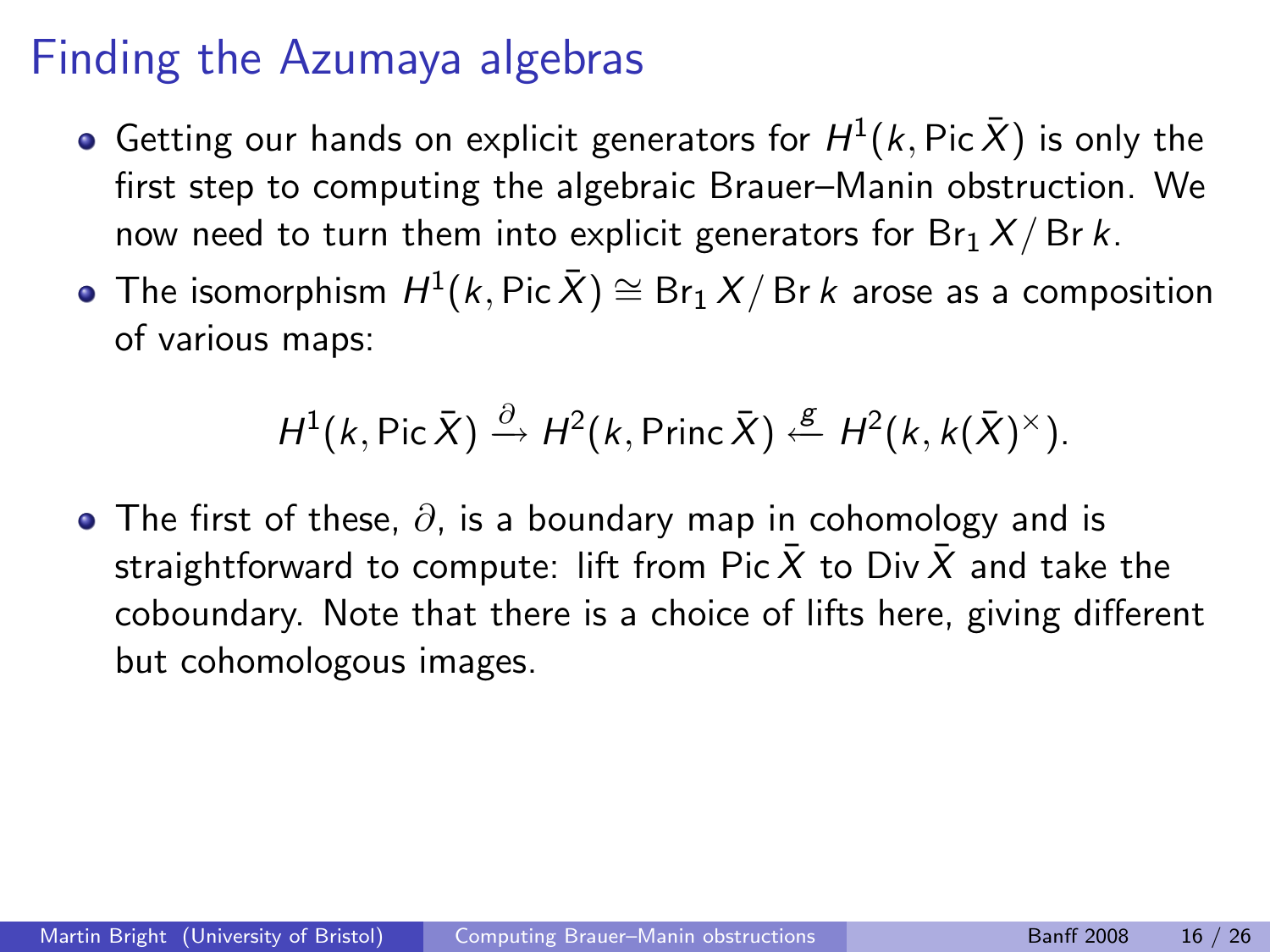- Getting our hands on explicit generators for  $H^1(k,\mathsf{Pic}\,\bar{X})$  is only the first step to computing the algebraic Brauer–Manin obstruction. We now need to turn them into explicit generators for  $Br_1 X/Br k$ .
- The isomorphism  $H^1(k,\mathsf{Pic}\,\bar{X})\cong\mathsf{Br}_1\,X/\,\mathsf{Br}\,k$  arose as a composition of various maps:

$$
H^1(k, \text{Pic }\bar{X}) \xrightarrow{\partial} H^2(k, \text{Princ }\bar{X}) \xleftarrow{\mathcal{E}} H^2(k, k(\bar{X})^{\times}).
$$

- The first of these,  $\partial$ , is a boundary map in cohomology and is straightforward to compute: lift from Pic  $\bar{X}$  to Div  $\bar{X}$  and take the coboundary. Note that there is a choice of lifts here, giving different but cohomologous images.
- Computing  $g^{-1}$  involves lifting from Princ  $\bar{X}$  to  $k(\bar{X})^{\times}$ , a potentially slow operation. Moreover, lifting just anyhow will not give us a cocycle – to do that, we need to make effective the fact that  $H^3(k,\bar{k}^{\times})=0.$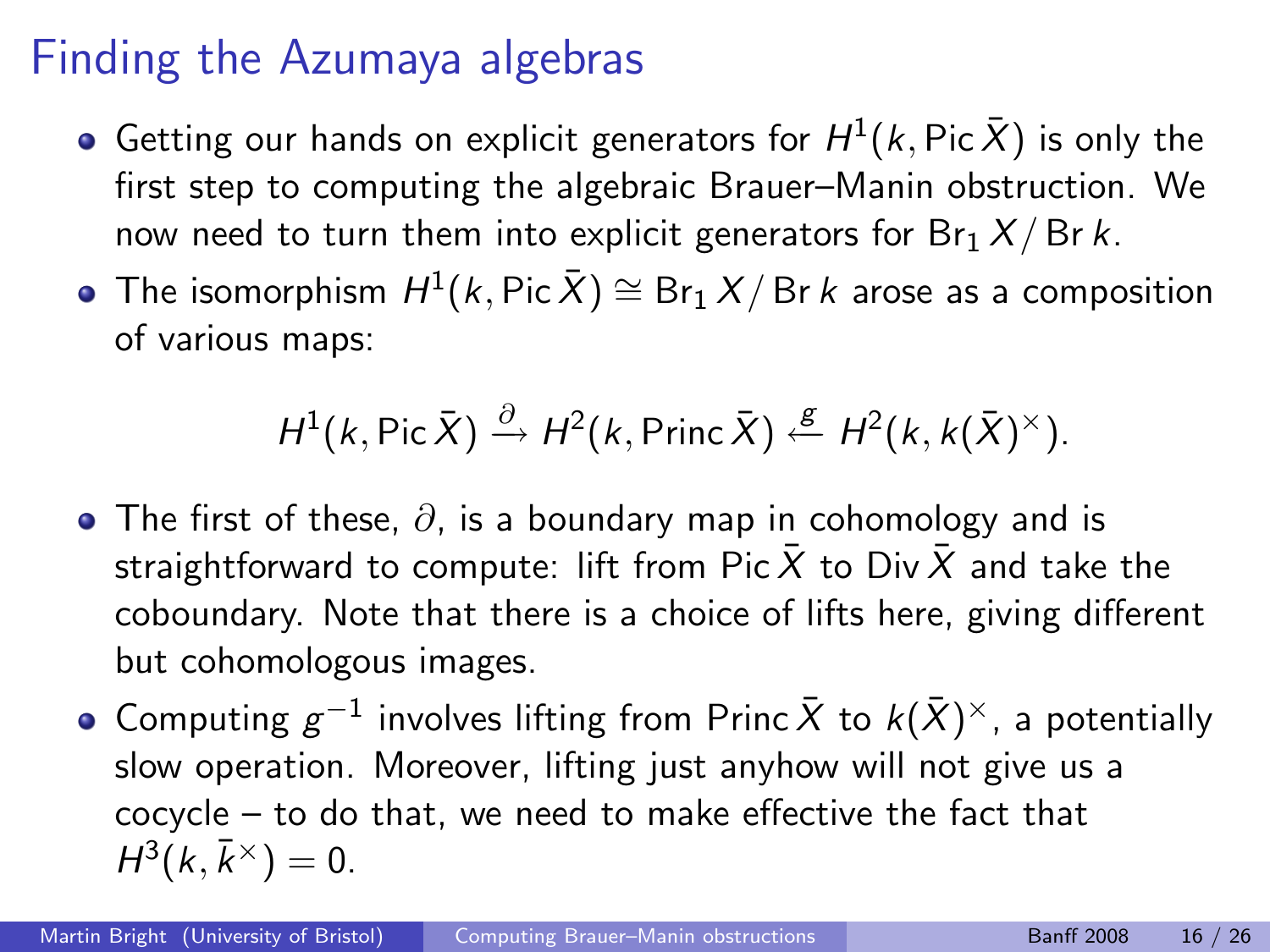Some of these problems become easier if the elements of  $H^1(k,\operatorname{\sf Pic}\bar X)$ we're looking at are split by a small extension  $1/k$ .

$$
H^1(k, \text{Pic }\bar{X}) \xrightarrow{\partial} H^2(k, \text{Princ }\bar{X}) \xleftarrow{\text{g}} H^2(k, k(\bar{X})^{\times})
$$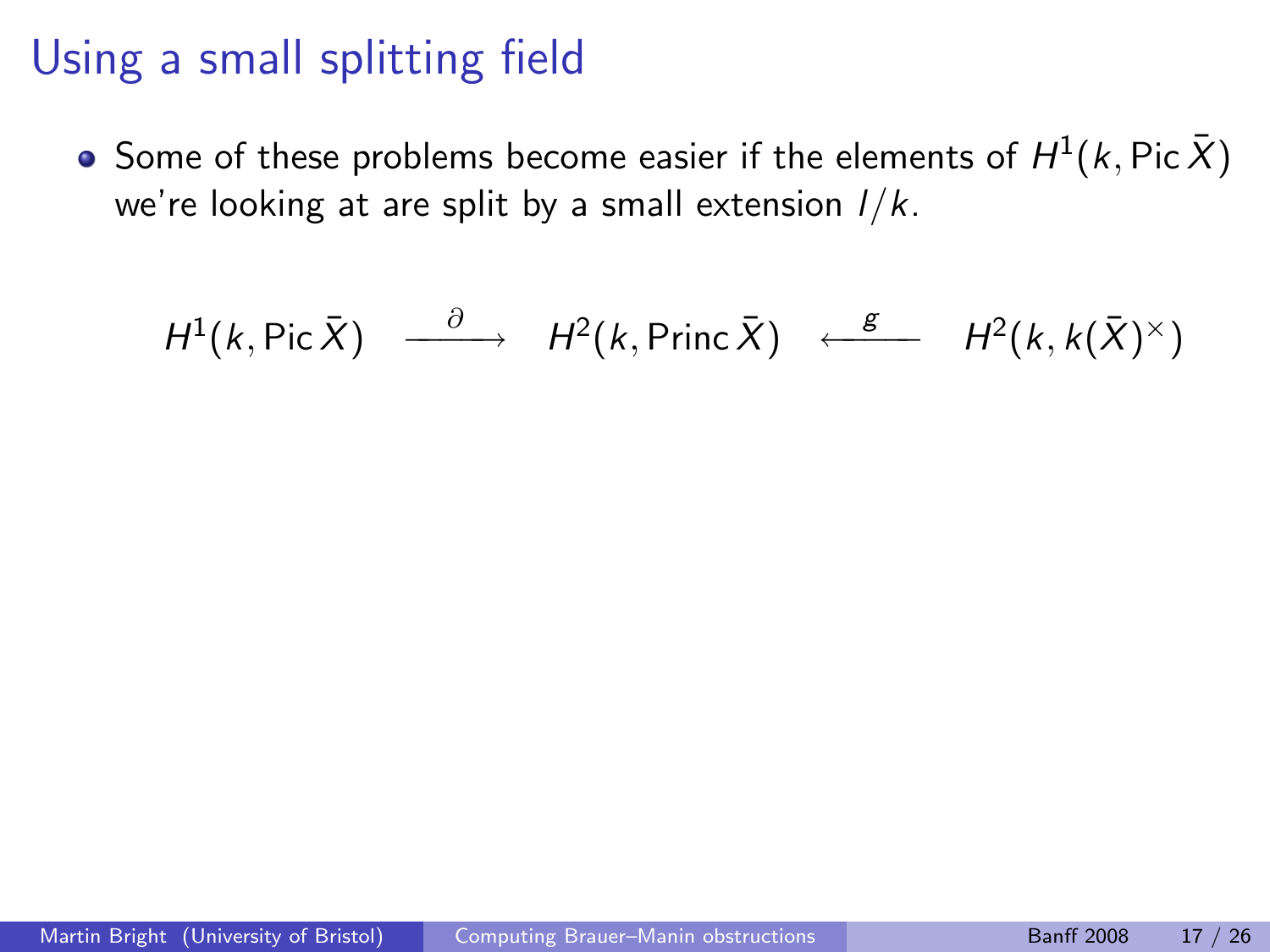Some of these problems become easier if the elements of  $H^1(k,\operatorname{\sf Pic}\bar X)$ we're looking at are split by a small extension  $1/k$ .

$$
H^{1}(k, Pic \bar{X}) \xrightarrow{\partial} H^{2}(k, Princ \bar{X}) \xleftarrow{g} H^{2}(k, k(\bar{X})^{\times})
$$
  
inf $\uparrow$   

$$
H^{1}(l/k, Pic X_{l}) \xrightarrow{\text{inf}} H^{2}(l/k, Princ X_{l}) \xleftarrow{\text{inf}} H^{2}(l/k, k(X_{l})^{\times})
$$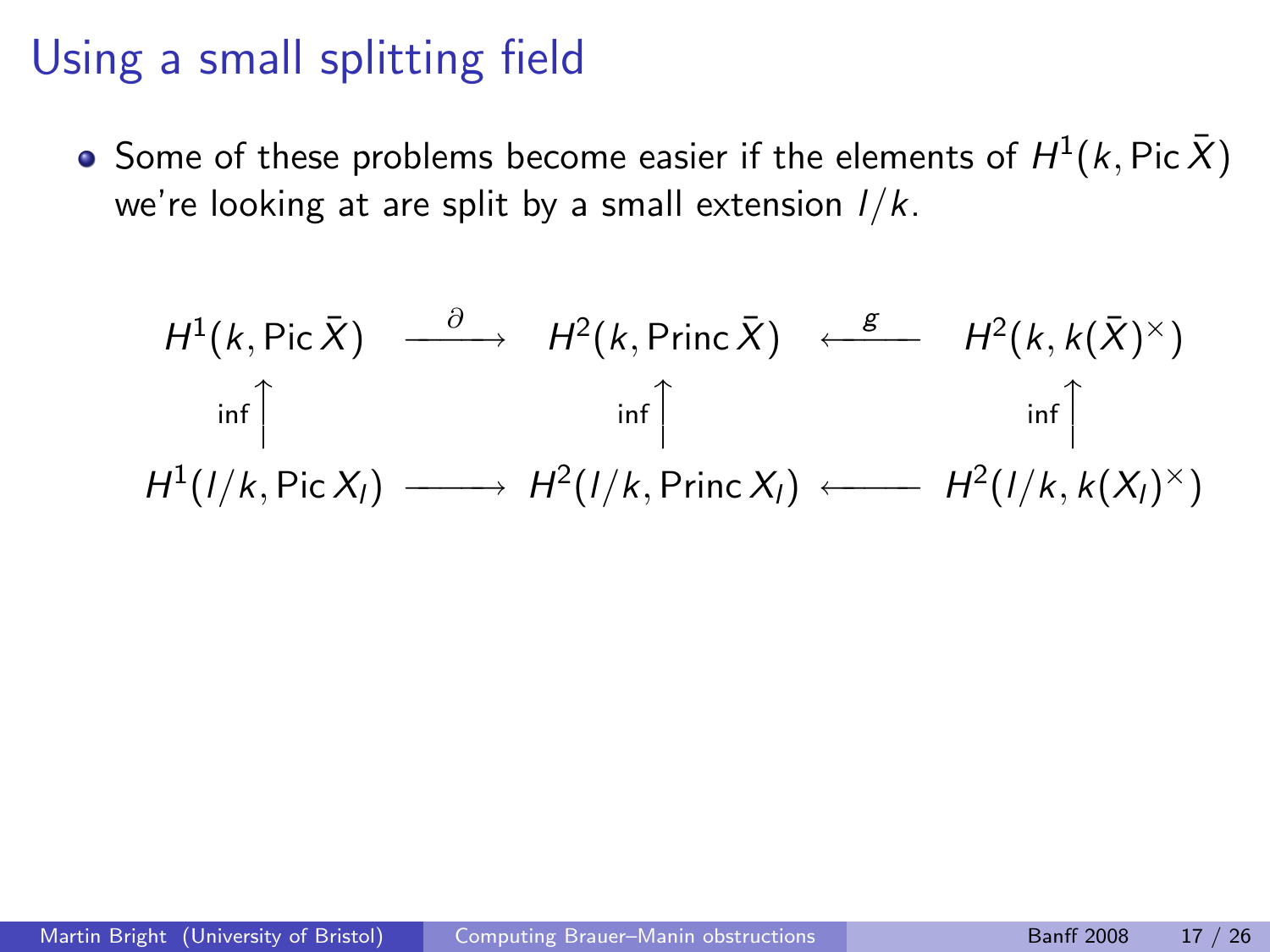Some of these problems become easier if the elements of  $H^1(k,\operatorname{\sf Pic}\bar X)$ we're looking at are split by a small extension  $1/k$ .

$$
H^{1}(k, Pic \bar{X}) \xrightarrow{\partial} H^{2}(k, Princ \bar{X}) \xleftarrow{g} H^{2}(k, k(\bar{X})^{\times})
$$
\n
$$
\inf_{\text{inf} \uparrow} \qquad \inf_{\text{inf} \uparrow} \qquad \inf_{\text{inf} \uparrow} \uparrow \qquad \inf_{\text{inf} \uparrow} \uparrow
$$
\n
$$
H^{1}(1/k, Pic X_{1}) \xrightarrow{\sim} H^{2}(1/k, Princ X_{1}) \xleftarrow{\sim} H^{2}(1/k, k(X_{1})^{\times})
$$
\n
$$
\sim \uparrow \qquad \sim \uparrow \qquad \sim \uparrow \qquad \sim \uparrow
$$
\n
$$
\frac{\frac{N}{\langle \sigma-1 \rangle}}{\frac{Pic X_{1}}{\langle \sigma-1 \rangle}} \xrightarrow{\text{Princ X}} \qquad \longleftarrow \qquad \frac{k(X)^{\times}}{Nk(X_{1})^{\times}}
$$

If  $I/k$  is cyclic, things get even more straightforward.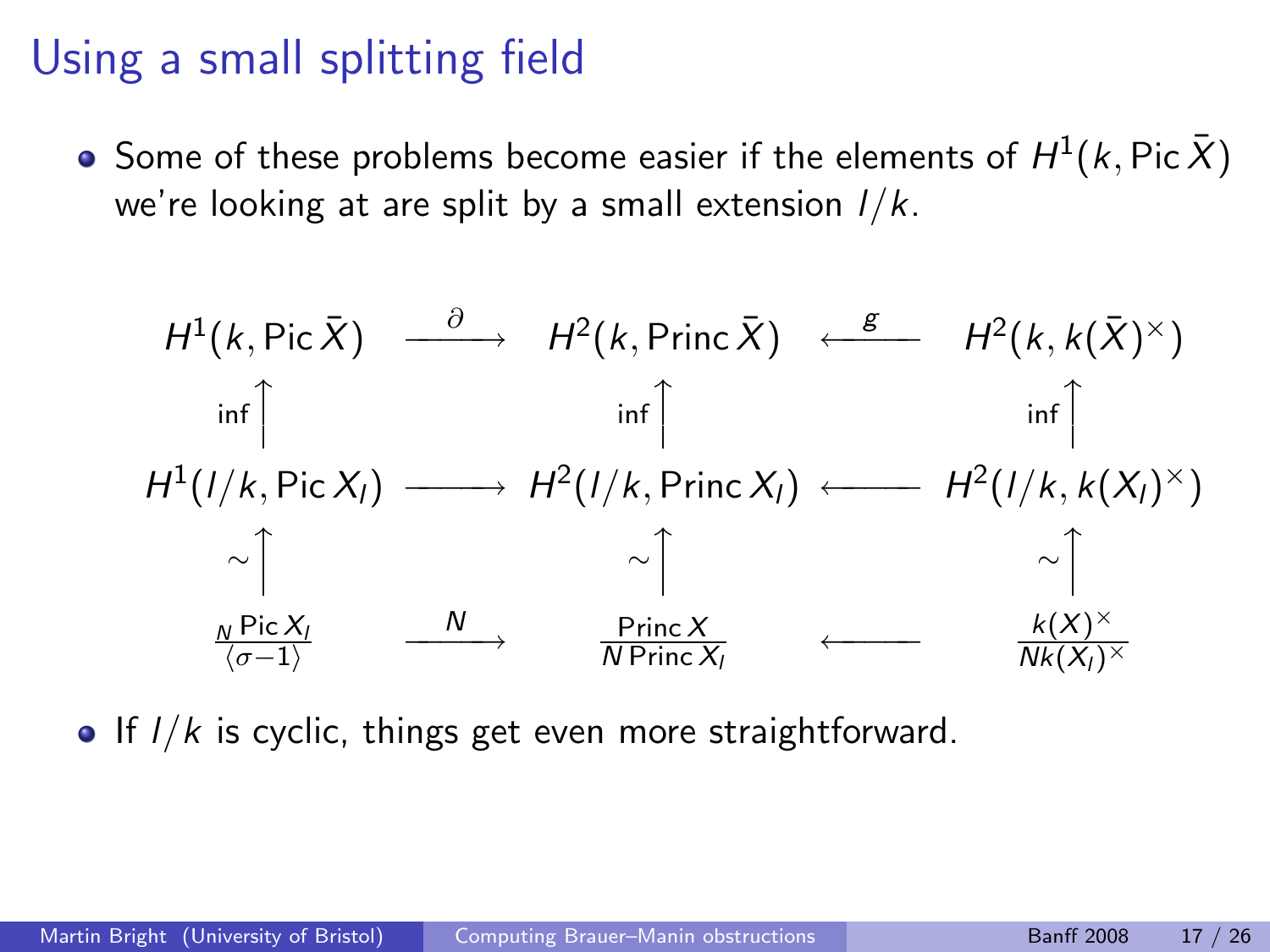Some of these problems become easier if the elements of  $H^1(k,\operatorname{\sf Pic}\bar X)$ we're looking at are split by a small extension  $1/k$ .

$$
H^{1}(k, Pic \bar{X}) \xrightarrow{\partial} H^{2}(k, Princ \bar{X}) \xleftarrow{g} H^{2}(k, k(\bar{X})^{\times})
$$
\n
$$
\inf_{\text{inf} \uparrow} \qquad \inf_{\text{inf} \uparrow} \qquad \inf_{\text{inf} \uparrow} \uparrow \qquad \inf_{\text{inf} \uparrow} \uparrow
$$
\n
$$
H^{1}(1/k, Pic X_{1}) \xrightarrow{\sim} H^{2}(1/k, Princ X_{1}) \xleftarrow{\sim} H^{2}(1/k, k(X_{1})^{\times})
$$
\n
$$
\sim \uparrow \qquad \sim \uparrow \qquad \sim \uparrow \qquad \sim \uparrow
$$
\n
$$
\frac{\frac{N}{\langle \sigma-1 \rangle}}{\frac{Pic X_{1}}{\langle \sigma-1 \rangle}} \xrightarrow{\text{Princ X}} \qquad \longleftarrow \qquad \frac{k(X)^{\times}}{Nk(X_{1})^{\times}}
$$

- If  $I/k$  is cyclic, things get even more straightforward.
- But we have introduced a new problem: we probably don't know a set of divisors defined over / which generate Pic $\mathcal{X}_l.$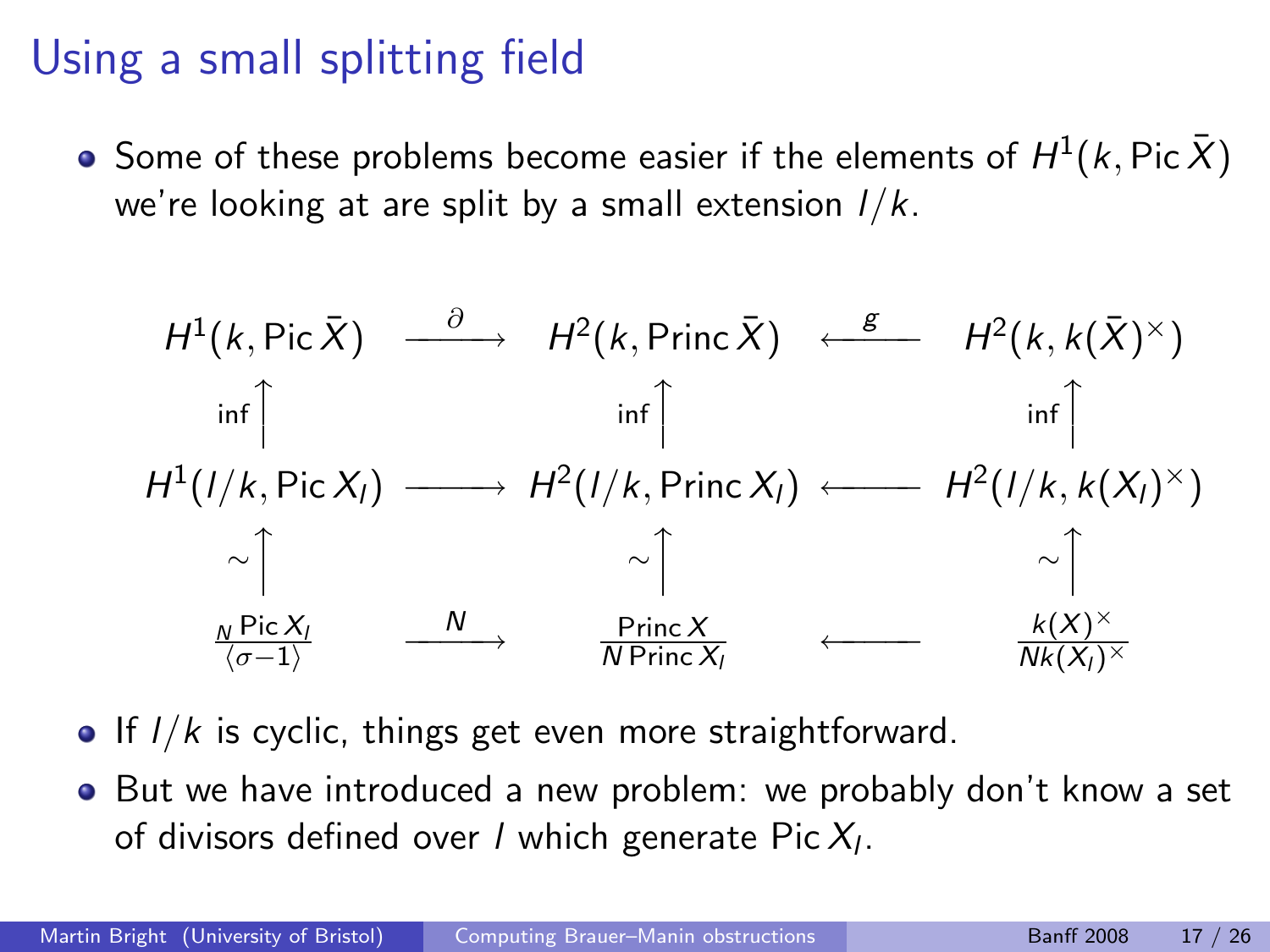# <span id="page-50-0"></span>Magma demo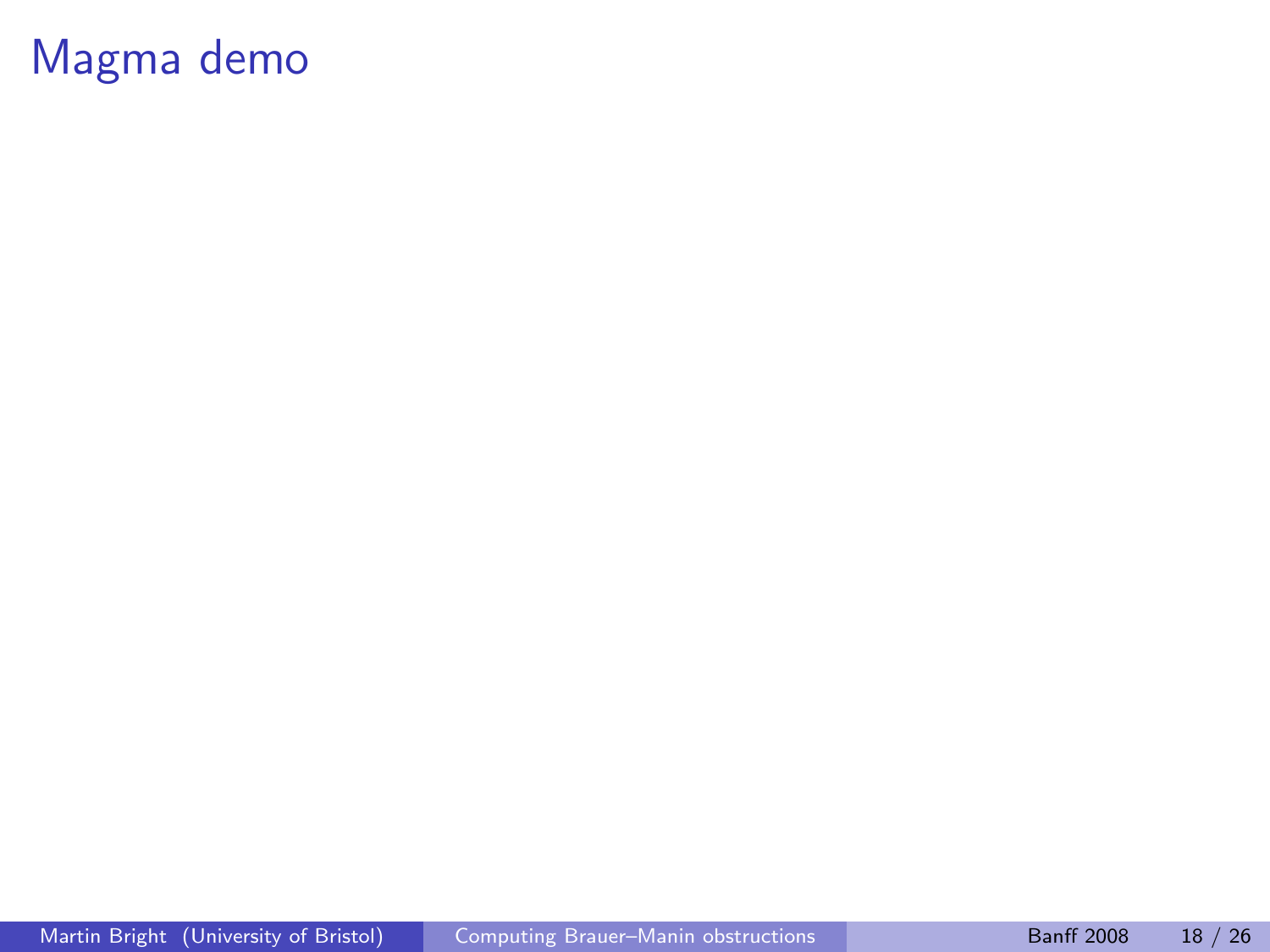# Outline



#### • [The Hasse principle](#page-3-0)

- [The Brauer group](#page-8-0)
- [The Brauer–Manin obstruction](#page-17-0)

#### 2 [Computing the Brauer–Manin obstruction](#page-28-0)

- [Computing the algebraic Brauer group](#page-29-0)
- **[Finding the Azumaya algebras](#page-42-0)**
- [Magma demo](#page-50-0)

#### [Theoretical results on the evaluation map](#page-51-0)

- [Smooth models](#page-54-0)
- **•** [Unramified places](#page-60-0)
- <span id="page-51-0"></span>**•** [Tamely ramified places](#page-64-0)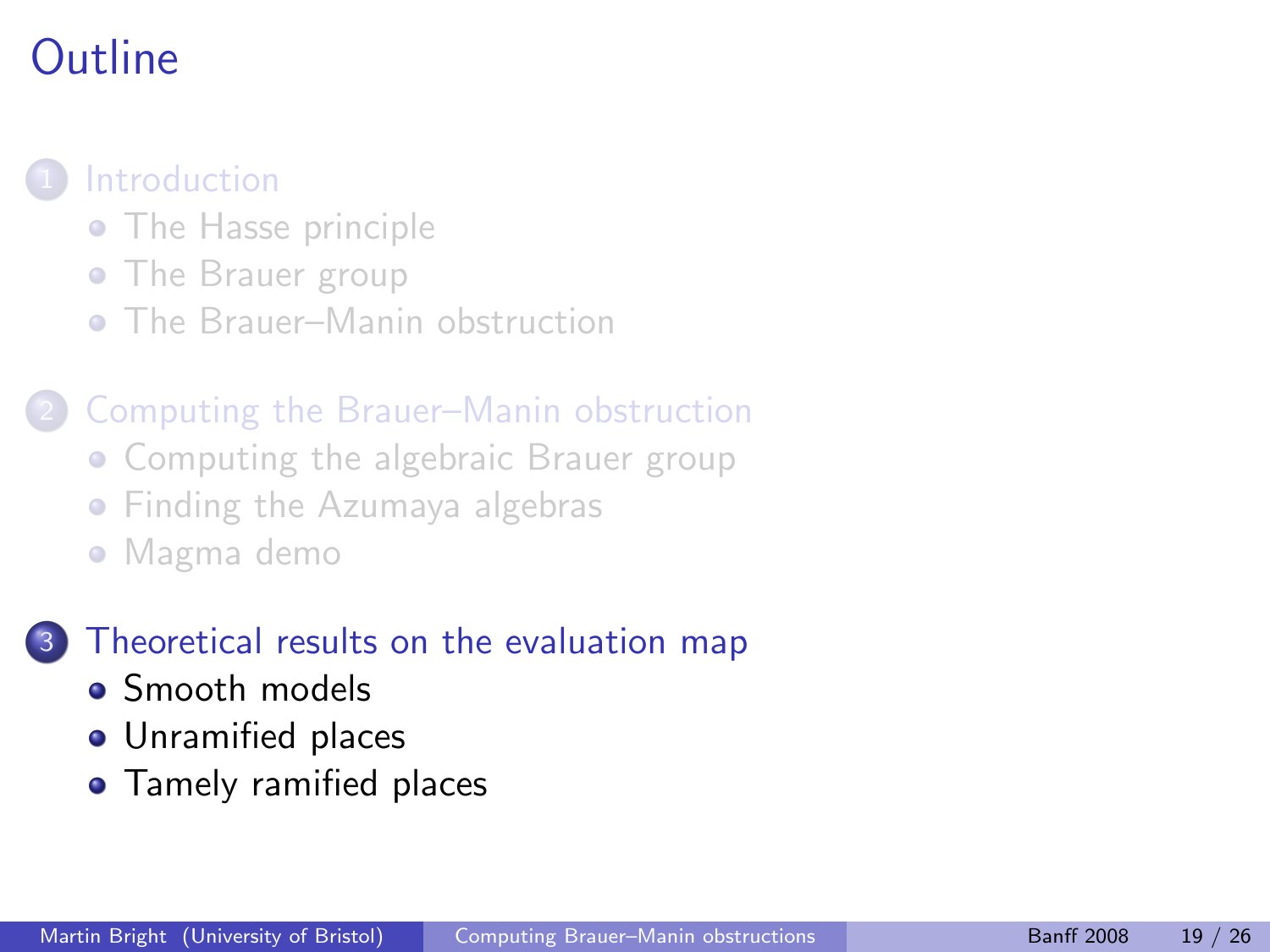### Theoretical results on the evaluation map

Let A be an Azumaya algebra on X, and fix a finite place v. We will apply some geometry to understand the evaluation map

$$
X(k_v) \to \mathbb{Q}/\mathbb{Z} \qquad P \mapsto \text{inv}_v \mathcal{A}(P).
$$

We saw in the demonstration that, at primes of good reduction, the invariant was everywhere zero. For each  $P \in X(k_{\nu})$ , we could always find one of our representative algebras  $(-1, f)$  such that  $f(P)$  was a unit in  $k_{\nu}$ .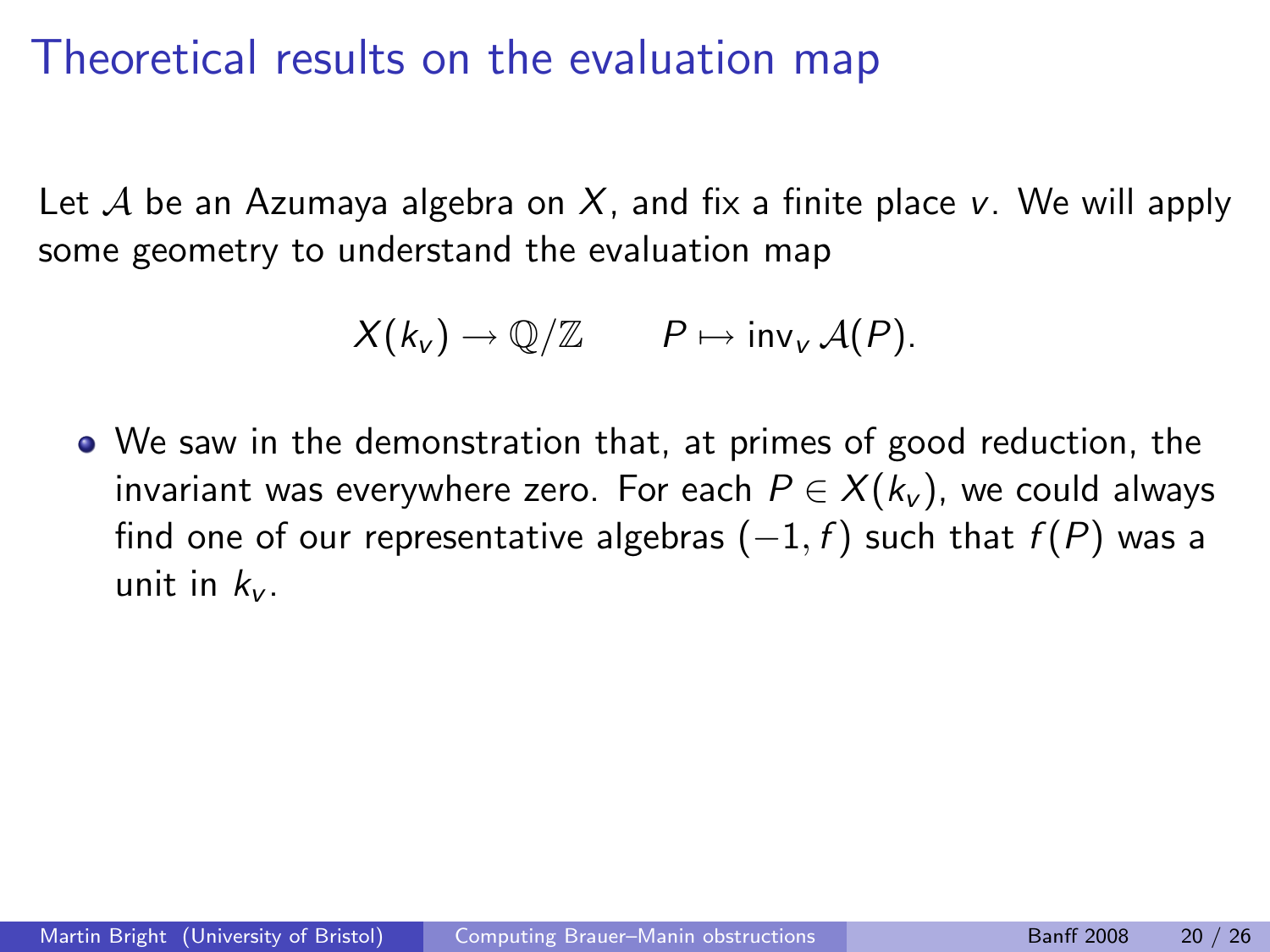### Theoretical results on the evaluation map

Let A be an Azumaya algebra on X, and fix a finite place v. We will apply some geometry to understand the evaluation map

$$
X(k_v) \to \mathbb{Q}/\mathbb{Z} \qquad P \mapsto \text{inv}_v \mathcal{A}(P).
$$

- We saw in the demonstration that, at primes of good reduction, the invariant was everywhere zero. For each  $P \in X(k_{\nu})$ , we could always find one of our representative algebras  $(-1, f)$  such that  $f(P)$  was a unit in  $k_{\nu}$ .
- Of course, we could spoil this: we could change our algebra by a constant algebra ramified at v. The invariant would still be constant, but not necessarily zero.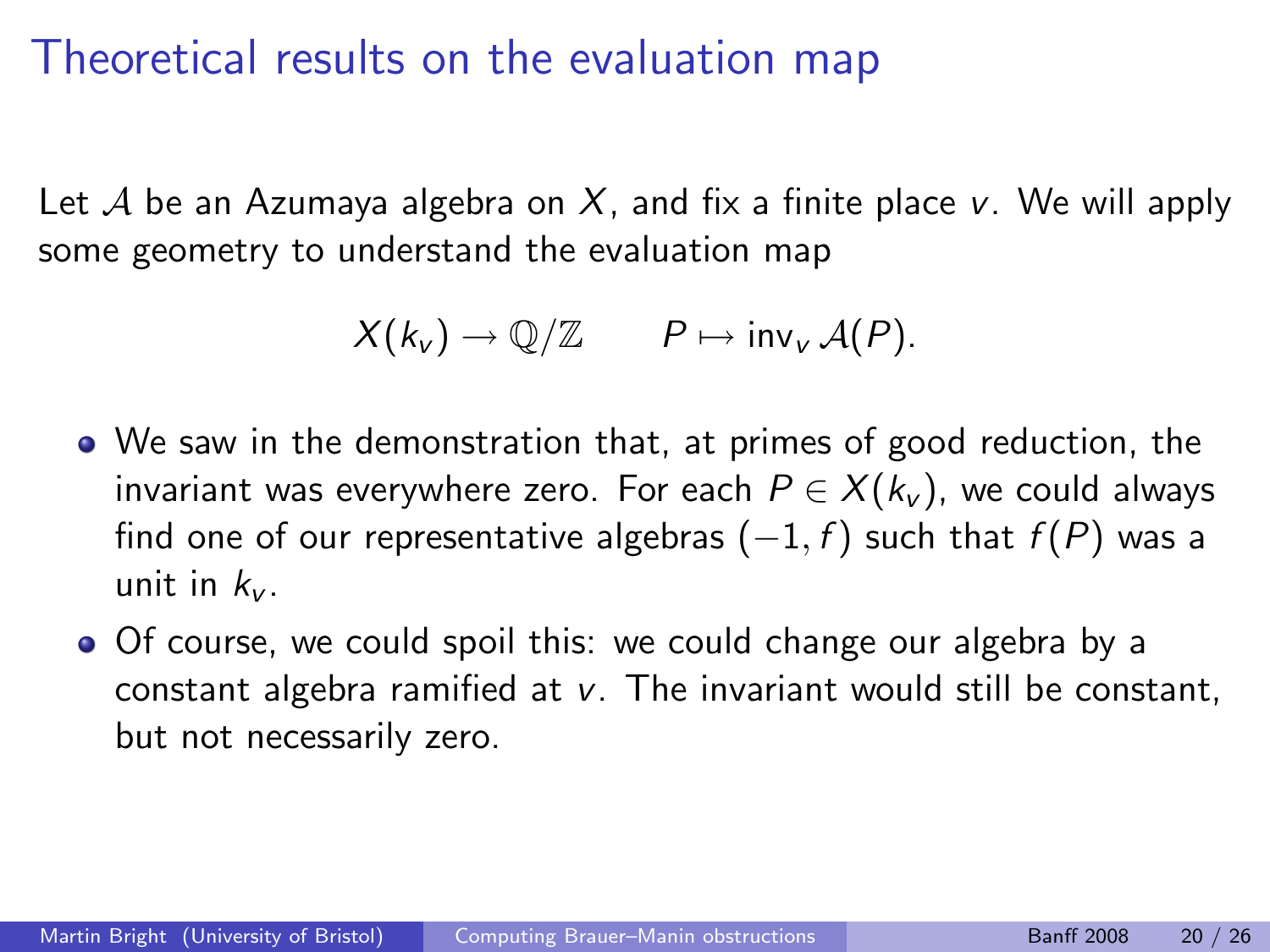It is much easier to investigate the behaviour of  $A(P)$  when P reduces to a smooth point. What does this mean for diagonal quartic surfaces?

Consider the diagonal quartic surface

<span id="page-54-0"></span>
$$
X : a_0 X_0^4 + a_1 X_1^4 + a_2 X_2^4 + a_3 X_3^4 = 0
$$

where  $a_i \in \mathbb{Q}$ . We may clearly assume that the  $a_i$  are coprime integers, and that none of them is divisible by a fourth power. Reducing the equation modulo p gives a surface over  $\mathbb{F}_p$  which may be singular.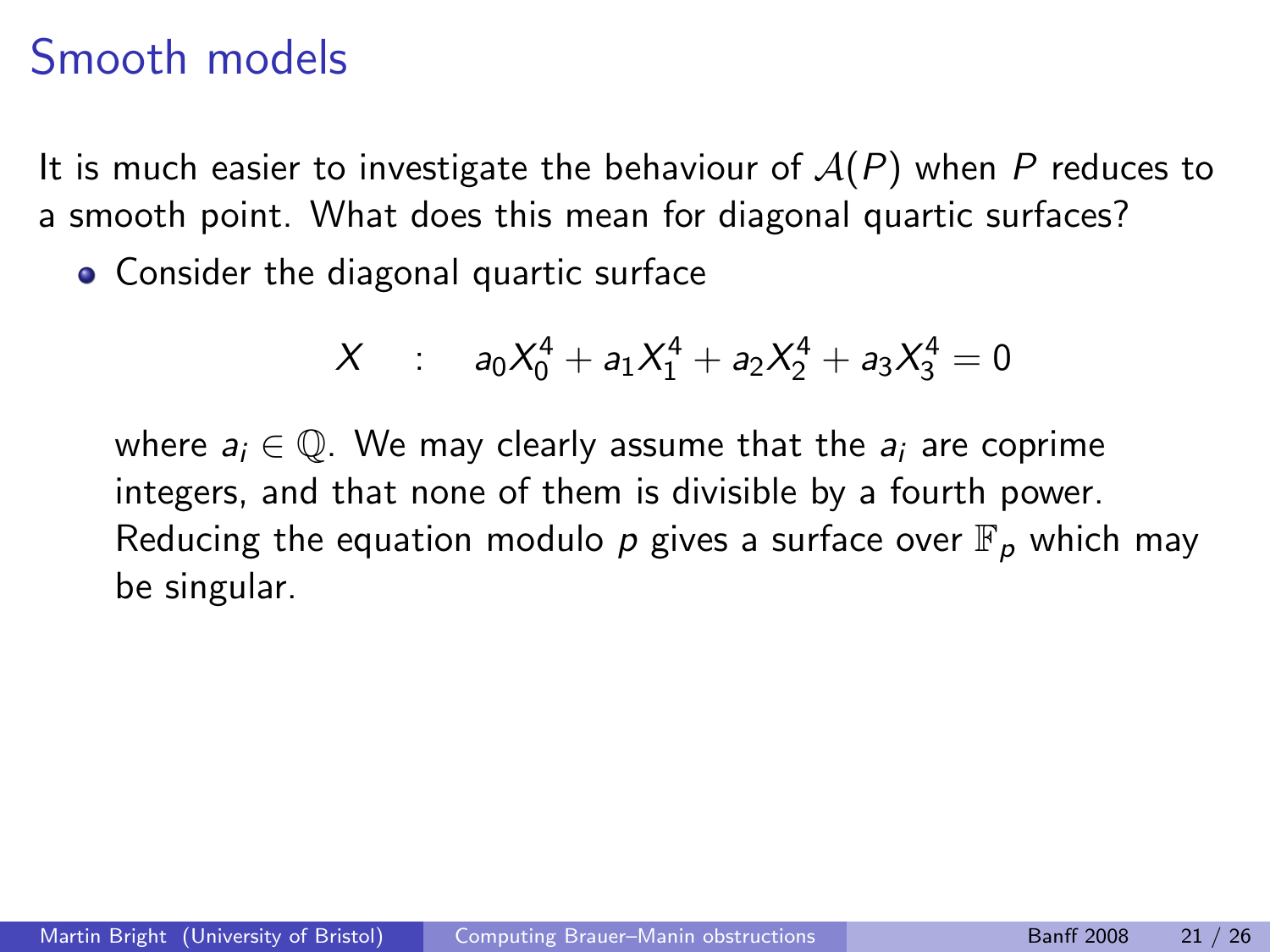It is much easier to investigate the behaviour of  $A(P)$  when P reduces to a smooth point. What does this mean for diagonal quartic surfaces?

Consider the diagonal quartic surface

$$
X : a_0 X_0^4 + a_1 X_1^4 + a_2 X_2^4 + a_3 X_3^4 = 0
$$

where  $a_i \in \mathbb{Q}$ . We may clearly assume that the  $a_i$  are coprime integers, and that none of them is divisible by a fourth power. Reducing the equation modulo p gives a surface over  $\mathbb{F}_p$  which may be singular.

 $\bullet$  But this is only one model of X; we can easily produce others.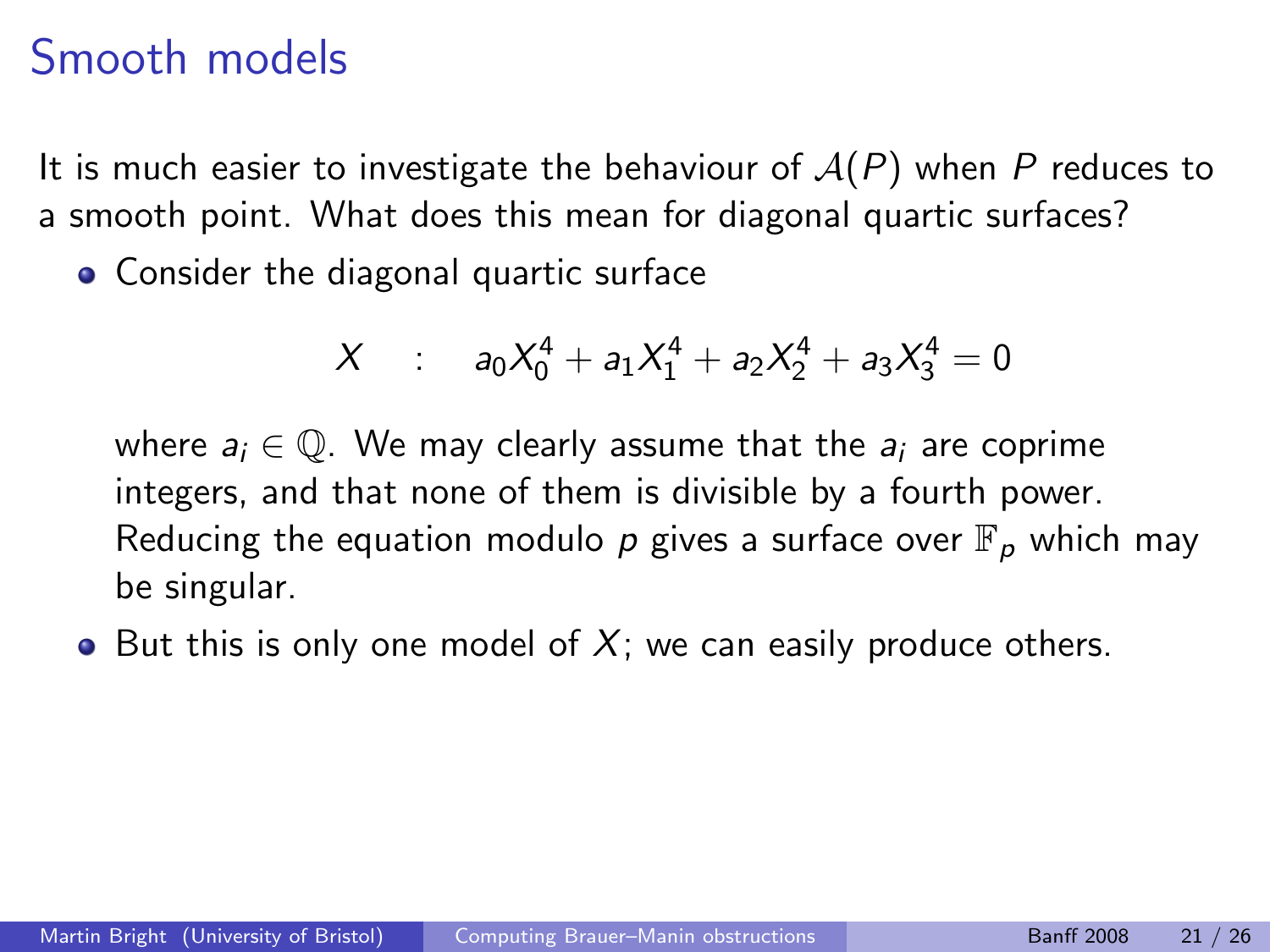It is much easier to investigate the behaviour of  $A(P)$  when P reduces to a smooth point. What does this mean for diagonal quartic surfaces?

• Consider the diagonal quartic surface

$$
X : a_0 X_0^4 + a_1 X_1^4 + a_2 X_2^4 + a_3 X_3^4 = 0
$$

where  $a_i \in \mathbb{Q}$ . We may clearly assume that the  $a_i$  are coprime integers, and that none of them is divisible by a fourth power. Reducing the equation modulo p gives a surface over  $\mathbb{F}_p$  which may be singular.

- $\bullet$  But this is only one model of X; we can easily produce others.
- Suppose, say, that  $p$  divides  $a_0$  but none of the other  $a_i$ . We can replace  $X_i$  by  $pX_i$  for  $i=1,2,3$  and then remove the resulting power of p, giving a new surface isomorphic (over  $\mathbb Q$ ) to X.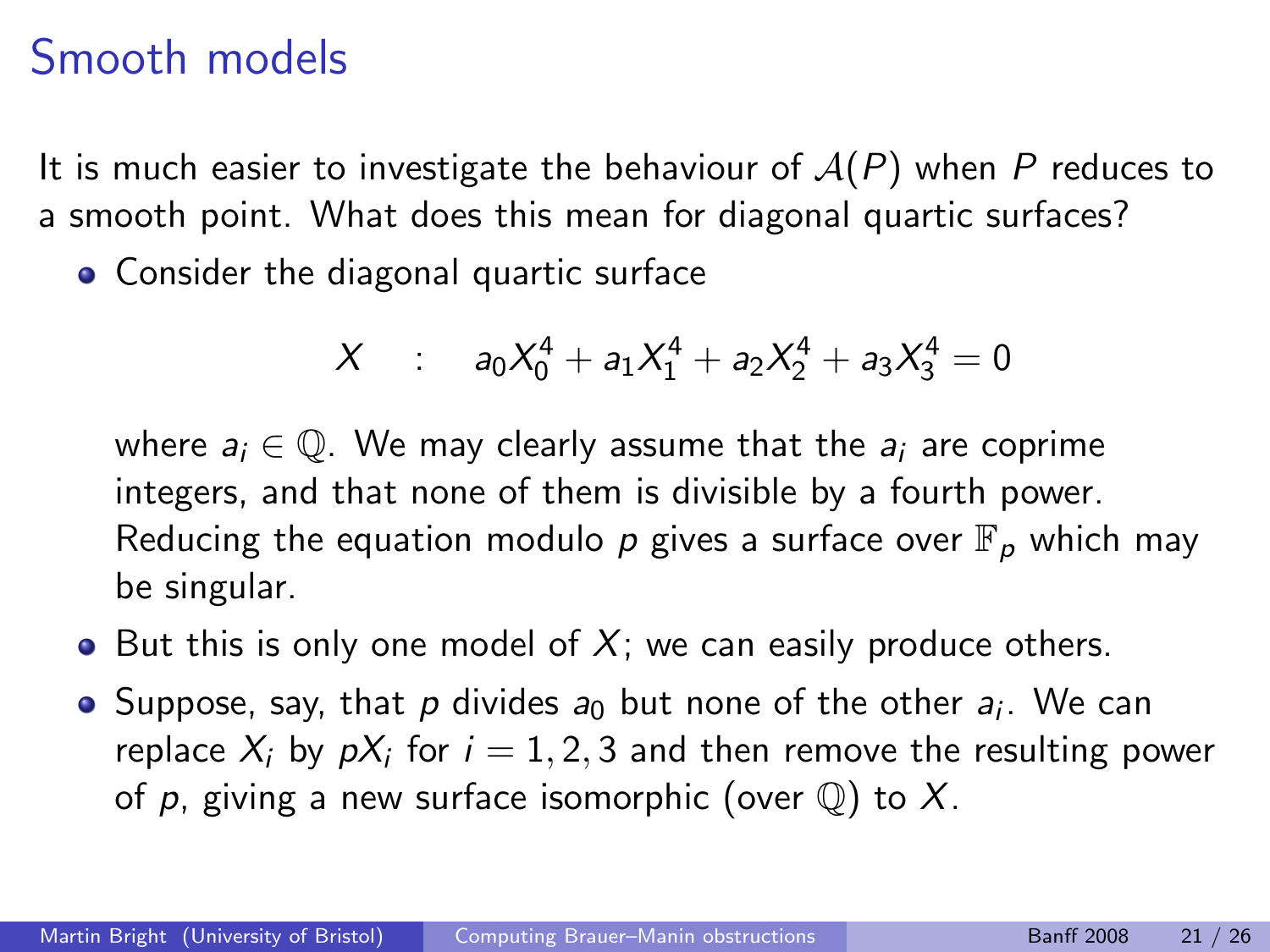In this way we obtain up to four different models. It is not difficult to show that any point in  $X(\mathbb{Q}_p)$  reduces to a smooth point modulo p in at least one of these models.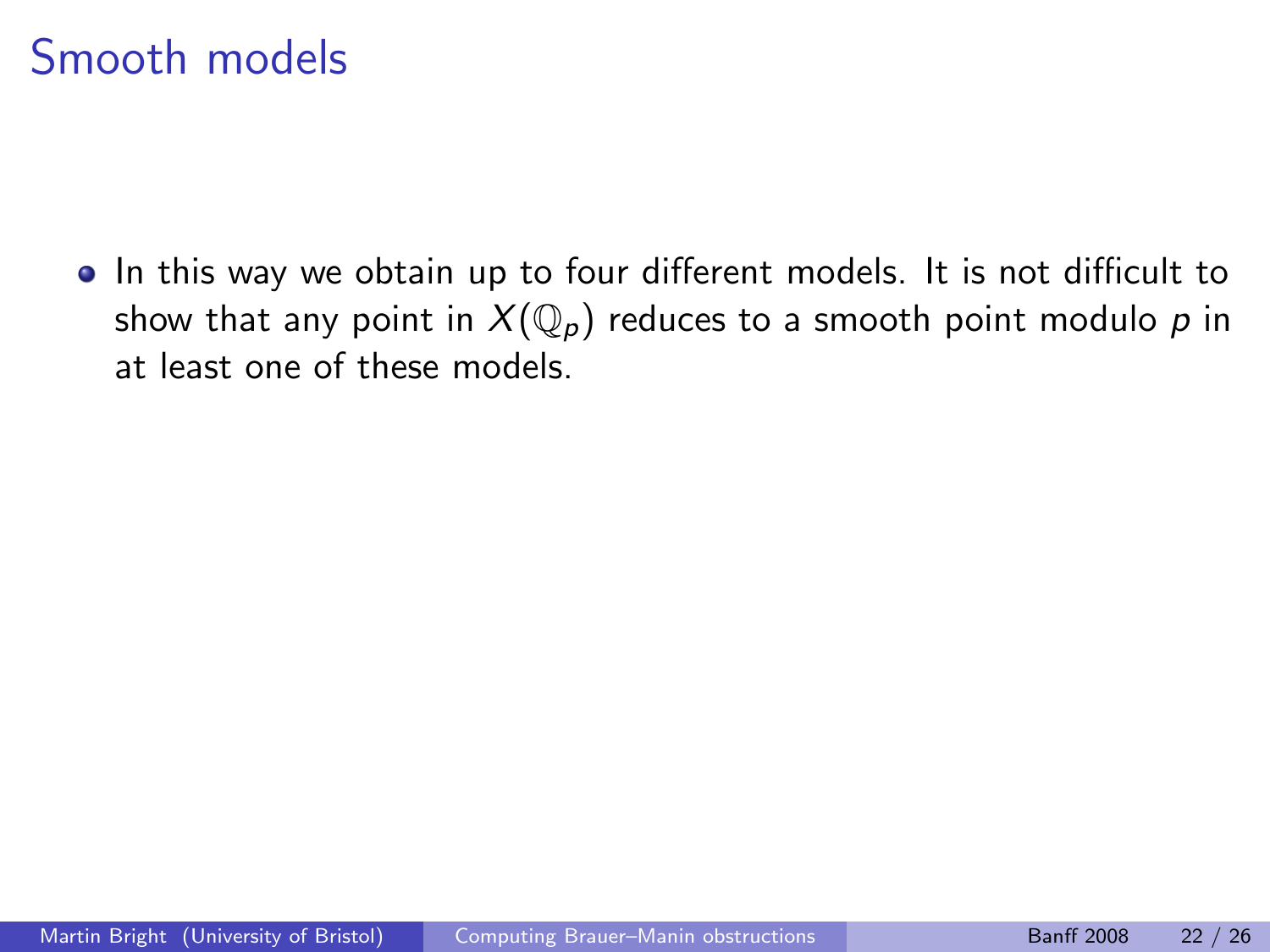- In this way we obtain up to four different models. It is not difficult to show that any point in  $X(\mathbb{Q}_p)$  reduces to a smooth point modulo p in at least one of these models.
- Geometrically, we have shown that there exists a model  $\mathcal{X}/\mathbb{Z}_p$  for X, obtained by blowing up our original one, such that any point of  $X(\mathbb{Q}_p)$  extends to a smooth point of  $\mathcal{X}(\mathbb{Z}_p)$ . The different equations describe the components of this model.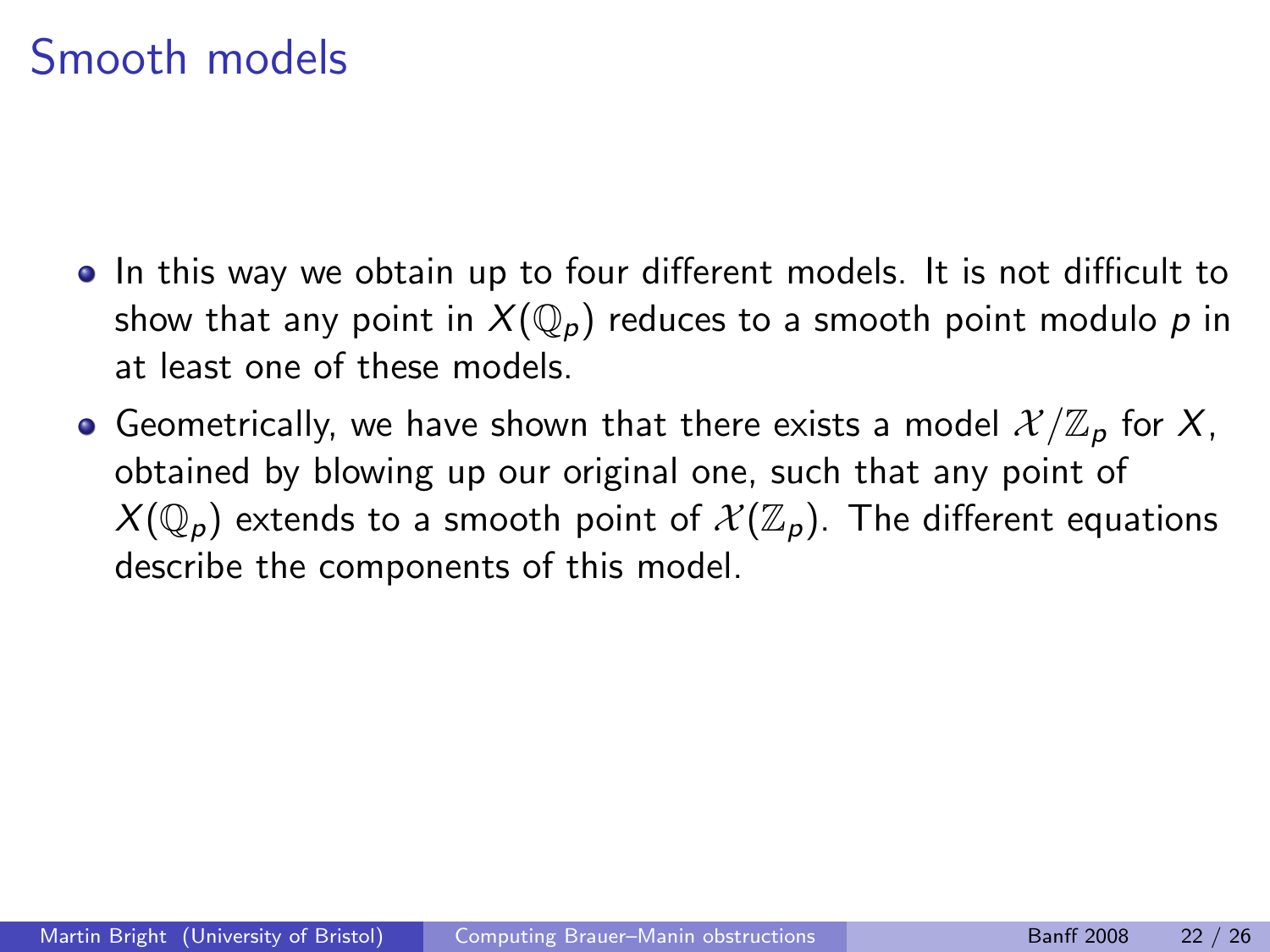- In this way we obtain up to four different models. It is not difficult to show that any point in  $X(\mathbb{Q}_p)$  reduces to a smooth point modulo p in at least one of these models.
- Geometrically, we have shown that there exists a model  $\mathcal{X}/\mathbb{Z}_p$  for X, obtained by blowing up our original one, such that any point of  $X(\mathbb{Q}_p)$  extends to a smooth point of  $\mathcal{X}(\mathbb{Z}_p)$ . The different equations describe the components of this model.
- In fact, this can be accomplished for any smooth variety over  $\mathbb{Q}_p$ ; such a model is called a weak Néron model.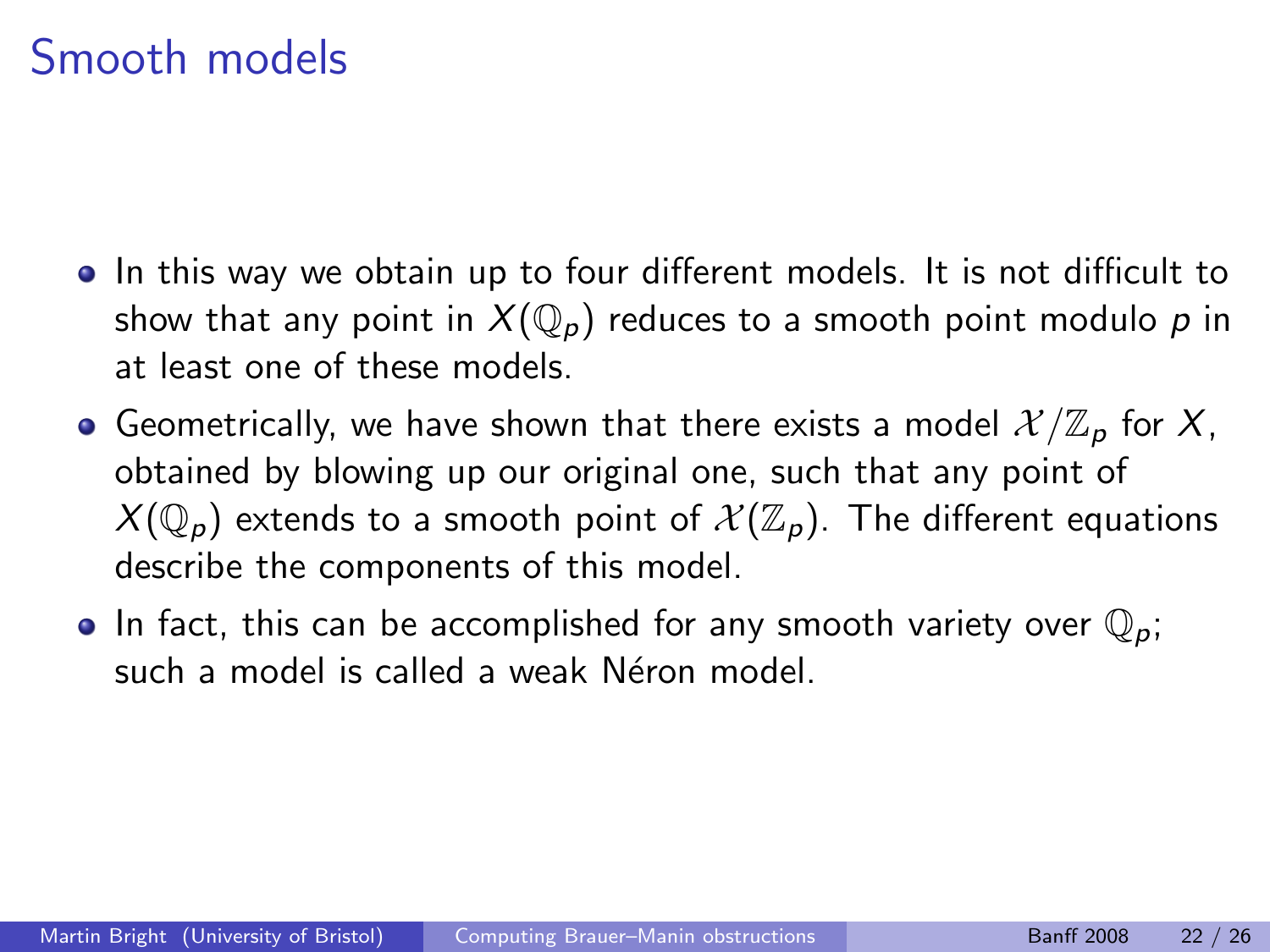#### Theorem

<span id="page-60-0"></span>Let X be a smooth, geometrically irreducible variety over  $k_y$ . Let  $A \in Br_1 X$  be an Azumaya algebra split by an unramified extension of  $k_v$ . Let  $X/O_v$  be a smooth model of X, with Z an irreducible component of the special fibre. Then inv<sub>v</sub>  $A(P)$  is constant on the set of points P reducing to Z.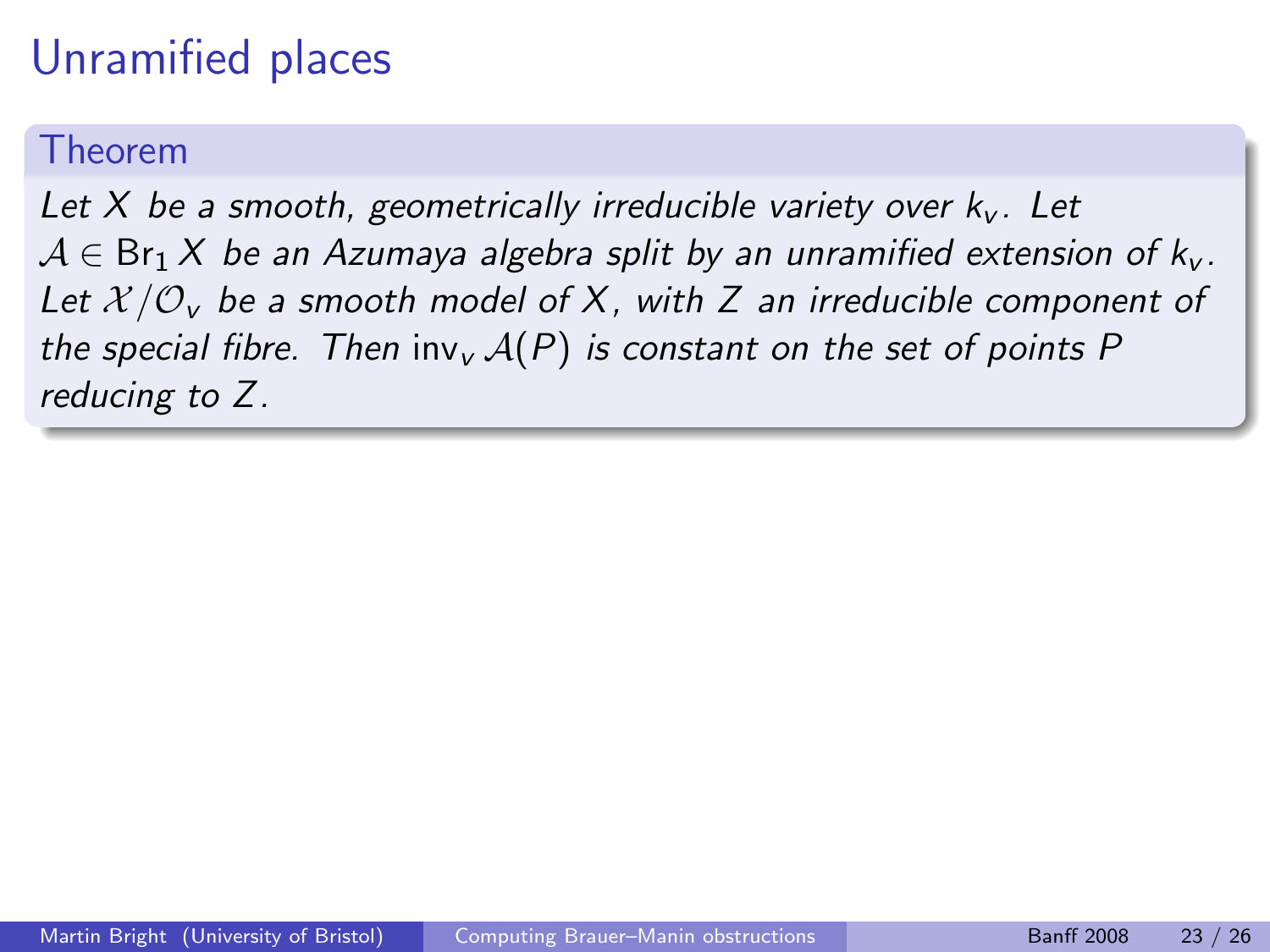#### Theorem

Let X be a smooth, geometrically irreducible variety over  $k_y$ . Let  $A \in Br_1 X$  be an Azumaya algebra split by an unramified extension of  $k_v$ . Let  $X/O_v$  be a smooth model of X, with Z an irreducible component of the special fibre. Then inv<sub>v</sub>  $A(P)$  is constant on the set of points P reducing to Z.

 $\bullet$  In particular, this is true at primes where X has good reduction. At a prime of good reduction, the Galois module Pic  $\overline{X}$  is unramified.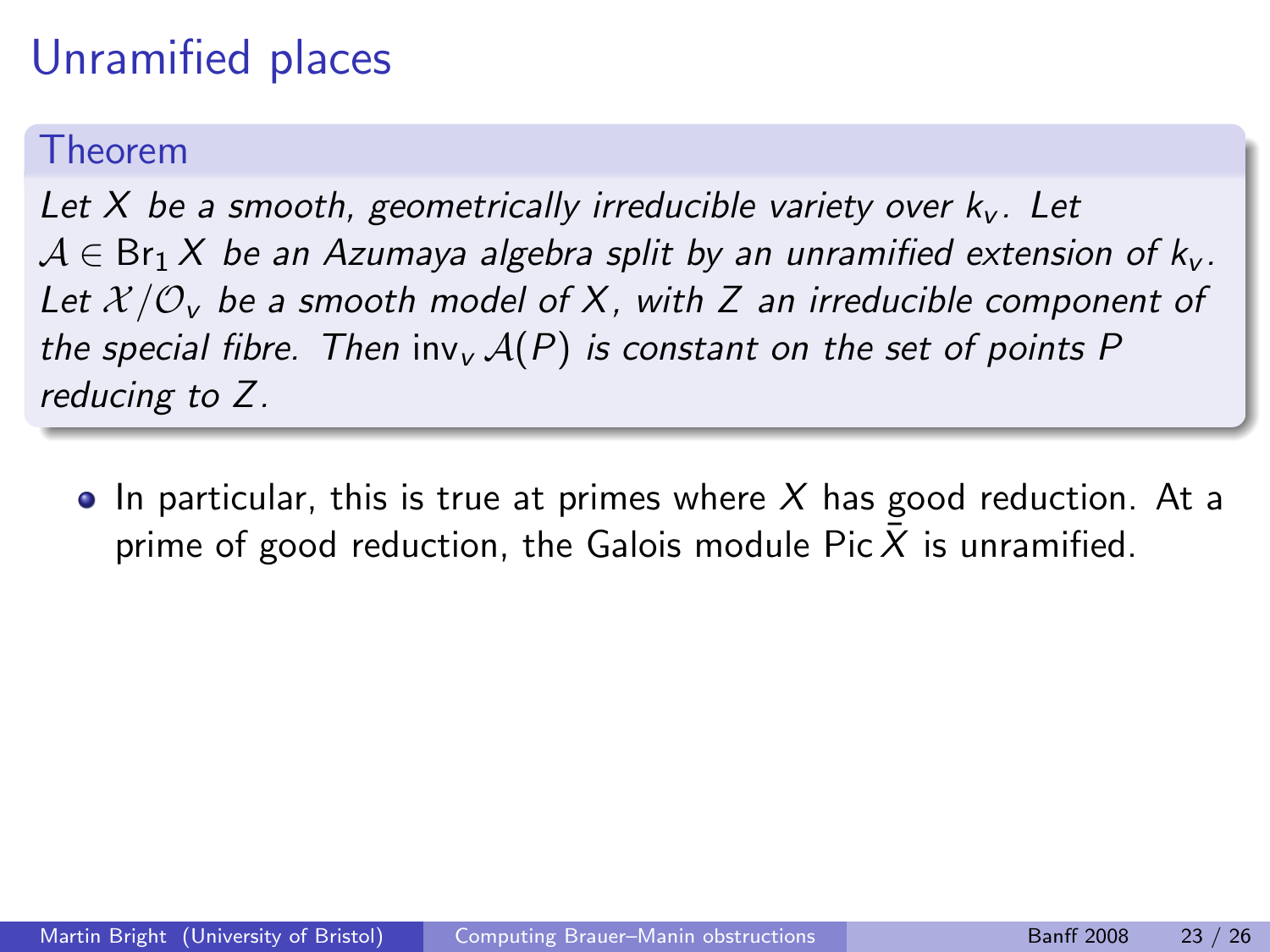#### Theorem

Let X be a smooth, geometrically irreducible variety over  $k_y$ . Let  $A \in Br_1 X$  be an Azumaya algebra split by an unramified extension of  $k_v$ . Let  $X/O_v$  be a smooth model of X, with Z an irreducible component of the special fibre. Then inv<sub>v</sub>  $A(P)$  is constant on the set of points P reducing to Z.

- $\bullet$  In particular, this is true at primes where X has good reduction. At a prime of good reduction, the Galois module Pic  $\overline{X}$  is unramified.
- This is because the inertia group, by definition, acts trivially on the reduction of X modulo p. So each of the 48 lines on X must be taken to a line with the same reduction modulo  $p$ .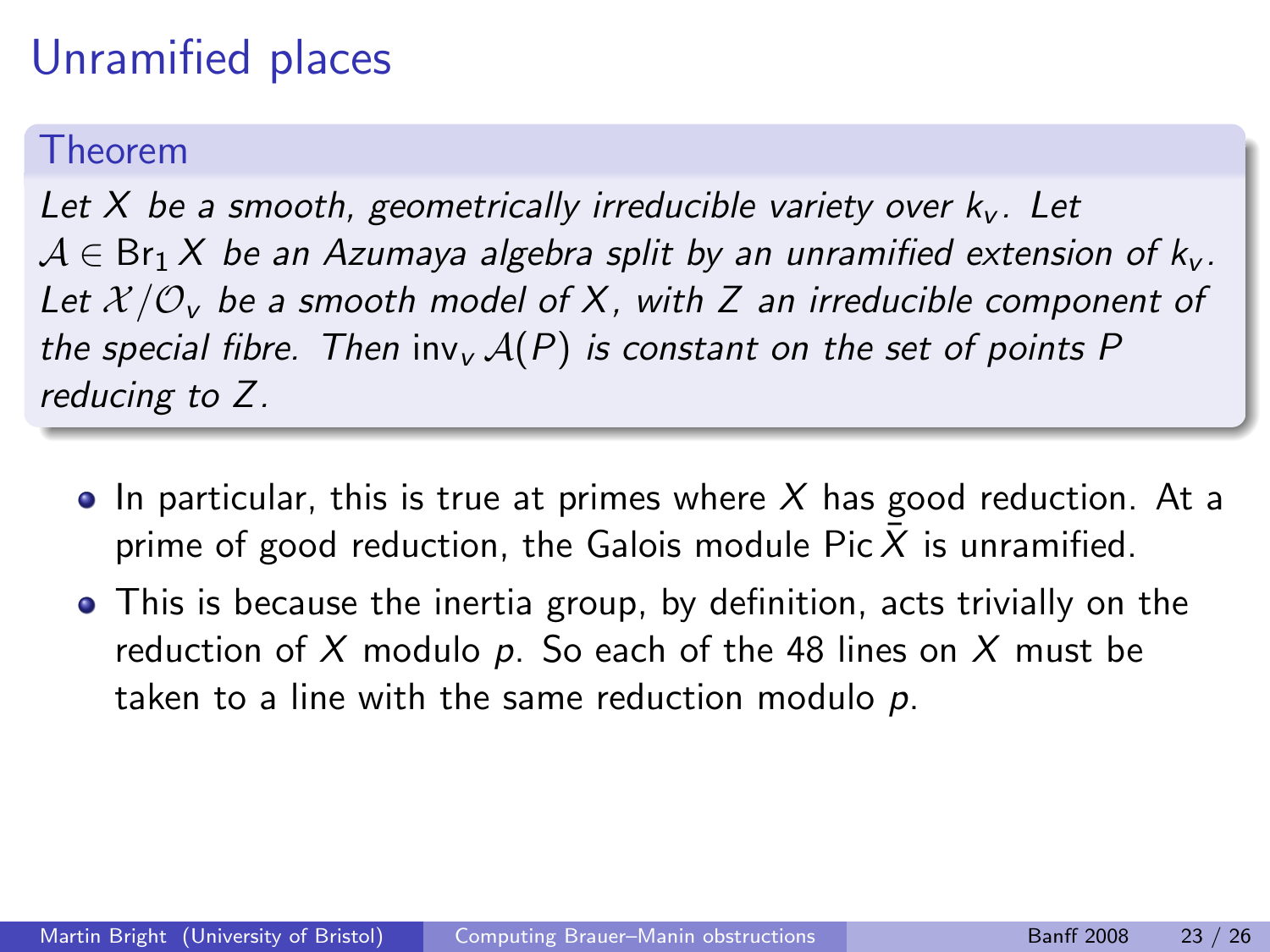#### Theorem

Let X be a smooth, geometrically irreducible variety over  $k_y$ . Let  $A \in Br_1 X$  be an Azumaya algebra split by an unramified extension of  $k_v$ . Let  $X/O_v$  be a smooth model of X, with Z an irreducible component of the special fibre. Then inv<sub>v</sub>  $A(P)$  is constant on the set of points P reducing to Z.

- $\bullet$  In particular, this is true at primes where X has good reduction. At a prime of good reduction, the Galois module Pic  $\bar{X}$  is unramified.
- This is because the inertia group, by definition, acts trivially on the reduction of X modulo p. So each of the 48 lines on X must be taken to a line with the same reduction modulo  $p$ .
- $\bullet$  But the 48 lines all have distinct reductions after all, the reduction of X is a smooth diagonal quartic surface, so contains 48 straight lines.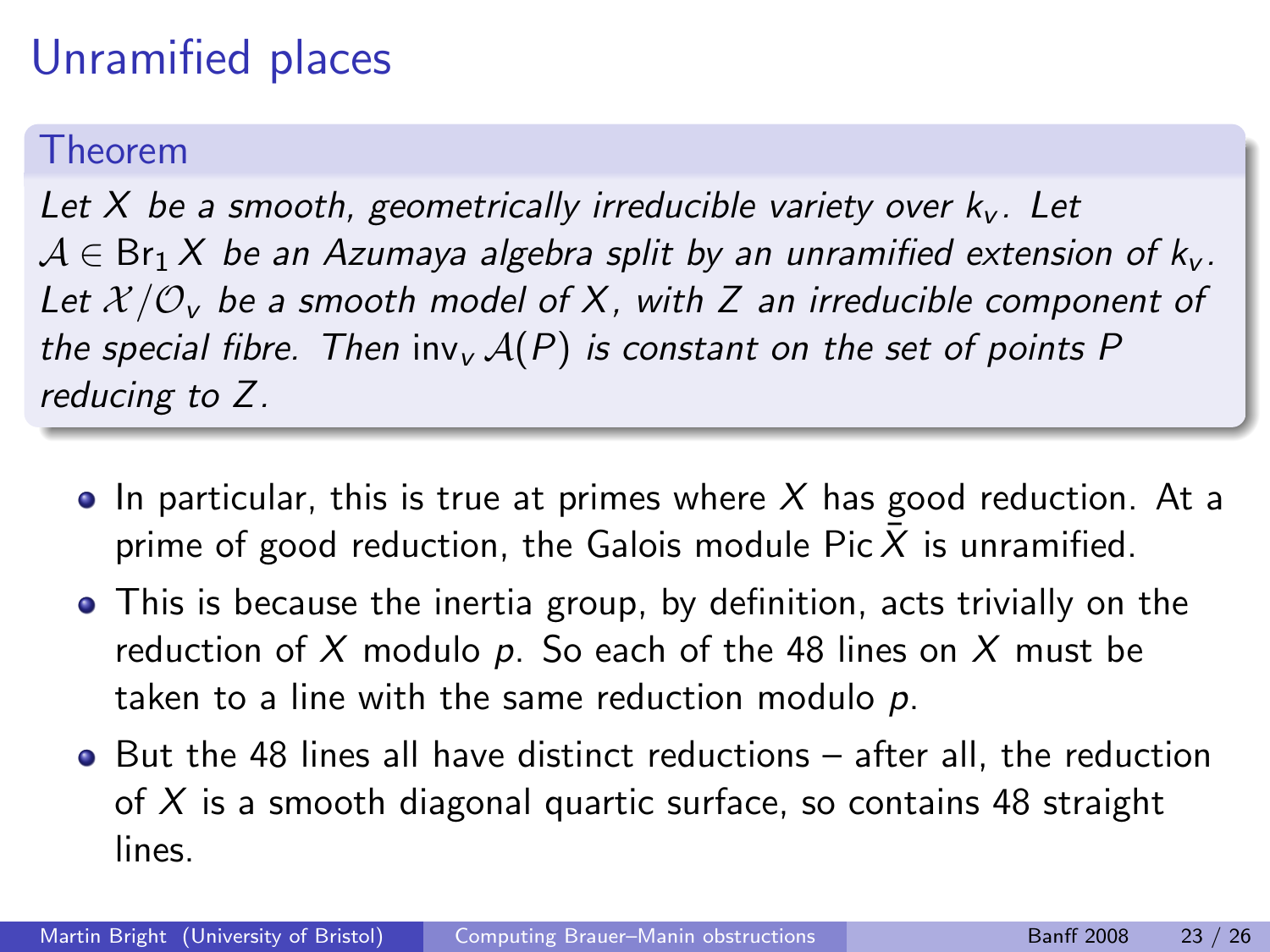• Now suppose that  $\mathcal A$  is split by a totally, tamely ramified Galois extension  $1/k_v$  of degree *n*. There are isomorphisms

<span id="page-64-0"></span>
$$
Br(I/k_v) \cong k_v^{\times}/N I^{\times} \cong \mathcal{O}_v/NO_I^{\times} \cong \mathbb{F}^{\times}/(\mathbb{F}^{\times})^n
$$

where  $\mathbb F$  is the residue field of  $k_{\nu}$ .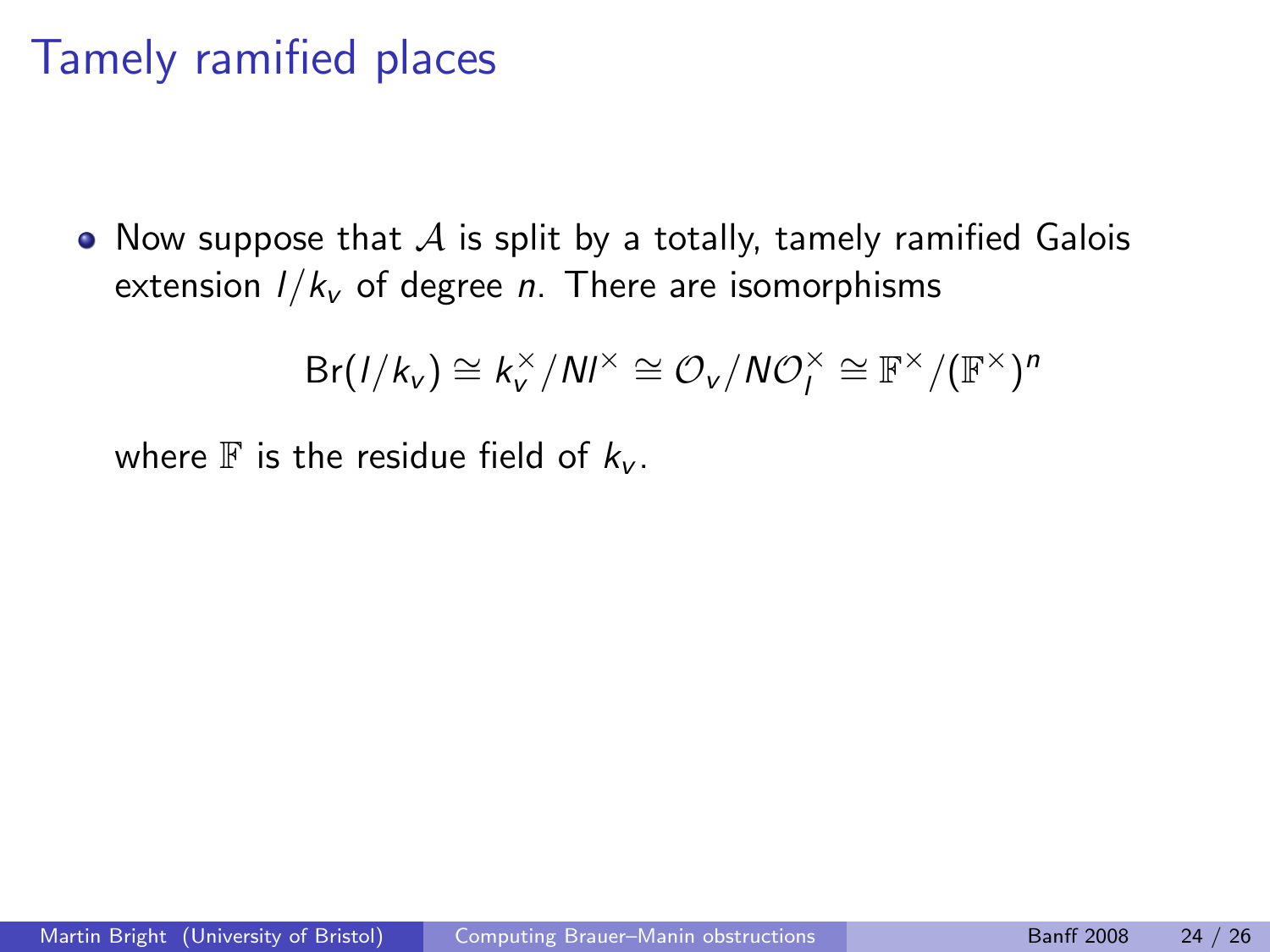• Now suppose that  $\mathcal A$  is split by a totally, tamely ramified Galois extension  $1/k_v$  of degree *n*. There are isomorphisms

$$
\mathsf{Br}(1/k_v) \cong k_v^{\times}/Nl^{\times} \cong \mathcal{O}_v/N\mathcal{O}_l^{\times} \cong \mathbb{F}^{\times}/(\mathbb{F}^{\times})^n
$$

where  $\mathbb F$  is the residue field of  $k_{\nu}$ .

This tells us that, if we have a 2-cocycle describing an element of  $Br(I/k_v)$ , and if it takes unit values, then its class is determined by its reduction modulo v.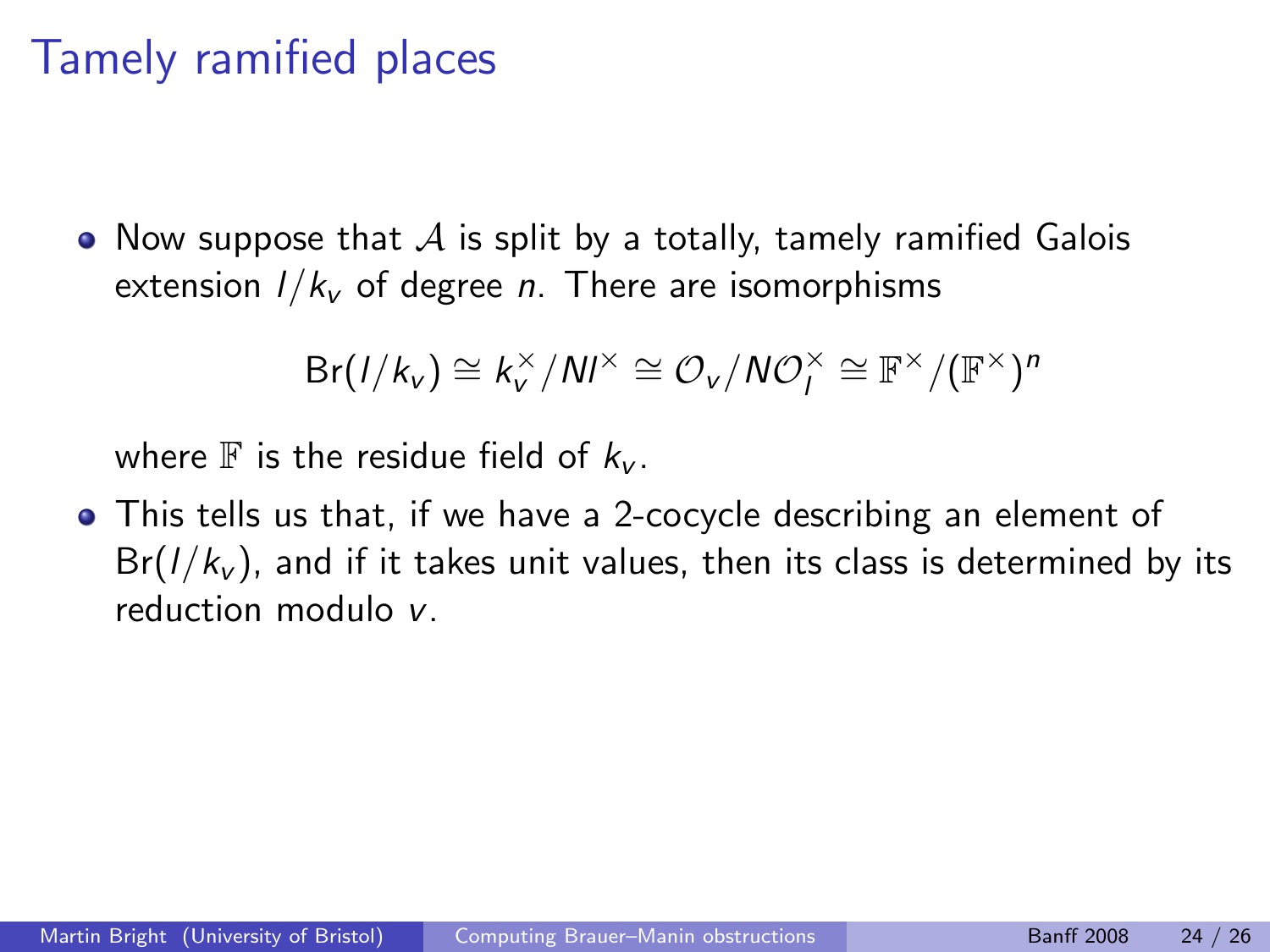• Now suppose that  $\mathcal A$  is split by a totally, tamely ramified Galois extension  $1/k_v$  of degree *n*. There are isomorphisms

$$
\mathsf{Br}(1/k_v) \cong k_v^{\times}/N l^{\times} \cong \mathcal{O}_v/N \mathcal{O}_l^{\times} \cong \mathbb{F}^{\times}/(\mathbb{F}^{\times})^n
$$

where  $\mathbb F$  is the residue field of  $k_{\nu}$ .

- This tells us that, if we have a 2-cocycle describing an element of  $Br(1/k_v)$ , and if it takes unit values, then its class is determined by its reduction modulo v.
- With a little work, we can deduce that  $inv_{\nu} A(P)$  only depends on the residue class of  $P$ . In fact, we can say more...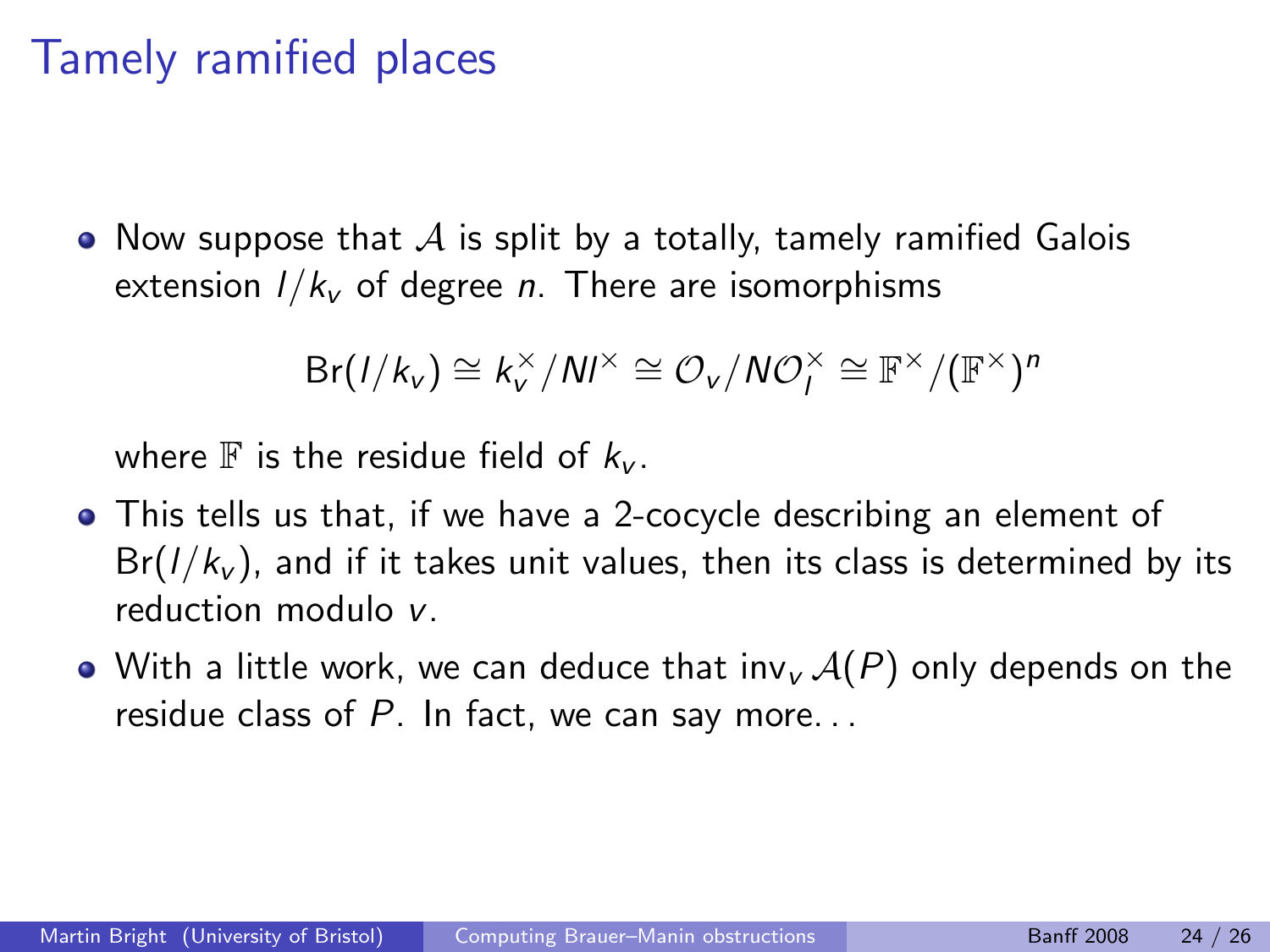#### Theorem

Let X be a smooth, geometrically irreducible variety over  $k_v$ , and let  $A \in Br_1 X$  be an Azumaya algebra split by a tamely ramified Galois extension  $1/k_v$  of degree n. Let  $\mathcal{X}/\mathcal{O}_v$  be a smooth model of X, with Z a geometrically irreducible component of the special fibre. Then, after possibly modifying  $A$  by a constant algebra, there is a Z-torsor  $T$  under  $\boldsymbol{\mu}_n$  such that the following diagram commutes.

$$
X(k_v)_Z \xrightarrow{\mathcal{A}} \text{Br } l/k_v
$$
  

$$
\downarrow \qquad \qquad \downarrow \cong
$$
  

$$
Z(\mathbb{F}) \xrightarrow{\mathbb{T}} \mathbb{F}^{\times}/(\mathbb{F}^{\times})^n
$$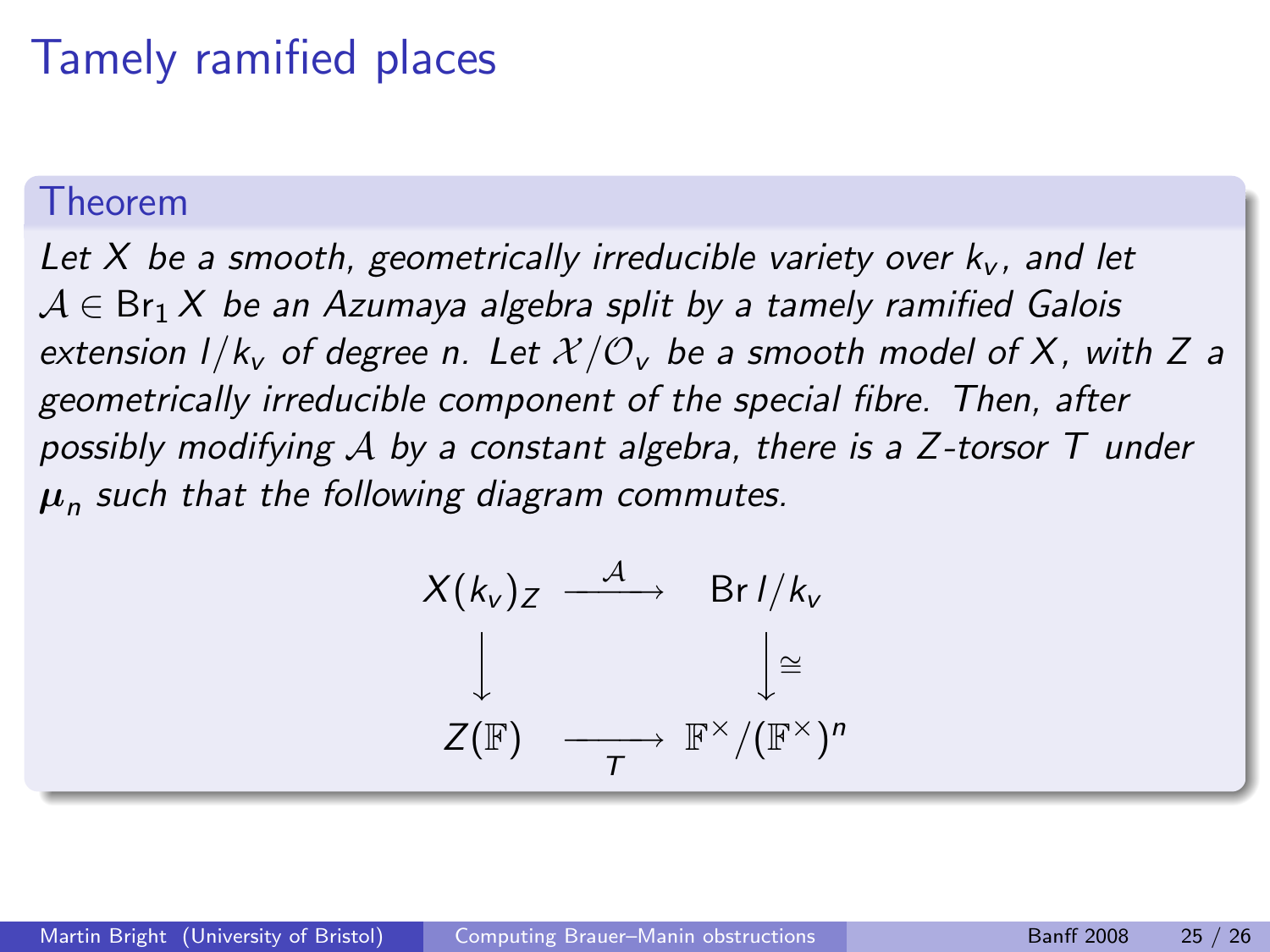$\bullet$  On a diagonal quartic surface X, the 48 lines are all defined over some 2-power degree extension of the base field; so this extension is either unramified or tamely ramified except at 2.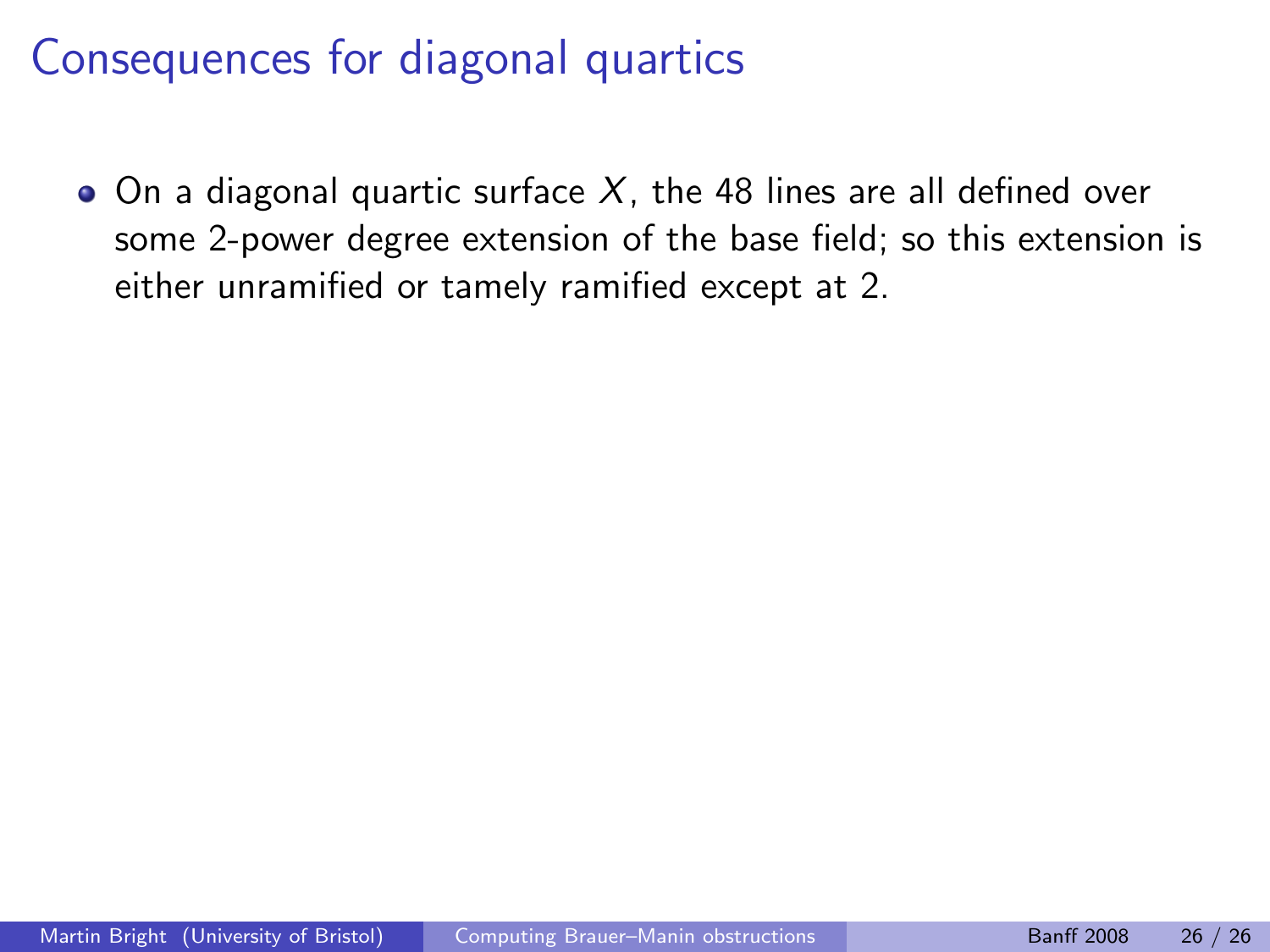- $\bullet$  On a diagonal quartic surface X, the 48 lines are all defined over some 2-power degree extension of the base field; so this extension is either unramified or tamely ramified except at 2.
- So, if  $p \neq 2$ , evaluating the Brauer–Manin obstruction at p comes down to studying some torsors under  $\mu_n$  on the reduction of X at p.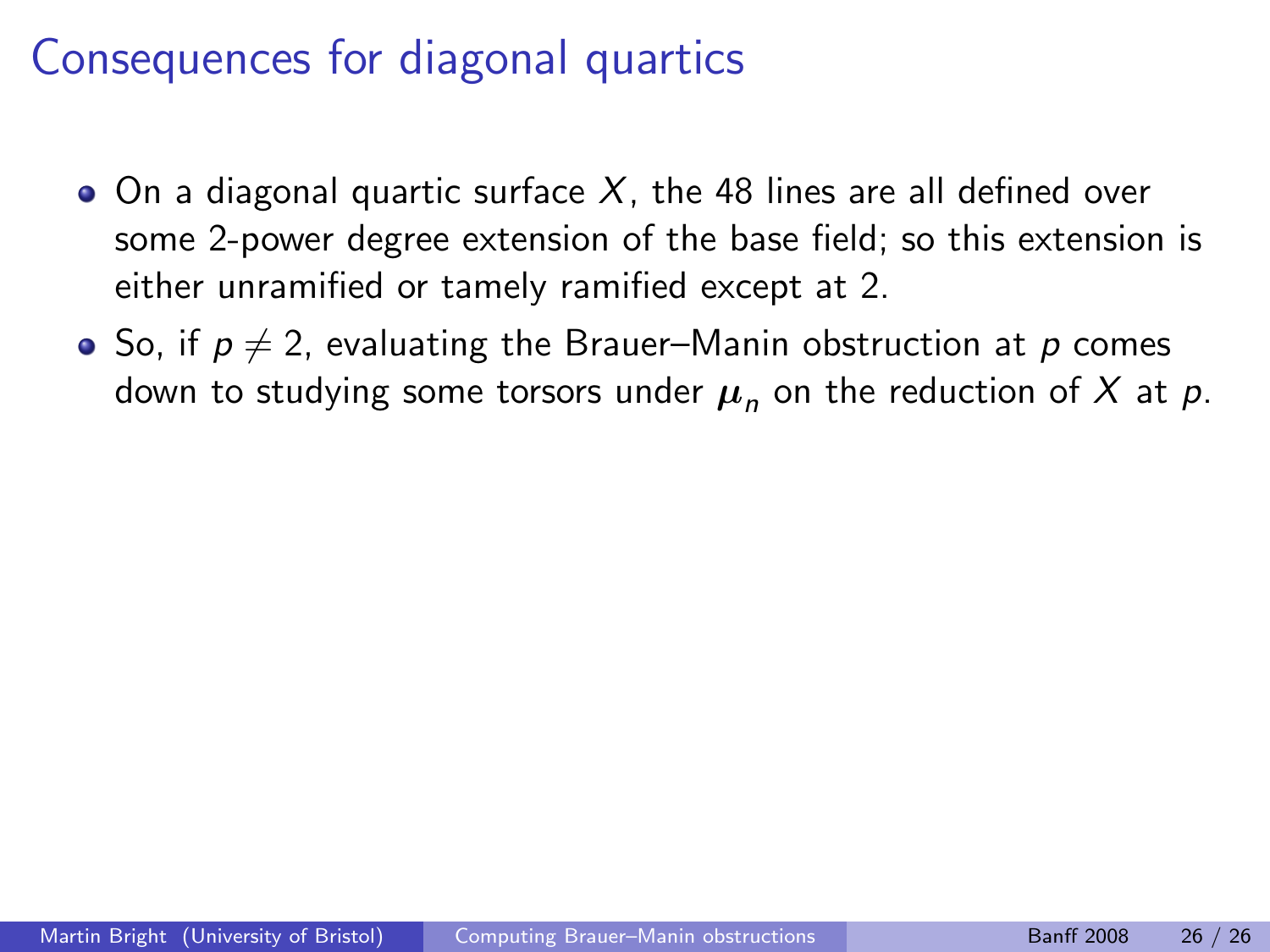- $\bullet$  On a diagonal quartic surface X, the 48 lines are all defined over some 2-power degree extension of the base field; so this extension is either unramified or tamely ramified except at 2.
- So, if  $p \neq 2$ , evaluating the Brauer–Manin obstruction at p comes down to studying some torsors under  $\mu_n$  on the reduction of X at p.
- If X has good reduction, then the reduction is again a smooth quartic surface, so the only torsors under  $\boldsymbol{\mu}_n$  are constant; we see again that the Brauer–Manin obstruction there is constant.